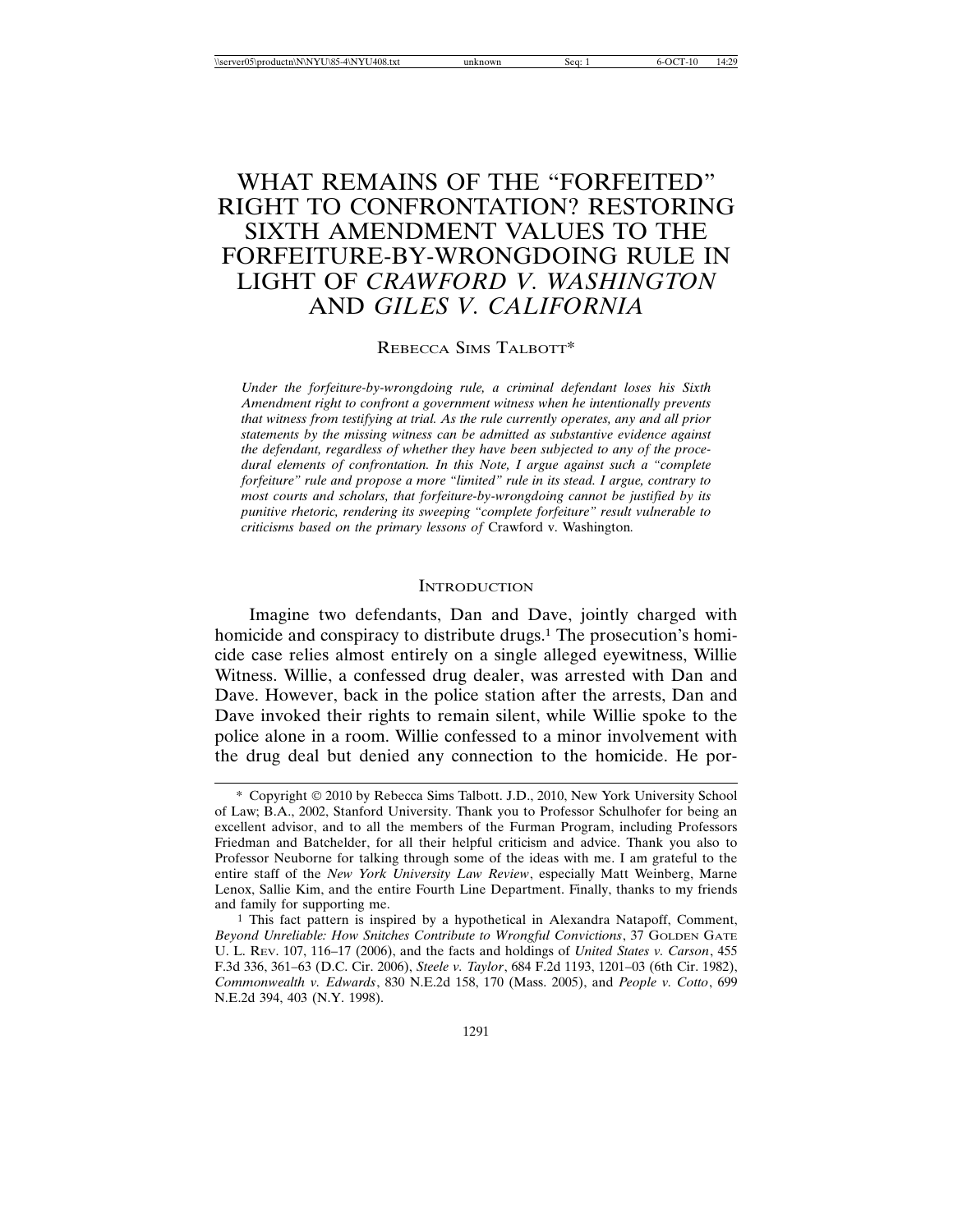trayed Dan and Dave as the leaders of the drug ring, and claimed he personally witnessed Dan and Dave commit the murder, apparently based on a personal dispute between them and the victim. Willie's statement was not videotaped, tape-recorded, nor transcribed, but a police officer jotted down a few brief notes, while mentioning casually to Willie how much the State appreciated his candor.

One week before Dan and Dave's homicide trial, Willie hires an attorney, who advises him to invoke his Fifth Amendment privilege against self-incrimination and not testify at the trial. Because Willie is short on cash, Dan's friend Charlie Conspirator pays for the attorney's services. Willie obeys the attorney's advice and refuses to testify. In lieu of Willie's live testimony at trial, the prosecution presents Willie's stationhouse accusation to the jury, recited secondhand by the police officer who claims he heard it. The jury never sees Willie nor hears him recount the story himself. Dan and Dave are never allowed to question Willie about his claims. On the basis of the police officer's recitation of Willie's statement, the jury convicts Dan and Dave of first-degree murder.

The Sixth Amendment to the U.S. Constitution guarantees criminal defendants the right to "confront" their accusers in court.2 But what happens when literal confrontation is impossible? Should we *never* allow hearsay evidence to support a criminal conviction if the testimony cannot be communicated in open court by a live witness subject to contemporaneous cross-examination?

The Supreme Court's watershed decision in *Crawford v. Washington*3 proclaimed that such situations should be extremely rare. *Crawford* instructs that, because confrontation, especially cross-examination, is essential to determining the truth and promoting real and apparent fairness in the process, testimonial statements<sup>4</sup> by witnesses must be subject to cross-examination or else entirely barred from the courtroom.5 Though this rule may result in excluding relevant and probative evidence, it binds us to our Sixth Amendment principles, based on centuries of accumulated wisdom, which demand that the State satisfy particular safeguards before our society consents to the deprivation of an individual's freedom.6

<sup>2</sup> U.S. CONST. amend. VI.

<sup>3</sup> 541 U.S. 36 (2004).

<sup>4</sup> *See infra* notes 62–65 and accompanying text (describing testimonial statements).

<sup>5</sup> *See infra* notes 59–61 and accompanying text (describing *Crawford*'s crossexamination rule).

<sup>6</sup> *See infra* notes 19, 26 and accompanying text (describing Confrontation Clause's importance to promoting systemic legitimacy and demonstrating symbolic commitment to treating accused with fairness and dignity).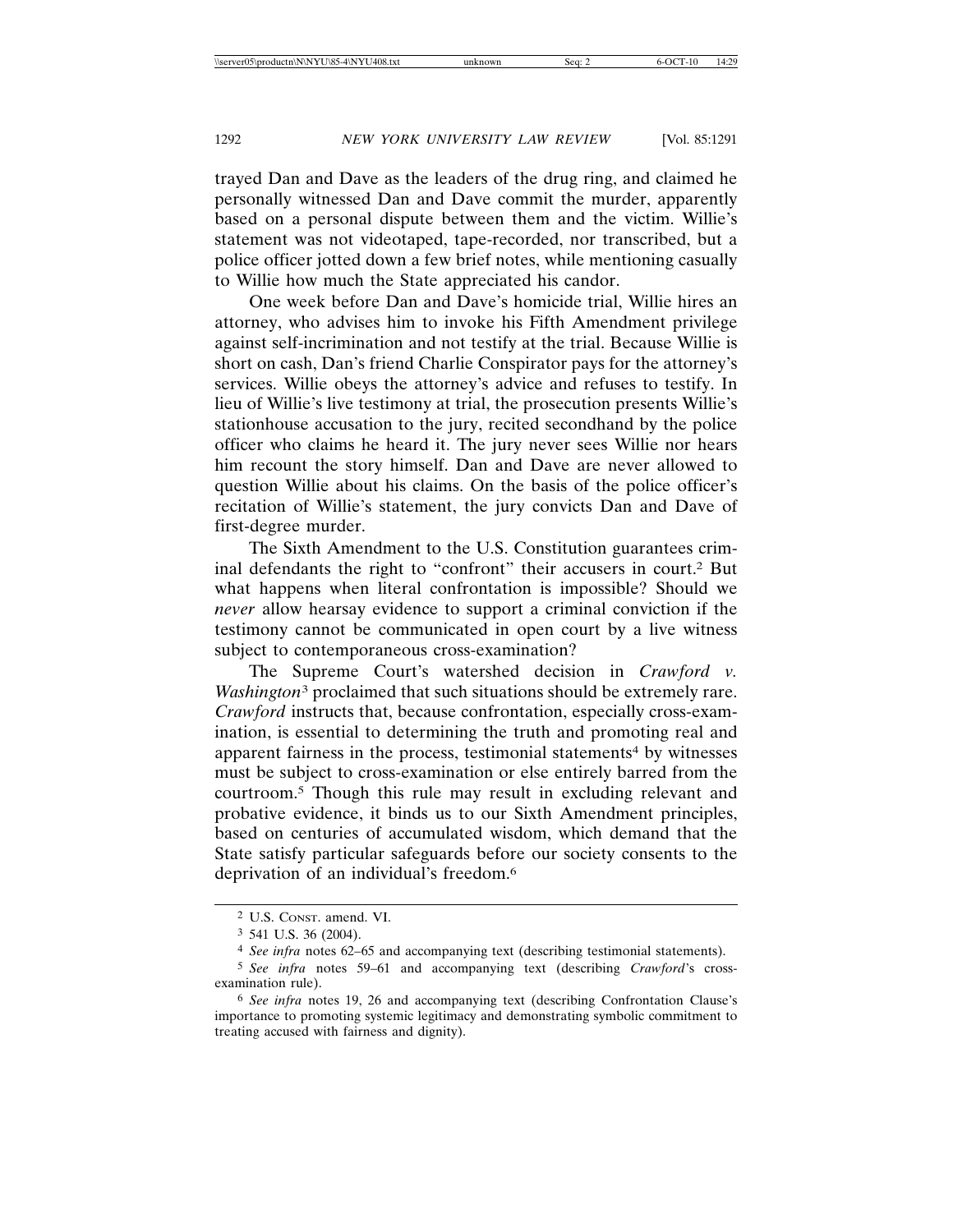Confrontation Clause doctrine, however, admits of an important exception: Under the "forfeiture-by-wrongdoing" rule,<sup>7</sup> a defendant loses his constitutional right to confrontation if he intentionally causes the witness's unavailability at trial.8 Under the current formulation of this rule, Willie's incriminating statement to the police could be admitted as substantive evidence against both Dan and Dave at trial, despite Willie's refusal to testify before the jury or submit to crossexamination, and despite the potential that Willie's statement was either an outright lie or heavily shaded by self-serving falsehoods.<sup>9</sup> The judge could admit the statement against the defendants by finding by a preponderance of the evidence that Willie's unavailability at trial is attributable to Dan and Dave,<sup>10</sup> inferring that the purpose of paying for Willie's lawyer was to pressure Willie not to testify against them.<sup>11</sup> Under the rule implicitly endorsed by the Supreme Court in 2008 in *Giles v. California*12 and so far unquestioned by lower courts—which I will call the "complete forfeiture" rule—the analysis stops there. The

9 *See infra* notes 149–51 (discussing notorious unreliability of statements by codefendants, accomplices, and informants).

10 Even if Willie had independent reasons for refusing to testify, courts usually consider his unavailability to be "caused" by witness tampering so long as the pressure was one of his reasons not to testify. *See* James F. Flanagan, *Forfeiture by Wrongdoing and Those Who Acquiesce in Witness Intimidation: A Reach Exceeding Its Grasp and Other Problems with Federal Rule of Evidence 804(b)(6)*, 51 DRAKE L. REV. 459, 484–87 (2003) [hereinafter Flanagan, *Forfeiture*] (authored by counsel for petitioner in *Giles v. California*, 128 S. Ct. 2678, 2681 (2008)). Though Charlie actually implemented the plan, both Dan and Dave are presumed to intend the acts of their co-conspirators in furtherance of the conspiracy. *See* United States v. Cherry, 217 F.3d 811, 820 (10th Cir. 2000) (adopting conspiracy liability standard from *Pinkerton v. United States*, 328 U.S. 640 (1946), to forfeiture analysis); United States v. Carson, 455 F.3d 336, 363–64 (D.C. Cir. 2006) (same). In addition, though Dan appears more directly connected to the witness intimidation than Dave (because Charlie is Dan's friend), Dave will probably be subject to forfeiture as well because, as codefendants, they are "united in interest and effort." *See* Steele v. Taylor, 684 F.2d 1193, 1208 (6th Cir. 1982) (Taylor, J., dissenting) (internal quotation marks omitted).

11 *See Steele*, 684 F.2d at 1203–04 (holding that directing witness to exercise his Fifth Amendment privilege constitutes wrongdoing sufficient to trigger forfeiture-by-wrongdoing exception).

12 128 S. Ct. 2678 (2008).

<sup>7</sup> For brevity, I will often refer to the "forfeiture-by-wrongdoing rule" simply as "forfeiture," except where such shorthand would create confusion.

<sup>8</sup> For purposes of the Confrontation Clause, witnesses are considered unavailable when (1) they are physically unavailable, such as when the witness is dead, too sick to travel, or outside the court's jurisdiction and exempt from compulsory process; (2) they invoke an evidentiary privilege (such as the Fifth Amendment or marital privileges); (3) they completely refuse to testify or submit to cross-examination; or (4) they fail to appear in court despite the prosecution's good faith efforts to produce them. *See generally infra* notes 89–90 (describing unavailability requirements). It is possible, though rare, for a witness to be available for purposes of the Confrontation Clause while unavailable for the purposes of hearsay law. *Id.*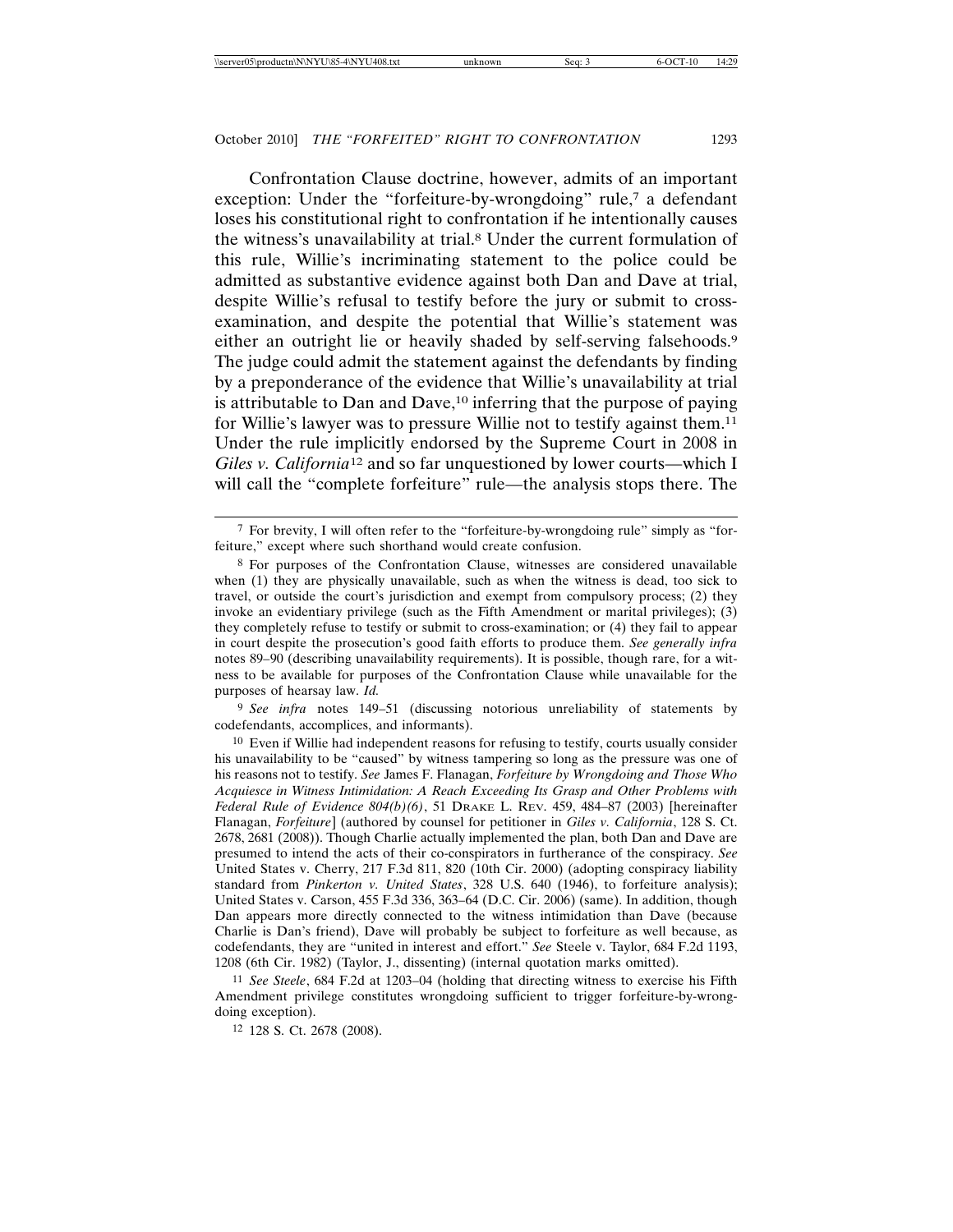Sixth Amendment turns off entirely, and any and all prior statements by Willie can be admitted to the jury.13

This Note argues that while the forfeiture-by-wrongdoing theory is sensible and necessary to the criminal justice system, "complete forfeiture"—wherein the full spectrum of confrontation rights is extinguished—is inconsistent with *Crawford*'s Confrontation Clause revolution. I argue instead for what I call "limited forfeiture": Confrontation rights are not extinguished entirely upon a finding of forfeiture but rather continue to operate in limited form.

Part I of this Note provides background on the confrontation right and the forfeiture-by-wrongdoing exception. It suggests *Crawford* advanced three main tenets about the right to confrontation by: (1) emphatically reasserting the importance of confrontation in criminal trials as the best assurance of reliable evidence and fair procedure; (2) warning of the risk of granting judges discretionary authority to waive that right; and (3) clarifying that the right to confrontation is defined by the confrontation right that existed at the time of our Constitution's framing. Part II argues against complete forfeiture as inconsistent with these lessons of *Crawford*. In Part II.A, relying on the work of legal historians, I demonstrate that complete forfeiture is inconsistent with the founding-era confrontation right, the touchstone of confrontation analysis under *Crawford*. In Part II.B, I suggest problems that result from complete forfeiture. In Part II.C, I argue that the forfeiture rule is not primarily animated by principles of punishment, despite contrary rhetoric, undercutting the primary policy rationale for complete forfeiture.14 Finally, in Part III, I argue

<sup>13</sup> However, other evidentiary rules continue to operate, rendering objections based on relevance, lack of personal knowledge, double hearsay, and Rule 403 prejudice still viable. *Cf.* Advisory Comm. on Evidence Rules, Minutes of the Meeting (May 4–5, 1995), *available at* 1995 WL 870911, at \*4 (resolving that declarant's hearsay statement would become admissible under Rule  $804(b)(6)$ , hearsay forfeiture rule, to extent that it would have been admissible had declarant testified at trial).

<sup>14</sup> Very few courts or scholars question the presumed punishment/retribution rationale of forfeiture-by-wrongdoing, though at least two commentators have identified the inconsistency between the rationale and the rule. *See, e.g.*, James F. Flanagan, *Confrontation, Equity, and the Misnamed Exception for "Forfeiture" by Wrongdoing*, 14 WM. & MARY BILL RTS. J. 1193, 1240–42 (2006) [hereinafter Flanagan, *Confrontation*] (distinguishing waiver from true forfeiture on similar grounds); Richard D. Friedman, *Confrontation and the Definition of Chutzpa*, 31 ISR. L. REV. 506, 516–18 (1997) [hereinafter Friedman, *Chutzpa*] (arguing forfeiture-by-wrongdoing is better understood as governed by principle that defendant cannot complain about consequences of his own wrongdoing rather than equitable maxim that no one should profit from his own wrong). However, neither fully rejects the punishment rationale, nor identifies the ramifications I advance of removing a punishment rationale from forfeiture's underpinnings. *See* Flanagan, *Confrontation*, *supra*, at 1239–45 (continuing to endorse "essentially equitable grounds" of rule) (internal quotation marks omitted); James F. Flanagan, *We Have a "Purpose" Requirement If We Can*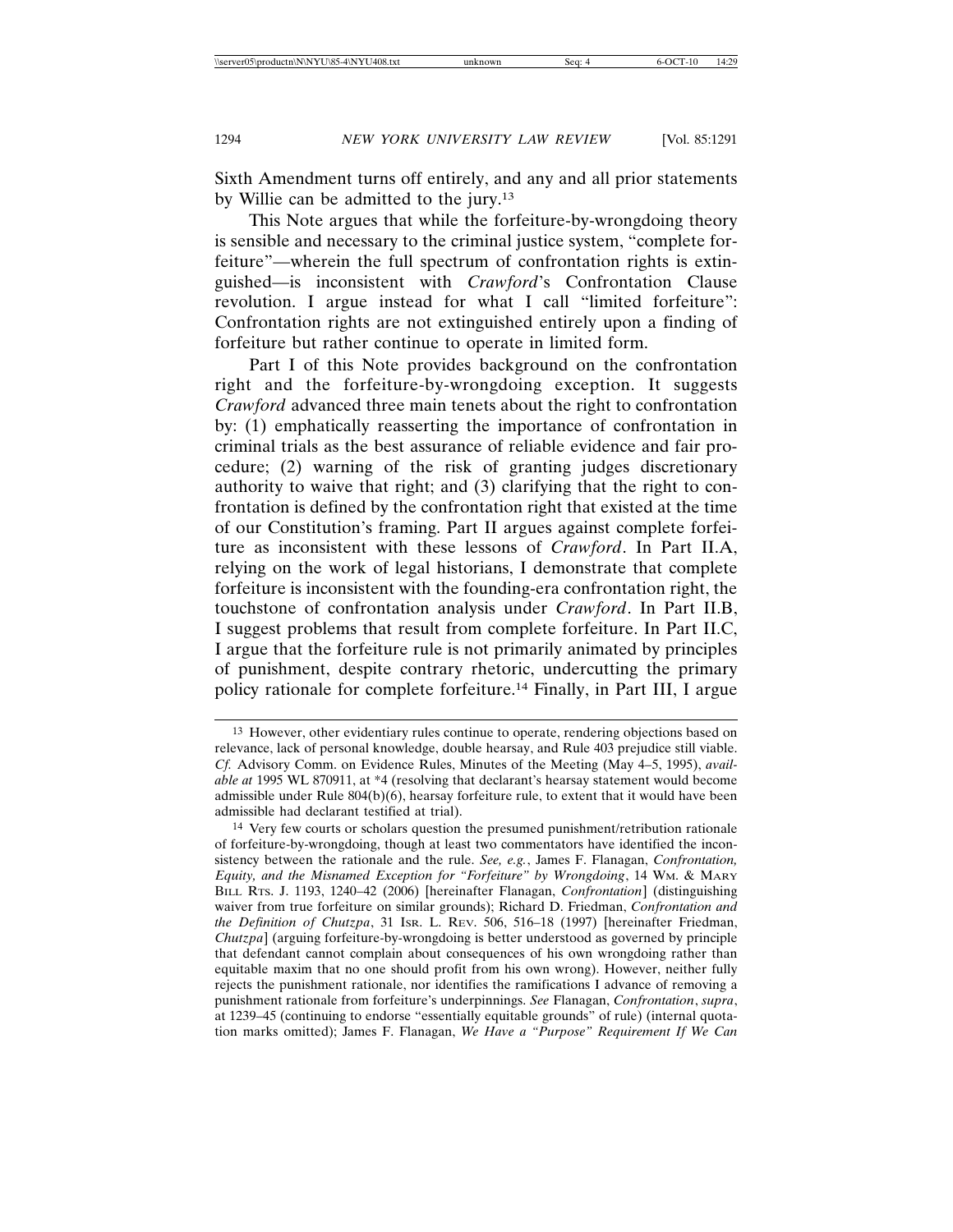that limited forfeiture is both feasible and more consistent with the confrontation values enshrined in *Crawford*. 15

# I THE RIGHT TO CONFRONTATION AND THE RULE AGAINST HEARSAY

The Confrontation Clause of the Sixth Amendment, made applicable to the states through the Fourteenth Amendment,16 guarantees that "[i]n all criminal prosecutions, the accused shall enjoy the right  $\ldots$  to be confronted with the witnesses against him."<sup>17</sup> In the usual case, confrontation requires the prosecution to produce its witness to testify live at trial, allowing for administration of the oath, face-to-face accusation with the defendant in a solemn, public proceeding, an opportunity for the jury to assess the witness's demeanor as he testifies, and full cross-examination.18

# *A. The Three Primary Purposes of the Sixth Amendment Confrontation Clause*

The Confrontation Clause imposes a demanding framework on criminal trials to ensure the State fulfills certain bedrock principles of

- 16 Pointer v. Texas, 380 U.S. 400, 403–06 (1965).
- 17 U.S. CONST. amend. VI.

*Keep It*, 13 LEWIS & CLARK L. REV. 553, 575 (2009) [hereinafter Flanagan, *Purpose*] (referring to forfeiture as "equitable principle" and suggesting equity-balancing between parties is proper); Friedman, *Chutzpa*, *supra* at 506 (predicating doctrine on fairness rationale, in comparing defendant who demands confrontation of witness whose absence he caused, to man who murders parents and claims sympathy as orphan); Richard D. Friedman, Giles v. California*: A Personal Reflection*, 13 LEWIS & CLARK L. REV. 733, 742–43 (2009) [hereinafter Friedman, *Personal Reflection*] (continuing to endorse equitybased rationale for doctrine).

<sup>15</sup> Many scholars have argued for limits on forfeiture in various ways, such as by requiring a heightened standard of proof for forfeiture, or by strengthening the predicate fact-findings that trigger forfeiture. *See, e.g.*, *infra* note 265 (describing arguments). However, most nonetheless suggest that once forfeiture is found, the Confrontation Clause ceases to operate entirely. I reject this all-or-nothing view. One of my primary contributions to the literature is my suggestion that confrontation should be analyzed in terms of its component elements rather than as a single, undifferentiated phenomenon, and that any departure from its requirements likewise should be analyzed fractionally, not wholesale.

<sup>18</sup> Ohio v. Roberts, 448 U.S. 56, 65 (1980) ("In the usual case . . . the prosecution must . . . produce . . . the declarant whose statement it wishes to use against the defendant."); Steele v. Taylor, 684 F.2d 1193, 1202 (6th Cir. 1982) ("The law prefers live testimony over hearsay, a preference designed to protect everyone, particularly the defendant."); *see also* R. v. Woodcock (1789) 168 Eng. Rep. 352, 352 (L.R.C.C.R.) ("The most common and ordinary species of legal evidence consists in the [trial testimony] of witnesses taken on oath before the [j]ury, in the face of the Court, in the presence of the prisoner, and received under all the advantages which examination and cross-examination can give.").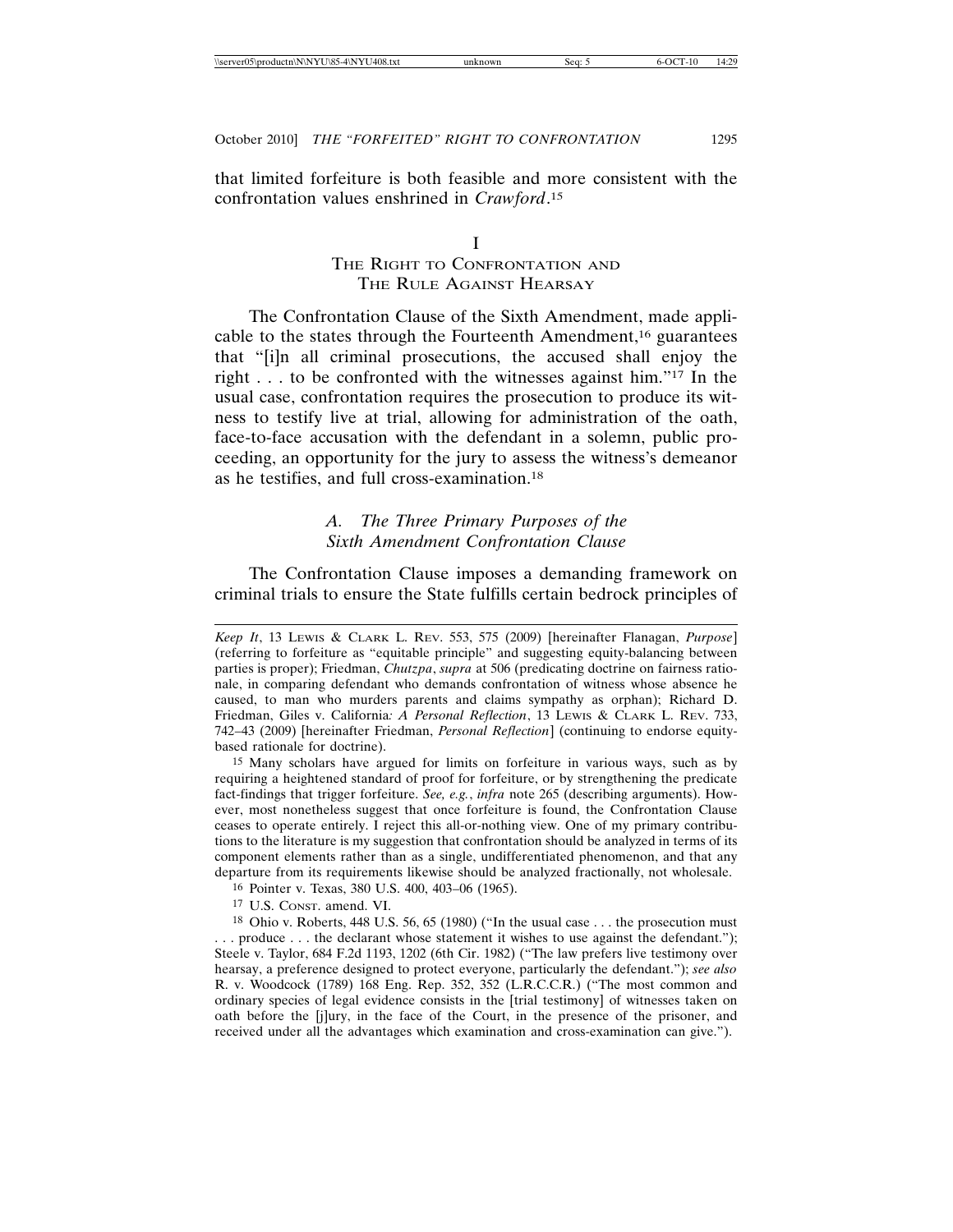fundamental fairness<sup>19</sup> when it acts to deprive a citizen of his "transcendent" interest in personal liberty.<sup>20</sup> The Clause has three primary purposes. First, the Clause's "ultimate goal is to ensure reliability of evidence" adduced against a criminal defendant;<sup>21</sup> this is widely considered the most "central concern" of the Clause.<sup>22</sup>

Second, the Clause evinces particular concern about preventing government abuse, a subset of the general concern about evidentiary reliability, having been designed to prevent "the paradigmatic evil" of "trial by affidavit"23—that is, evidence the government has developed in secret, without subjecting its witness to public airing and adversarial testing.24 As stated in *Crawford*, the "[i]nvolvement of government officers in the production of testimony with an eye toward trial presents unique potential for prosecutorial abuse."25

23 Dutton v. Evans, 400 U.S. 74, 94 (1970) (Harlan, J., concurring); *see also Crawford*, 541 U.S. at 50 ("[T]he principal evil at which the Confrontation Clause was directed was the civil-law mode of criminal procedure, and particularly its use of *ex parte* examinations as evidence against the accused."); Mattox v. United States, 156 U.S. 237, 242–43 (1895) (stating that primary purpose of Confrontation Clause was "to prevent depositions or *ex parte* affidavits . . . [from] being used against the prisoner in lieu of a personal examination and cross-examination of the witness").

24 *See, e.g.*, Clark, *supra* note 19, at 1261–63 (stressing openness of confrontation procedure as check against government pressure and false accusations); AKHIL REED AMAR, THE CONSTITUTION AND CRIMINAL PROCEDURE 129–31 (1997) (cited favorably by *Crawford*, 541 U.S. at 61) (arguing confrontation eschews "private and secret examinations"); Anthony Bocchino & David Sonenshein, *Rule 804(b)(6)—The Illegitimate Child of the Failed Liaison Between the Hearsay Rule and Confrontation Clause*, 73 MO. L. REV. 41, 54 (2008) (arguing *Crawford* suggests Confrontation Clause is most concerned with secret government evidence); Andrew E. Taslitz, *What Remains of Reliability: Hearsay and Freestanding Due Process After* Crawford v. Washington, 20 CRIM. JUST. 39, 43 (2005) ("[T]he Confrontation Clause is designed primarily to prevent intentional or accidental creation of flawed evidence by governmental investigatory abuses . . . .").

25 *Crawford*, 541 U.S. at 56 n.7. Government involvement in the creation of evidence can uniquely flaw evidence in three primary ways: (1) intentional manipulation or

<sup>19</sup> *Pointer*, 380 U.S. at 405 ("[T]he right of confrontation and cross-examination is an essential and fundamental requirement for the kind of fair trial which is this country's constitutional goal."); Sherman J. Clark, *An Accuser-Obligation Approach to the Confrontation Clause*, 81 NEB. L. REV. 1258, 1258 (2003) ("[R]equiring confrontation is a way of reminding ourselves that we are, or [at] least want to see ourselves as, the kind of people who decline to countenance or abet what we see as the cowardly and ignoble practice of hidden accusation.").

<sup>20</sup> Speiser v. Randall, 357 U.S. 513, 525 (1958) (stating that defendants in criminal trials have "at stake an interest of transcendent value").

<sup>21</sup> Crawford v. Washington, 541 U.S. 36, 61 (2004); *accord Roberts*, 448 U.S. at 65 ("[The Confrontation Clause's] underlying purpose [is] to augment accuracy in the factfinding process . . . .").

<sup>22</sup> Maryland v. Craig, 497 U.S. 836, 845 (1990). However, *Crawford* emphasized reliability cannot be determined in the abstract, but only through the process of confrontation itself; thus, confrontation should not be abandoned even in good faith attempts to pursue reliability more expeditiously. *See infra* notes 70–75 (discussing *Crawford*'s holding that confrontation right is *procedural* guarantee).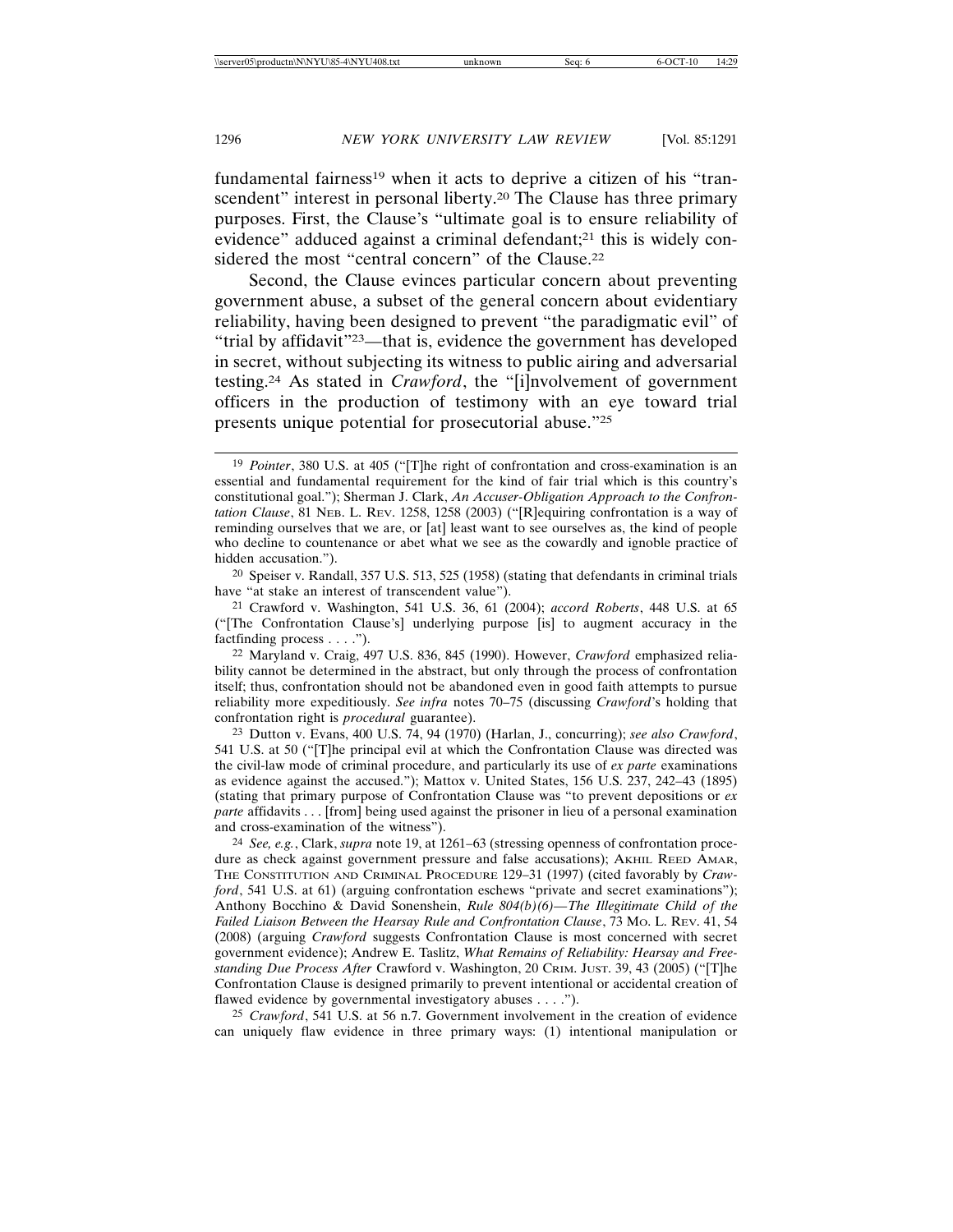Finally, confrontation serves an independent symbolic purpose of respecting the dignity of the accused and promoting the appearance of procedural fairness, both crucial to assuring the criminal justice system's legitimacy.26 As stated by the Court, the Clause advances "symbolic goals" by "contribut[ing] to the establishment of a system of criminal justice in which the perception as well as the reality of fairness prevails."27

# *B. The Constitutive Elements of Confrontation*

Confrontation encompasses many components that promote these three primary purposes of ensuring evidentiary reliability, safeguarding against government evidence-shaping, and maintaining systemic legitimacy. The primary elements of confrontation are: (1) cross-examination; (2) oath; (3) face-to-face accusation; (4) live public testimony; and (5) demeanor evidence.<sup>28</sup>

Cross-examination, generally considered the most critical element of confrontation,<sup>29</sup> "entails close, pointed, persistent questioning of the witness on the substance of his testimony."30 Dean Wigmore

27 Lee v. Illinois, 476 U.S. 530, 540 (1986).

29 *E.g.*, *Crawford*, 541 U.S. at 68 (holding that cross-examination is essential to confrontation); Thomas Y. Davies, *What Did the Framers Know, and When Did They Know It? Fictional Originalism in* Crawford v. Washington, 71 BROOK. L. REV. 105, 118, 176–77 (2005) [hereinafter Davies, *Fictional Originalism*] (noting cross-examination came to be considered most important element of confrontation in early- to mid-nineteenth century United States).

30 MUELLER & KIRKPATRICK, *supra* note 28, § 8:3; *see also* 5 JOHN HENRY WIGMORE, EVIDENCE § 1395, at 123 (3d ed. 1940) ("[C]ross-examination . . . cannot be had except by the direct and personal putting of questions and obtaining immediate answers.").

fabrication by the government officer; (2) unconscious shaping of the evidence by the officer, such as through leading questions or selective recording; (3) alteration of the statement by the witness herself based on her perception that it will be used in criminal prosecution. *See generally* 3 WILLIAM BLACKSTONE, COMMENTARIES ON THE LAWS OF ENGLAND 372–73 (1790); Taslitz, *supra* note 24, at 41–43.

<sup>26</sup> *Craig*, 497 U.S. at 847 (noting "strong symbolic purpose" of confrontation and stating it is "essential to a fair trial in a criminal prosecution" (quoting Coy v. Iowa*,* 487 U.S. 1012, 1017 (1988))); Pointer v. Texas, 380 U.S. 400, 405 (1965) ("There are few subjects, perhaps, upon which this Court and other courts have been more nearly unanimous than in their expressions of belief that the right of confrontation and cross-examination is an essential and fundamental requirement for the kind of fair trial which is this country's constitutional goal."); Taslitz, *supra* note 24, at 42 (arguing Clause promotes "perceived fairness and legitimacy of the justice system").

<sup>28</sup> *See* CHRISTOPHER B. MUELLER & LAIRD C. KIRKPATRICK, EVIDENCE § 8:3 (3d ed. 2003) (describing oath, demeanor evidence, and cross-examination as key trial safeguards to mitigate risk of witness unreliability); *see also* 21A AM. JUR. 2D CRIMINAL LAW § 1074 & n.3 (2010) ("The Confrontation Clause affords two types of protections to criminal defendants: the right physically to face those who testify against them and the right to cross examine adverse witnesses.").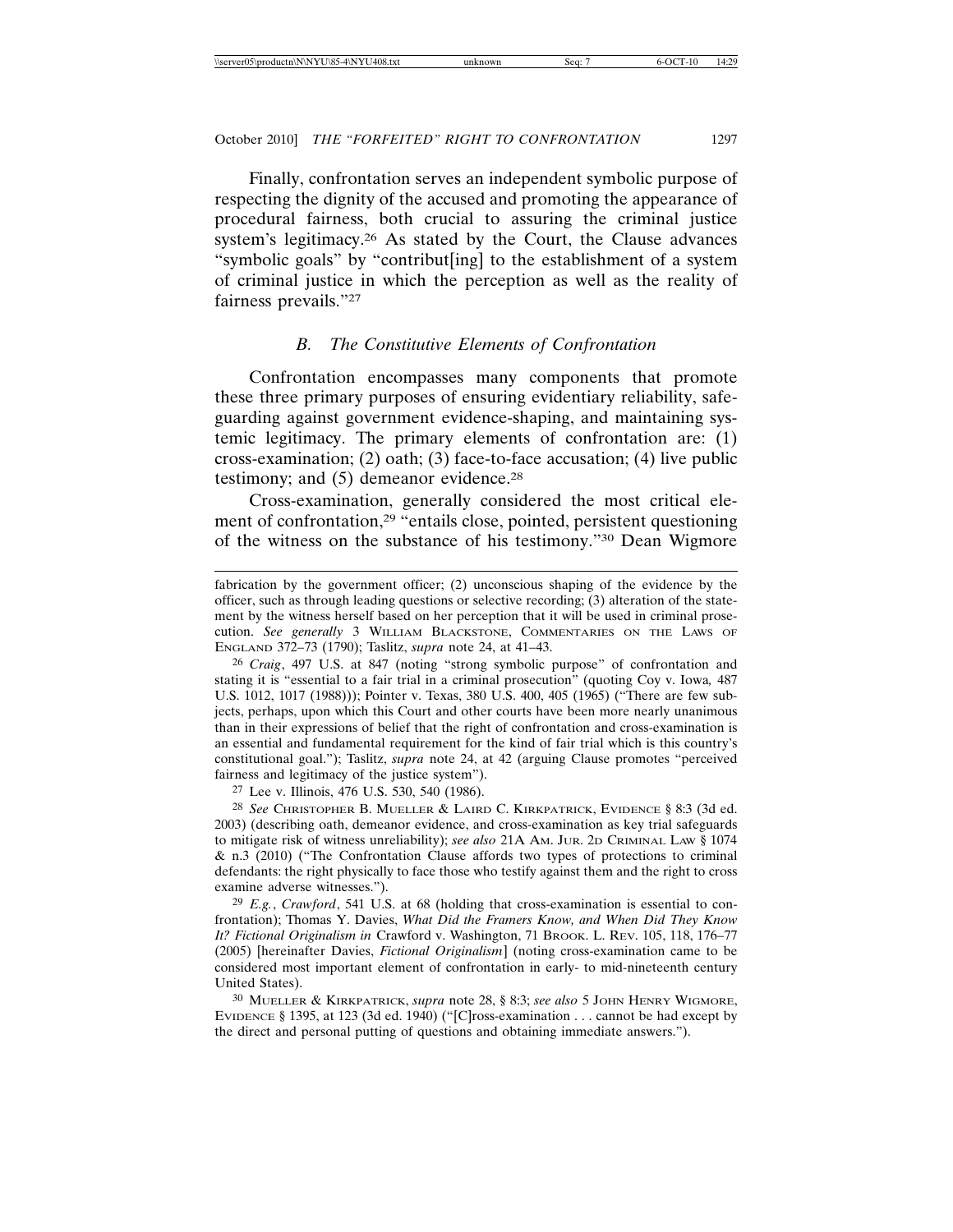characterized it as "beyond any doubt the greatest legal engine ever invented for the discovery of truth."31

The other elements of confrontation, called "secondary advantage[s]" by Wigmore,32 also promote the Clause's three purposes. The oath, by which the witness must swear or solemnly affirm that he will speak the truth, subjects the witness to legal compulsion to testify truthfully, as well as impressing upon him the moral seriousness of the occasion.33 Having the witness testify face-to-face with the defendant in a formal, public proceeding—considered crucial to the symbolic fairness and dignity values of the Clause34—also promotes reliability by requiring a witness to consider the defendant's humanity, causing him to take a more sober approach to his testimony.<sup>35</sup> Requiring a witness to recount his testimony live may reveal weaknesses that could be masked by a piece of paper.36 And finally, the witness's presence before the jury as he testifies and answers questions allows the jury to assess his voice and demeanor for clues as to his reliability.<sup>37</sup>

32 5 JOHN HENRY WIGMORE, A TREATISE ON THE ANGLO-AMERICAN SYSTEM OF EVI-DENCE IN TRIALS AT COMMON LAW § 1395 (3d ed. 1940).

33 *See* MUELLER & KIRKPATRICK, *supra* note 28, § 8:3 ("Testifying under oath carries with it the threat of a perjury prosecution . . . . More importantly, the ceremony of the oath brings home to the witness that the time has come to be serious, careful, and honest.").

34 Maryland v. Craig, 497 U.S. 836, 847 (1990) ("[T]here is something deep in human nature that regards face-to-face confrontation between accused and accuser as essential to a fair trial in a criminal prosecution." (quoting Coy v. Iowa*,* 487 U.S. 1012, 1017 (1958) (internal quotation marks omitted))); *Coy*, 487 U.S. at 1018 (1988) (arguing face-to-face accusation is essential to feelings of fairness, as evidenced by commonplace phrase, "[l]ook me in the eye and say that") (internal quotation marks omitted).

35 *See Coy*, 487 U.S. at 1019 ("A witness may feel quite differently when he has to repeat his story looking at the man whom he will harm greatly by distorting or mistaking the facts.") (internal quotation marks omitted); Jay v. Boyd, 351 U.S. 345, 375–76 (1956) (Douglas, J., dissenting) (noting that testifying face-to-face requires witness to consider defendant's humanity); BLACKSTONE, *supra* note 25, at 373 ("[A] witne[s]s may frequently depo[s]e that in private, which he will be a[s]hamed to testify in a public[ ] and [s]olemn tribunal.").

36 *Jay*, 351 U.S. at 376 (Douglas, J., dissenting).

37 Mattox v. United States, 156 U.S. 237, 242–43 (1895) ("[Confrontation compels the witness] to stand face to face with the jury in order that they may . . . judge by his demeanor . . . whether he is worthy of belief."); *see also* MUELLER & KIRKPATRICK, *supra* note 28, § 8:3 ("A testifying witness gives her evidence on the stand under the gaze of the trier of fact, and her demeanor provides valuable clues about meaning and credibility.").

<sup>31</sup> 3 JOHN HENRY WIGMORE, A TREATISE ON THE ANGLO-AMERICAN SYSTEM OF EVI-DENCE IN TRIALS AT COMMON LAW § 1367 (2d ed. 1923); *accord* BLACKSTONE, *supra* note 25, at 373–74 ("This open examination of witne[ss]es *viva voce*, in the presence of all mankind, is much more conducive to the clearing up of truth  $\dots$ ."); MATTHEW HALE, THE HISTORY AND ANALYSIS OF THE COMMON LAW OF ENGLAND 258 (1713) ("[Crossexamination] beats and bolts out the [t]ruth much better than when the [w]itne[s]s only delivers a formal [s]eries of his [k]nowledge without being interrogated . . . .").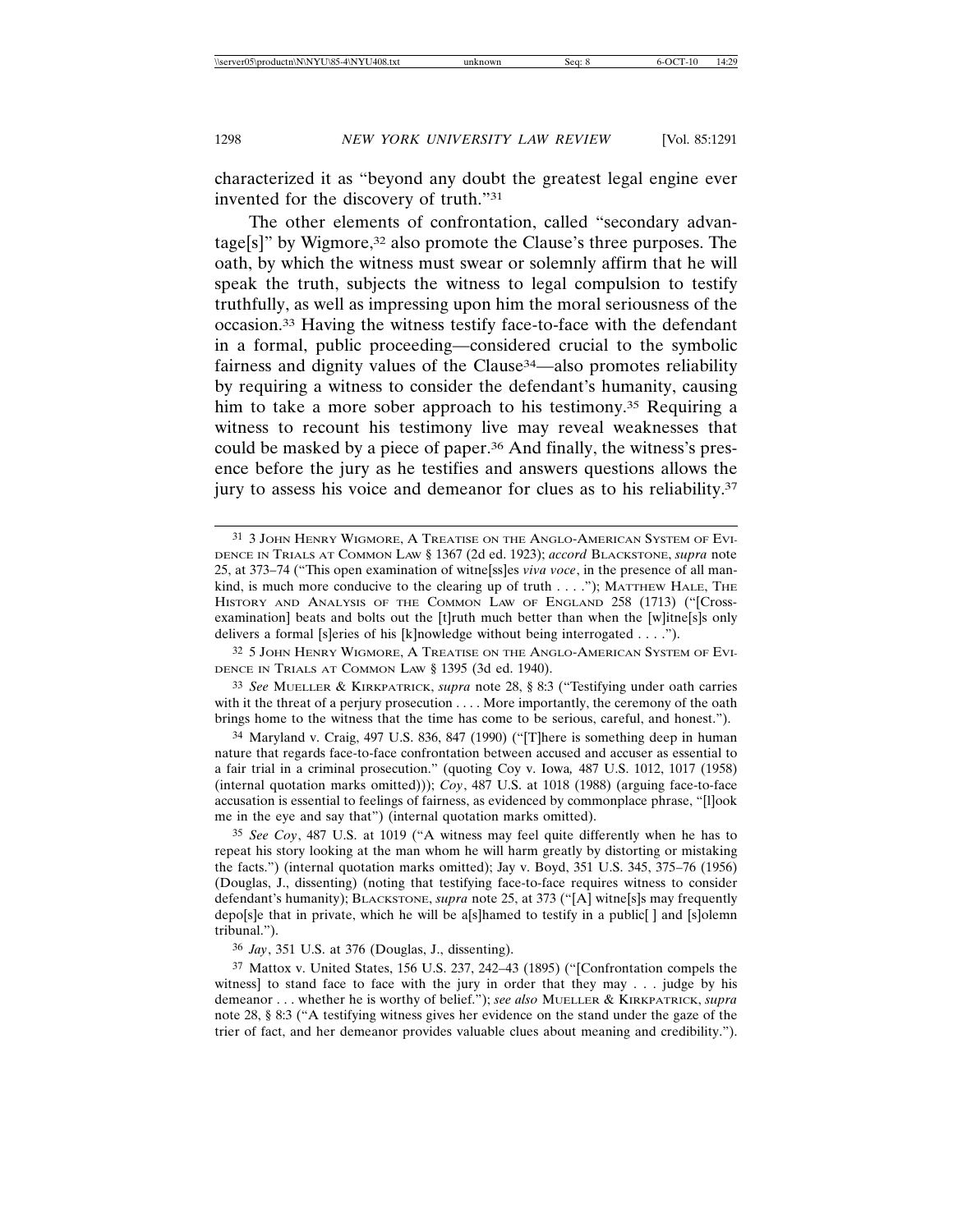### *C. The Connection to Hearsay Law*

To be admitted against a criminal defendant, out-of-court statements must independently satisfy both hearsay law and the Confrontation Clause. Hearsay law is governed by statutory and common law rules of evidence rather than constitutional law. While hearsay law is not uniform across states, most states follow rules similar to the Federal Rules of Evidence.<sup>38</sup> Under federal and most state rules, "'[h]earsay' is a statement, other than one made by the declarant while testifying at the trial or hearing, offered in evidence to prove the truth of the matter asserted."39

Evidence law generally prohibits the admission of hearsay in both civil and criminal trials40 because it is considered less reliable than live witness testimony.41 There are four primary reliability risks associated with hearsay (often called "hearsay risks"): (1) misperception, (2) failed memory, (3) insincerity (lying), and (4) communicative ambiguity.42 The first two are "input" risks: They affect the declarant's own mental impression of the reality she purports to recount. The latter two are "output" risks: They affect the declarant's ability accurately to convey to the fact-finder the impression in her mind. Confrontation tends to mitigate each of these four risks.43 Codified exceptions to the hearsay rule—through which hearsay statements are admitted despite lack of trial safeguards—are generally premised on the reduction or absence of one or more of these hearsay risks based on the statement's nature or setting,<sup>44</sup> coupled with some sort of special necessity for the out-of-court statement.45 For example, "excited utterance[s],"

<sup>38</sup> 2 BARBARA E. BERGMAN & NANCY HOLLANDER, WHARTON'S CRIMINAL EVI-DENCE § 6.1 & n.2 (15th ed. 1998) (stating this proposition and providing citations to state rules).

 $39$  Fed. R. Evid.  $801(c)$ . Statements not offered for the truth of the matter asserted are not hearsay. For example, the out-of-court statement, "Henry has a gun!" is hearsay if admitted to prove that Henry actually had a gun, but it is *not* hearsay if admitted to prove that a hearer of this statement *thought* that Henry had a gun.

<sup>40</sup> *See* FED. R. EVID. 802. It is important to note, however, that evidence codes contain voluminous exceptions to this general hearsay bar. *See id.* 801(d) (excluding from definition of hearsay party admissions and certain prior statements by declarant who appears in court); *id.* 803 (excepting from hearsay bar certain statements considered inherently reliable); *id.* 804 (excepting from hearsay bar certain statements if declarant is unavailable at trial); *id.* 807 (creating "residual" hearsay exception for statements bearing "equivalent circumstantial guarantees of trustworthiness" as Rule 803 and 804 exceptions).

<sup>41</sup> MUELLER & KIRKPATRICK, *supra* note 28, § 8:3.

<sup>42</sup> *Id.*

<sup>43</sup> *Id.*

<sup>44</sup> *Id.*

<sup>45</sup> Bocchino & Sonenshein, *supra* note 24, at 47 (noting hearsay exceptions are premised on both reliability and necessity). Necessity concerns recognize that the "matter to be proved would otherwise lie almost beyond proof or other evidence would be even less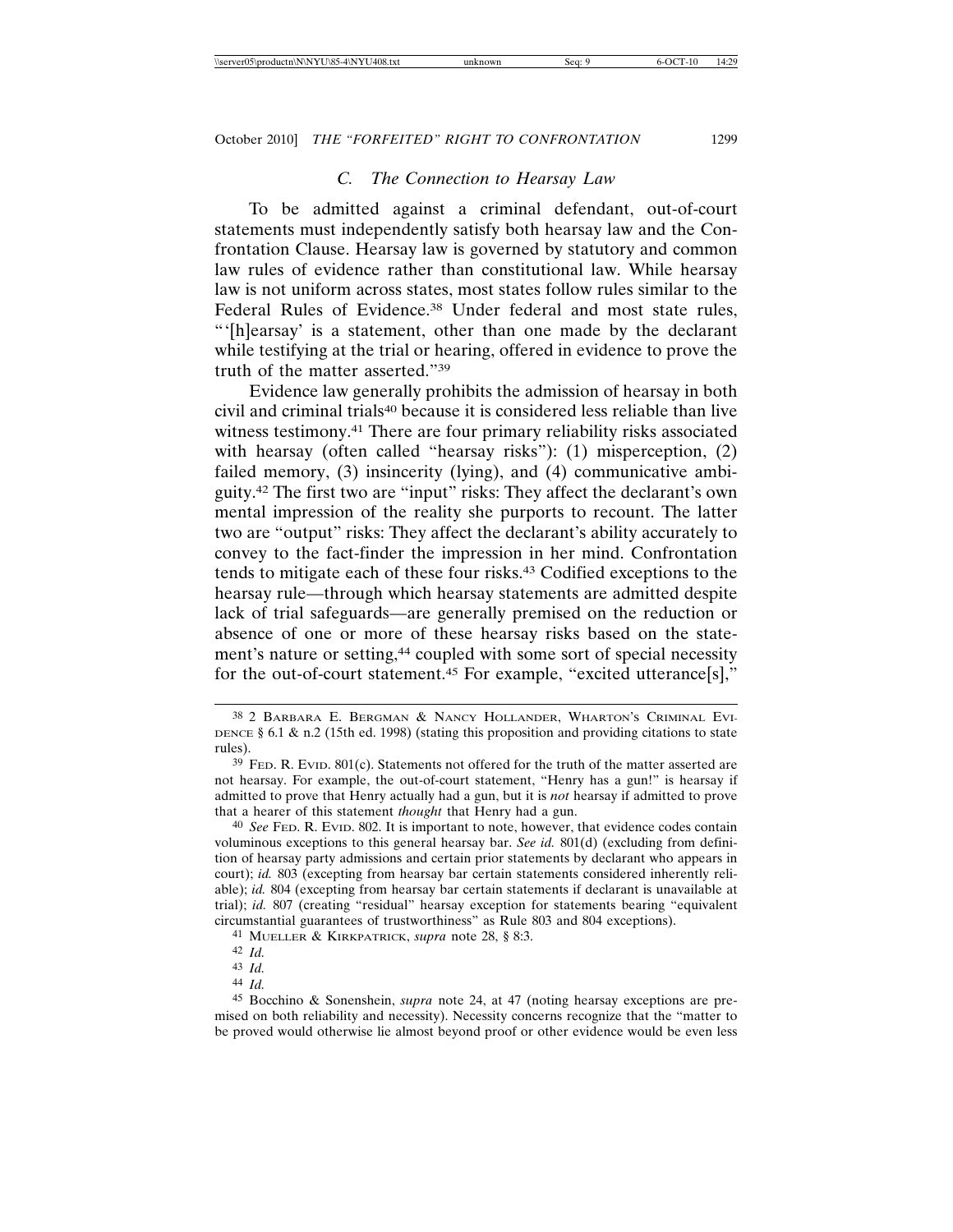made by a speaker in immediate response to a startling event, are excepted from the hearsay ban on the basis of being so spontaneous that memory and veracity hearsay concerns are mitigated.46

The connection between hearsay law and the constitutional right to confrontation remains obscure. Both "protect similar values"47 in that both hearsay law and the confrontation right are designed to guard against evidentiary unreliability.48 Further, the Framers likely viewed the general hearsay bar as mandated by the confrontation right.49 Yet, the Supreme Court has rejected any perfect "congruence"50 between them; indeed, each recognized exception to the hearsay rule contravenes a literal interpretation of the right to confrontation when applied to testimony against a criminal defendant.<sup>51</sup>

47 California v. Green, 399 U.S. 149, 155 (1970); *see also* Giles v. California, 128 S. Ct. 2678, 2686 (2008) ("[I]t seems apparent that the Sixth Amendment's Confrontation Clause and the evidentiary hearsay rule stem from the same roots." (quoting Dutton v. Evans, 400 U.S. 74, 86 (1970) (plurality opinion))).

48 *E.g.*, United States v. Owens, 789 F.2d 750, 756 (9th Cir. 1986) (stating "crossexamination is thought to be the most important" trial safeguard that justifies excluding hearsay), *rev'd* on other grounds, 484 U.S. 554 (1988).

49 Thomas Y. Davies, *Selective Originalism: Sorting out Which Aspects of* Giles*'s Forfeiture Exception to Confrontation Were or Were Not "Established at the Time of the Founding*,*"* 13 LEWIS & CLARK L. REV. 605, 633 (2009) [hereinafter Davies, *Selective Originalism*] ("[T]here is ample reason to think that the American Framers understood that the ban against hearsay was required by the confrontation right."); *see also Giles*, 128 S. Ct. at 2686 ("[C]ourts prior to the founding excluded hearsay evidence in large part *because* it was unconfronted.").

50 *Green*, 399 U.S. at 155.

51 *See* Ohio v. Roberts, 448 U.S. 56, 63 (1980) ("If one were to read [the Confrontation Clause] literally, it would require, on objection, the exclusion of any statement made by a declarant not present at trial.").

satisfactory." CHRISTOPHER B. MUELLER & LAIRD C. KIRKPATRICK, FEDERAL EVIDENCE § 8:3 (3d ed. 2007). For example, statements of a then-existing mental condition are exempted from the hearsay rule because the speaker is describing her present internal state of mind, as opposed to an external reality, and thus there is no better source for this information. *See* FED. R. EVID. 803(3). Further, all of the hearsay exceptions enumerated in FED. R. EVID. 804 require witness unavailability for their admission, adding a necessity component.

<sup>46</sup> *See* FED. R. EVID. 803(2). However, excited utterances do not provide any assurance regarding the other two hearsay risks: adequate perception and communicative clarity. Indeed, the startling nature of the situation and the impulsivity of the statement if anything increase these risks. Nonetheless, such statements have long-standing pedigree as a valid hearsay exception. This may reflect the fact that hearsay exceptions tend to focus more on the assurance of sincerity than on guarding against the other three hearsay risks. *See* Fred O. Smith, Jr., Note, Crawford*'s Aftershock: Aligning the Regulation of Nontestimonial Hearsay with the History and Purposes of the Confrontation Clause*, 60 STAN. L. REV. 1497, 1521–23 (2008) (arguing hearsay exceptions are chiefly justified by preventing intentional lying, without ensuring against other reliability concerns).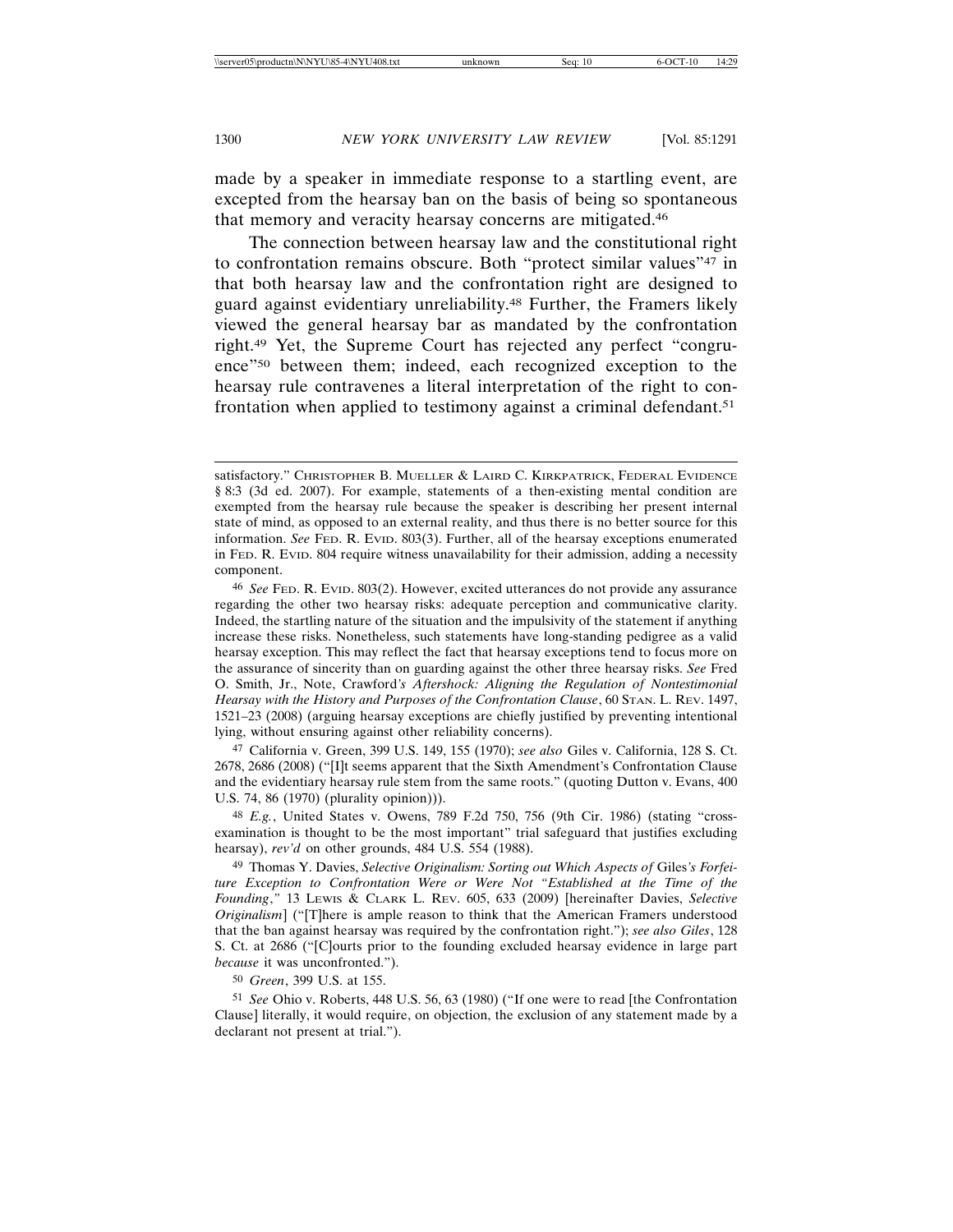#### *D. The* Crawford v. Washington *Revolution*

Prior to the *Crawford* decision in 2004, the standard of *Ohio v. Roberts*52 governed Confrontation Clause doctrine, explicitly making reliability the touchstone of confrontation analysis. The 1980 *Roberts* Court essentially affirmed the then-emerging trend in holding that out-of-court hearsay statements of unavailable witnesses satisfied the Confrontation Clause so long as they bore "adequate indicia of reliability," a standard the government could meet by showing that the evidence either (1) fell within a "firmly rooted hearsay exception" or (2) bore "particularized guarantees of trustworthiness."53 The *Roberts* test, especially as interpreted by later decisions, proved to be an exceedingly low bar,<sup>54</sup> rarely preventing the introduction of out-ofcourt statements at trial<sup>55</sup> and generally collapsing confrontation analysis into hearsay law.56

With *Crawford* in 2004,<sup>57</sup> the Court transformed Confrontation Clause jurisprudence by discarding *Roberts*'s reliability standard as too amorphous.58 It instead created a bright-line rule that prior testi-

55 *See* Crawford v. Washington, 541 U.S. 36, 63 (2004) ("The unpardonable vice of the *Roberts* test . . . [is] its demonstrated capacity to admit core testimonial statements that the Confrontation Clause plainly meant to exclude.").

57 541 U.S. 36 (2004).

58 *Id.* at 68 n.10 ("[T]he *Roberts* test is *inherently*, and therefore *permanently*, unpredictable.").

<sup>52</sup> *Id.*

<sup>53</sup> *Id.* at 66 (internal quotation marks omitted).

<sup>54</sup> Only two hearsay exceptions ever failed the "firmly rooted" prong of the *Roberts* test: the Rule 807 "residual" or "catch-all" hearsay exception, Idaho v. Wright, 497 U.S. 805, 817 (1990), and accomplice confessions inculpating the defendant, Lilly v. Virginia, 527 U.S. 116, 134 (1999) (plurality opinion). In *Bourjaily v. United States*, 483 U.S. 171 (1987), the Court further relaxed the *Roberts* test by holding that hearsay exceptions counted as "firmly rooted" simply by being long-recognized, rejecting the argument that only hearsay exceptions bearing inherent reliability guarantees should qualify. *Id.* at 183–84 (internal quotation marks omitted). In addition, *United States v. Inadi*, 475 U.S. 387 (1986), greatly broadened *Roberts*'s applicability by holding that unavailability of the declarant was not a necessary prerequisite to admitting her out-of-court statements. *Id.* at 392–94.

<sup>56</sup> Because a "firmly rooted" hearsay exception served as an admissibility ticket under both the Confrontation Clause and hearsay rules, courts could often dispose of hearsay and confrontation objections with a single, undifferentiated analysis. *See* Friedman, *Chutzpa*, *supra* note 14, at 509–10 (noting Confrontation Clause posed "no barrier" to evidence if hearsay law did not); *see also* Tom Lininger, *Prosecuting Batterers After* Crawford, 91 VA. L. REV. 747, 759 (2005) (noting *Roberts* imposed nothing more than hearsay law for all "firmly rooted" hearsay exceptions). The Court in *Roberts* acknowledged this overlap but commented that it merely "reflects the truism that 'hearsay rules and the Confrontation Clause are generally designed to protect similar values,'" *Roberts*, 448 U.S. at 66 (quoting California v. Green, 399 U.S. 149, 155 (1970)), and suggested that the redundancy represented a useful efficiency gain for the overworked trial judge, *Roberts*, 448 U.S. at 66 ("[The overlap between hearsay rules and constitutional requirements] also responds to the need for certainty in the workaday world of conducting criminal trials.").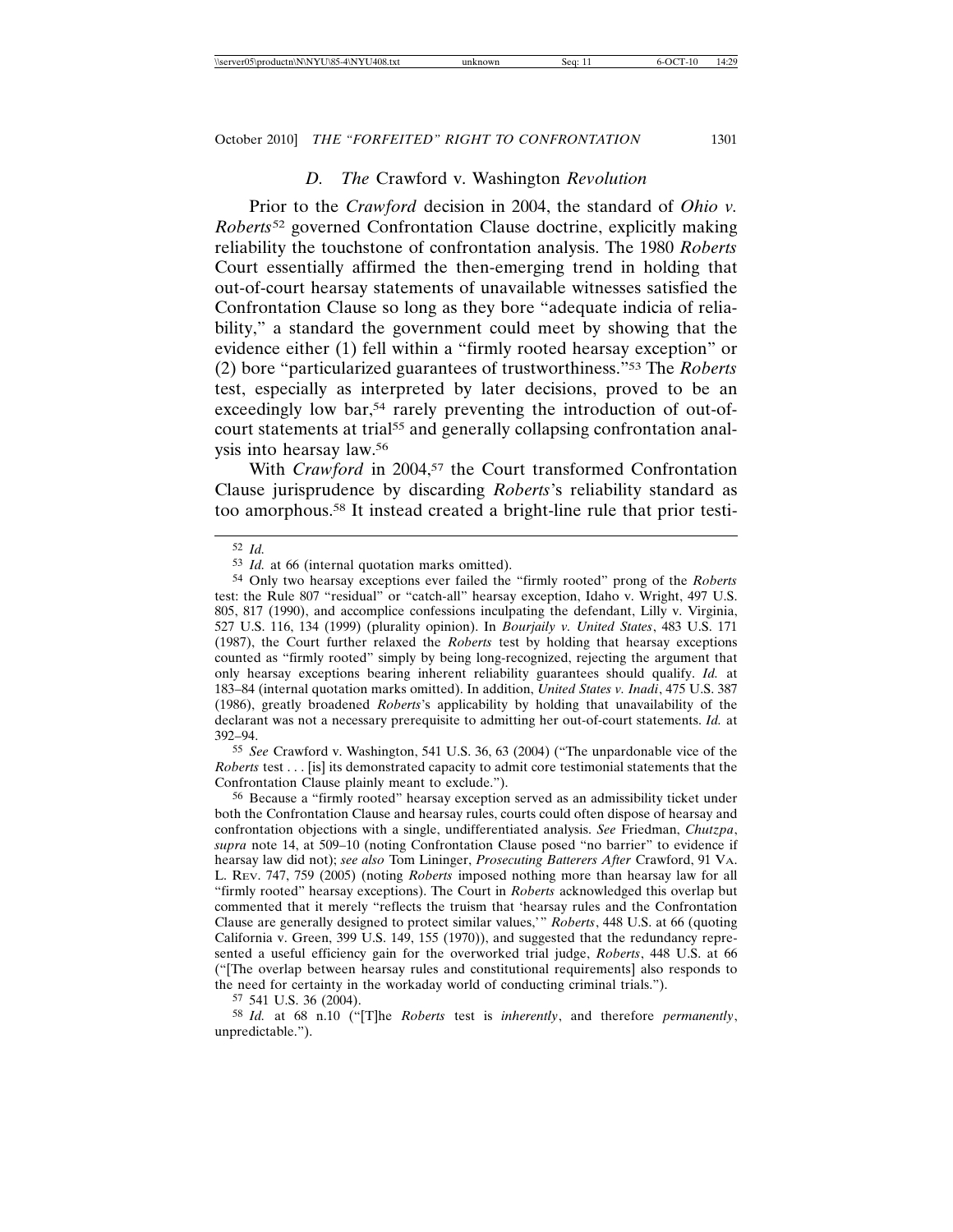monial statements of a missing witness are flatly inadmissible unless the witness is unavailable and the defendant had a prior opportunity to cross-examine the witness.59 As stated by the Court:

To be sure, the Clause's ultimate goal is to ensure reliability of evidence, but it is a procedural rather than a substantive guarantee. It commands, not that evidence be reliable, but that reliability be assessed in a particular manner: by testing in the crucible of crossexamination. The Clause thus reflects a judgment, not only about the desirability of reliable evidence (a point on which there could be little dissent), but about how reliability can best be determined.<sup>60</sup>

Though the Framers' goal was reliability, they prescribed confrontation as its method of attainment: Reliability is a product of confrontation, not something that can be assessed in its absence. The Confrontation Clause thus acts as an absolute bar to the government's use of testimonial hearsay against a defendant unless it provides an opportunity for cross-examination, either at trial, or if the witness is unavailable, on a prior occasion.<sup>61</sup>

However, the Court limited its new rule's applicability to what it called "testimonial statements"62—that is, "solemn declaration[s],"63 usually to a government officer, that are made to establish past events potentially relevant to a criminal prosecution.64 By limiting the

63 *Id.* (internal quotation marks omitted).

64 Davis v. Washington, 547 U.S. 813, 822 (2006) ("[Statements] are testimonial when the circumstances objectively indicate . . . that the primary purpose of the interrogation is to establish or prove past events potentially relevant to later criminal prosecution."); *Crawford*, 541 U.S. at 51 ("'Testimony,' in turn, is typically '[a] solemn declaration or affirmation made for the purpose of establishing or proving some fact.'" (quoting 2 N. WEB-STER, AN AMERICAN DICTIONARY OF THE ENGLISH LANGUAGE (1828))). The *Crawford* Court left "for another day" the question of exactly which types of statements are "testimonial" for purposes of the Confrontation Clause, 541 U.S. at 68, but provided that "core" testimonial statements include affidavits, depositions, prior testimony, and statements made to police officers that "declarants would reasonably expect to be used prosecutorially," *id.* at 51 (internal quotations omitted). Under the post-*Crawford* jurisprudence, nontestimonial statements, such as a "casual remark to an acquaintance," *id.* at 51, do not trigger Confrontation Clause protections at all. Whorton v. Bockting, 549 U.S. 406, 420 (2007) ("Under *Crawford*, . . . the Confrontation Clause has no application to [out-of-court nontestimonial] statements . . . ."); *Davis*, 547 U.S. at 824 (holding that "testimonial" statements mark out not only the Confrontation Clause's "'core,' but [also] its perimeter"). Delineating testimonial from nontestimonial statements has proved contentious since *Crawford* erected this line. *E.g.*, Melendez-Diaz v. Massachusetts, 129 S. Ct. 2527, 2532 (2009) (ruling that certified reports by lab technicians are testimonial); *Giles*, 128 S. Ct. at 2693 (Thomas, J., concurring) (disagreeing with government's concession that victim's post-assault statements to police were testimonial); *id.* at 2694 (Alito, J., concurring) (same); *Davis*, 547 U.S. at 822 (designating as "nontestimonial" statements made to police

<sup>59</sup> *Id.* at 68.

<sup>60</sup> *Id.* at 61.

<sup>61</sup> *Id.* at 68–69.

<sup>62</sup> *Id.* at 51.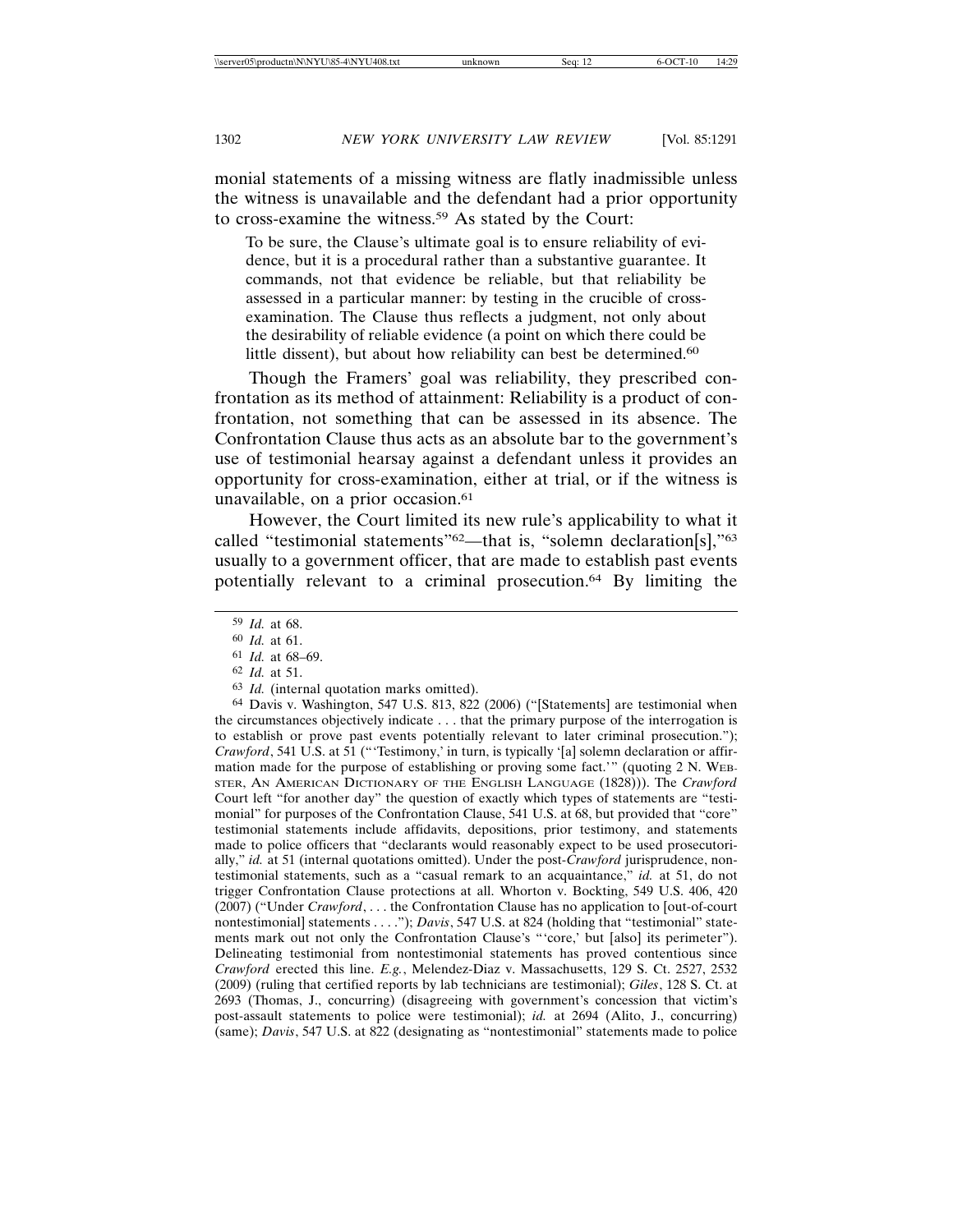Clause's scope to statements generally made by or to government officers, *Crawford* seemingly endorsed the view that the Clause's most important function is policing government abuse in evidence-creation, over and above ensuring evidentiary reliability generally.65

In introducing this new rule, *Crawford* advanced three main tenets for Confrontation Clause analysis. First, Confrontation Clause analysis is originalist: The right is defined by the "right of confrontation at common law"66 and must be construed in accordance with "the Framers' design."67 Accordingly, Justice Scalia's majority opinion examined historical sources and concluded that the founding-era confrontation right erected an absolute bar to non-cross-examined testimonial hearsay.68 The Court has continued to endorse this originalist approach in its subsequent Confrontation Clause decisions.69

Second, confrontation is a procedural guarantee, designed to effectuate the Clause's underlying purposes in a *particular* way. The Court rejected the *Roberts* regime's circumvention of confrontation in a misguided attempt to pursue the Clause's purposes more directly: "Where testimonial statements are at issue, the only indicium of reliability sufficient to satisfy constitutional demands is the one the Constitution actually prescribes: confrontation."70 Reliability is not something that can be assessed in the abstract, but only through the

to respond to immediate emergency, rather than to recount past events). Indeed, the Court appears disposed to limit the "testimonial" category only to statements made to government officers, demonstrating how capacious an exception to the Confrontation Clause the nontestimonial category represents. *See Giles*, 128 S. Ct. at 2692–93 (exempting, in dicta, all statements to friends, neighbors, and physicians as nontestimonial). Many scholars have criticized *Crawford*'s jettisoning of nontestimonial statements from Confrontation Clause protection, especially as contrary to the historical foundations on which *Crawford* purportedly relied. *See, e.g.*, Davies, *Fictional Originalism*, *supra* note 29, at 119 (examining framing-era sources and finding no basis for "testimonial" distinction because Framers never anticipated that informal hearsay could be considered valid evidence in criminal trials at all); Smith, *supra* note 46, at 1504 (arguing Confrontation Clause was intended to cover nontestimonial statements); *see also Crawford*, 541 U.S. at 72 (Rehnquist, C.J., concurring in the judgment) ("[W]e have never drawn a distinction between testimonial and nontestimonial statements."). However, analysis of the propriety of the testimonial/nontestimonial distinction is beyond the scope of this Note.

65 To justify limiting the Clause to testimonial statements, the Court emphasized that "[i]nvolvement of government officers in the production of testimony with an eye toward trial presents unique potential for prosecutorial abuse." *Crawford*, 541 U.S. at 56 n.7.

66 *Id.* at 54.

67 *Id.* at 68.

68 *Id.* at 53–54. *But see* Davies, *Fictional Originalism*, *supra* note 29, at 178 (arguing cross-examination requirement did not emerge until early nineteenth century).

69 *See Giles*, 128 S. Ct. at 2680 (reaffirming *Crawford*'s rule that confrontation right admits only those exceptions "established at the time of the founding" (quoting *Crawford*, 541 U.S. at 54)); *Davis*, 547 U.S. at 836 (relying on Framers' intent to determine boundary of testimonial category).

70 *Crawford*, 541 U.S. at 68–69.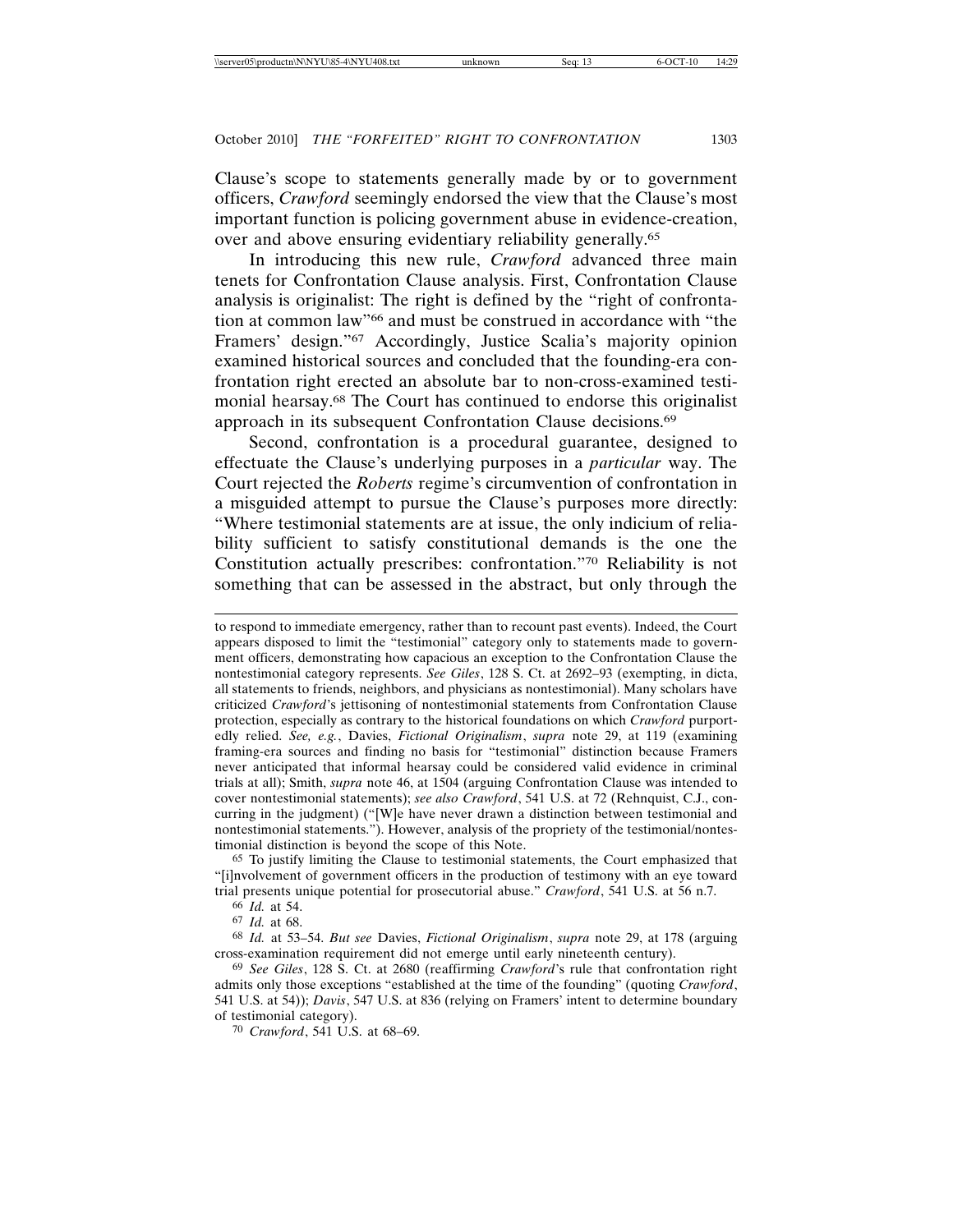process of confrontation itself.71 The Court thus declared the confrontation procedure *itself* indispensible to the Clause's primary purposes72 because it provides the only acceptable means of assuring evidentiary reliability and preventing government abuse.73 Further, confrontation procedure promotes the Clause's symbolic purposes of ensuring apparent fairness and respecting individual dignity, which are lost when courts dispense with confrontation to pursue the vague goal of reliability more expeditiously through other methods.74 In declaring confrontation procedure indispensible *regardless* of an out-of-court statement's apparent reliability, the Court demanded an institutional design that operates to maximize confrontation, rather than acceding to claims that it is inconvenient, difficult, or unnecessary.75

Third, *Crawford* exhibited a strong wariness toward empowering judges to discretionarily dispense with confrontation. Emphasizing that the Confrontation Clause was born of governmental distrust,76 and that such distrust extended to judges as well as police and prosecutors,77 the Court warned that granting judges discretion to waive

72 *See supra* Part I.A (describing primary purposes of Clause).

73 *See supra* notes 65, 70–75 and accompanying text (describing confrontation's central importance to evidentiary reliability and prevention of government abuse).

74 *Cf. Crawford*, 541 U.S. at 62 ("Dispensing with confrontation because testimony is obviously reliable is akin to dispensing with jury trial because a defendant is obviously guilty. This is not what the Sixth Amendment prescribes.").

75 *Id.* at 61 ("The Clause thus reflects a judgment, not only about the desirability of reliable evidence . . . , but about how reliability can best be determined."); *id.* at 62 (stating that confrontation cannot be traded for "surrogate[s]" or "alternative means" of accomplishing its aims); *id.* at 67 ("The Constitution prescribes a procedure for determining the reliability of testimony in criminal trials, and we, no less than the state courts, lack authority to replace it with one of our own devising."); *see also* Flanagan, *Confrontation*, *supra* note 14, at 1244 ("Read affirmatively, *Crawford* requires the use of live witnesses whenever possible.").

76 *Crawford*, 541 U.S. at 56 n.7 (emphasizing Framers' "keen[ ] familiar[ity]" with "potential for prosecutorial abuse" in testimony not subject to confrontation).

77 *Id.* at 67 ("[The Framers] knew that judges, like other government officers, could not always be trusted to safeguard the rights of the people; the likes of the dread Lord Jeffreys

<sup>71</sup> *Id.* at 68 n.10 ("[T]he *Roberts* test is *inherently*, and therefore *permanently*, unpredictable."). Lower courts under *Roberts* attempting to divine "reliability" by assessing "particularized guarantees of trustworthiness" not only produced widely inconsistent results, they even attached the same significance to opposite factors. For example, statements were endorsed as reliable for being "detailed" in one case and for being "fleeting" in another; for being given "immediately after" the event in one case and two years later in another; for being given in police custody in one case and for *not* being in police custody in another. *Id.* at 63 (summarizing cases) (internal quotation marks omitted); *see also* Richard D. Friedman, *Confrontation: The Search for Basic Principles*, 86 GEO. L.J. 1011, 1031 (1998) (cited favorably by *Crawford*, 541 U.S. at 61) ("The language of the Clause, as well as its theory, suggests a strong, absolute right—not simply some interest that should be weighed against others. Balancing tests are not very good protectors of rights, because a judge disposed to rule against the right will generally have an easy enough time finding ample weight on the other side of the balance.").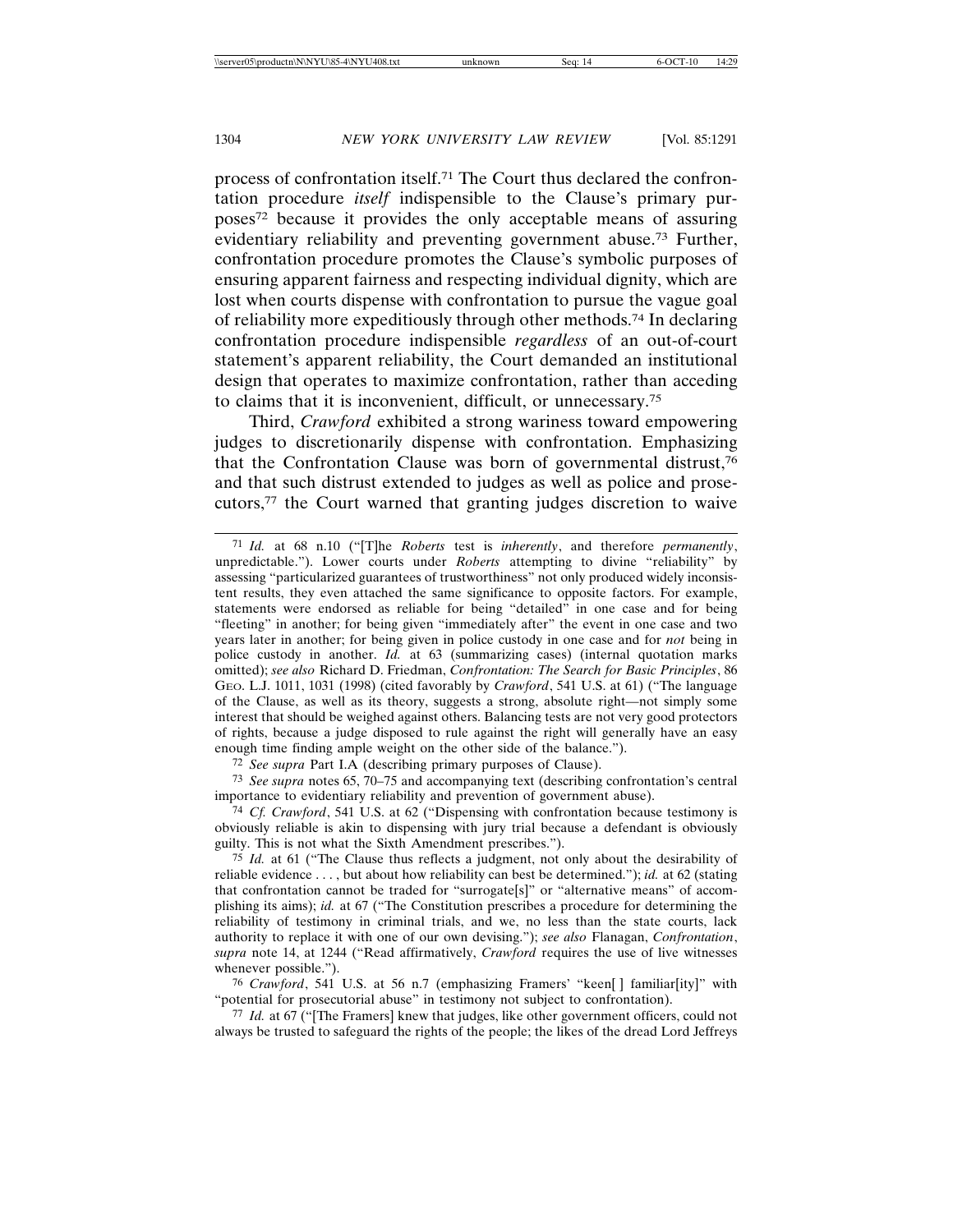confrontation rights would threaten this hard-won safeguard against governmental abuse78 and would strike the founders as an alarming irony.79

### *E. The Forfeiture-by-Wrongdoing Exception to* Crawford

Despite reinvigorating the deflated right of confrontation, *Crawford* exempted from its protections any exceptions to the right that had been "established at the time of the founding."80 The Court specifically noted two such exceptions: dying declarations<sup>81</sup> and statements admissible under the doctrine of forfeiture-by-wrongdoing.82 The forfeiture-by-wrongdoing rule (hereinafter also called "forfeiture") permits an absent witness's out-of-court statements to be introduced at trial (for the truth of the matter asserted) if a judge finds that the defendant intentionally caused the witness's absence.<sup>83</sup>

To demonstrate the grounds of forfeiture, the prosecution must establish three elements: (1) that the defendant "kept away" the witness<sup>84</sup> (2) by wrongdoing<sup>85</sup> (3) with the specific intent to prevent her

79 *Id.* at 66 (stating Framers "would be astounded" to learn that assurances of government officers' "neutral[ity]" bore on whether confrontation was required).

80 *Id.* at 54.

81 *Id.* at 56 n.6. Dying declarations are statements made by a declarant while aware of her imminent death, concerning the cause or circumstances of the impending death. FED. R. EVID.  $804(b)(2)$ . The rationale for their admissibility is partially necessity—often providing the only evidence of a crime that necessarily eliminates its primary witness combined with the statements' presumed intrinsic reliability: "[T]he sense of impending death is presumed to remove all temptation to falsehood, and to enforce as strict an adherence to the truth as would the ... oath." Mattox v. United States, 156 U.S. 237, 244 (1895); *accord* R. v. Osman, 15 Cox Crim. Cas. 1, 3 (Eng. N. Wales Cir. 1881) (Lush, L.J.) ("[N]o person, who is immediately going into the presence of his Maker, will do so with a lie on his lips."). Dying declarations are thus explicitly justified as a surrogate means of assuring reliability, the very constitutional subversion rejected by *Crawford* as illegitimate under the Confrontation Clause. *See Crawford*, 541 U.S. at 62 (stating confrontation cannot be traded for "surrogate[s]" or "alternative means" of accomplishing its aims). Nonetheless, because the exception for dying declarations was recognized at the time of founding, the Court has indicated that they are admissible "on historical grounds," as a *sui generis* exception to the Confrontation Clause. *Id.* at 56 n.6.

82 *Crawford*, 541 U.S. at 62.

83 Giles v. California, 128 S. Ct. 2678, 2683 (2008).

84 *Id.* at 2683. This requirement actually has two parts: that the witness is unavailable (or "detained" or "kept away"), and that the defendant "caused" (or "procured") such unavailability. *See id.* (noting rule and providing various historical terminology).

85 *Id.* at 2687. However, *Giles* indicates that the "wrongdoing" element lacks little if any independent significance, as the requisite wrongdoing refers to "conduct *designed* to prevent the witness from testifying," *id.* at 2683, thus largely collapsing this element into the third. The only exception may be when the defendant invokes a proper privilege, such

were not yet too distant a memory. They were loath to leave too much discretion in judicial hands.").

<sup>78</sup> *Id.*; *see also id.* at 61 ("Admitting statements deemed reliable by a judge is fundamentally at odds with the right of confrontation.").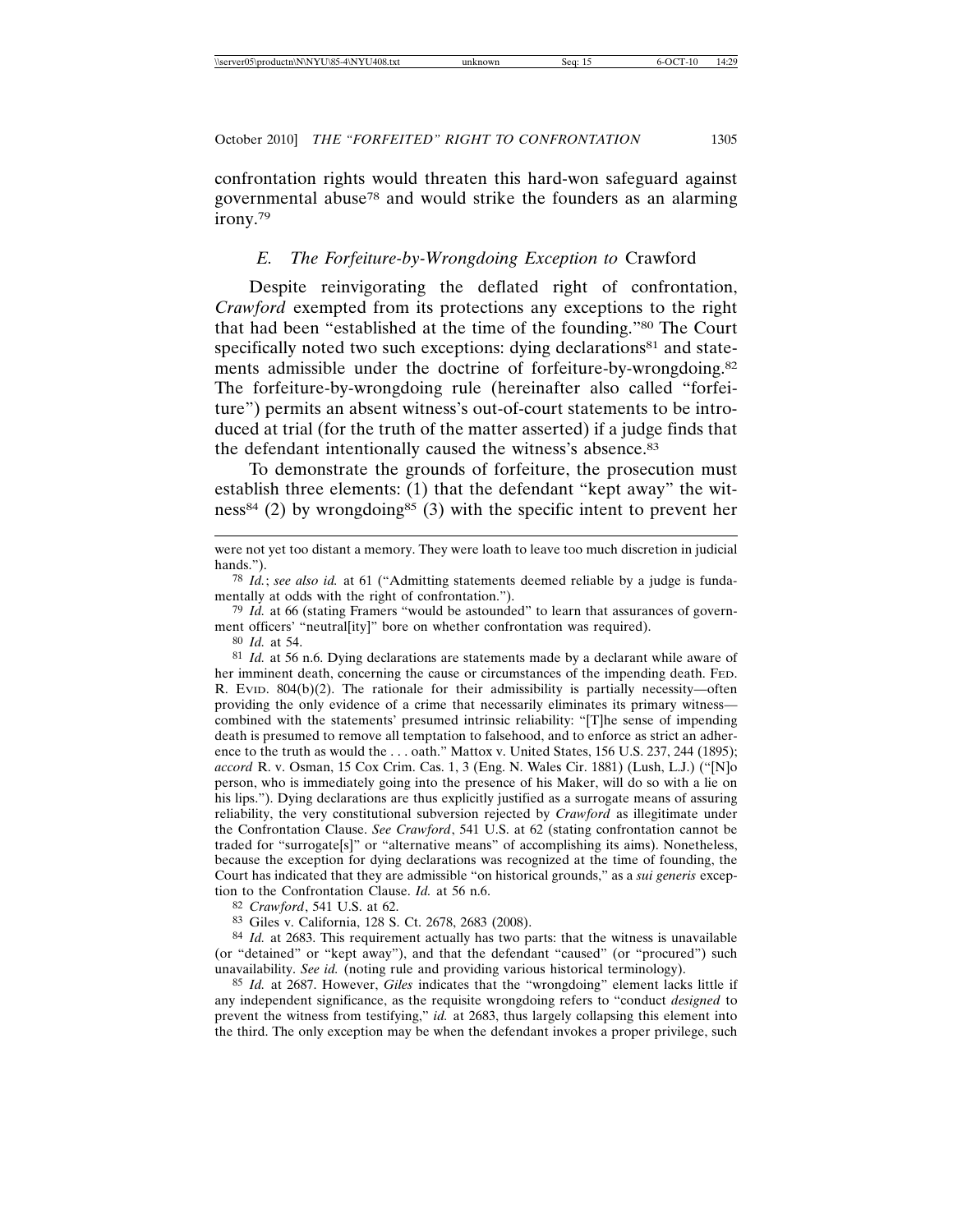from testifying.86 The Supreme Court, however, has not affirmatively fixed the standards that govern this determination.<sup>87</sup> Most states allow the trial judge to base her finding on a preponderance of the evidence, though three states require a heightened clear-and-convincing standard.88 Exactly how "unavailable" the witness must be remains an open question,89 especially in cases where the witness resides in the

86 *Giles*, 128 S. Ct. at 2687. *Giles* resolved a prior circuit and state court split over whether such an intent requirement was necessary. Petition for Writ of Certiorari at 10, *Giles*, 128 S. Ct. 2678 (No. 07-6053), 2007 WL 4729835 (noting split of six to five among ten state supreme courts and one federal circuit court that had ruled on question). However, in domestic violence cases, *Giles* suggests that such intent can be inferred from the mere existence of a battering relationship. *See Giles*, 128 S. Ct. at 2693 (stating evidence of abusive relationship may support finding of intent to isolate victim, including preventing cooperation with criminal prosecution); *id.* at 2695 (Souter, J., concurring) (stating intent requirement could "normally" be inferred from "classic abusive relationship"); *see also id.* at 2708 (Breyer, J., dissenting) (arguing majority's rule transforms "purpose" into mere knowledge requirement where domestic violence is at issue).

87 Davis v. Washington, 547 U.S. 813, 833 (2006) ("We take no position on the standards necessary to demonstrate such forfeiture . . . .").

88 MD. CODE ANN., CTS. & JUD. PROC. § 10-901 (LexisNexis 2006); People v. Geraci, 649 N.E.2d 817, 822 (N.Y. 1995); State v. Mason, 162 P.3d 396, 404 (Wash. 2007) (en banc).

89 *See* Flanagan, *Purpose*, *supra* note 14, at 567 ("The current law on the government's obligation to prove the witness's unavailability is ambiguous in form and lenient in application."). A witness is clearly physically unavailable if he is dead, *see Giles*, 128 S. Ct. at 2683, too sick to travel, *see infra* note 108 (describing this historical unavailability requirement), or indefinitely beyond the court's jurisdiction and the state is "powerless to compel his attendance." Mancusi v. Stubbs, 408 U.S. 204, 212 (1972). Even if physically present, a witness is also considered unavailable for purposes of the Confrontation Clause if she has invoked an evidentiary privilege preventing her testimony, such as the Fifth Amendment privilege or a marital privilege, or completely refuses to submit to cross-examination in court. *See Crawford*, 541 U.S. at 40 (marital privilege); Toolate v. Borg, 828 F.2d 571, 572–73 (9th Cir. 1987) (cross-examination refusal); Steele v. Taylor, 684 F.2d 1193, 1201–03 (6th Cir. 1982) (Fifth Amendment privilege). A witness's mental incapacity may also render her unavailable. *See* Idaho v. Wright, 497 U.S. 805, 806, 816 (1990) ("assum[ing] without deciding" that incompetence satisfies unavailability test). Interestingly, a witness's total memory loss at the time of trial probably does not render the witness unavailable. *See* United States v. Owens, 484 U.S. 554, 560–62 (1988) (suggesting witness is "available" for purposes of cross-examination despite total memory loss at time of trial so long as he is "placed on the stand, under oath, and responds willingly to questions," even though such a witness would be deemed "unavailable" for purposes of hearsay under FED. R. EVID.  $804(a)(3)$ ). Though the Court has indicated that "unavailability" analysis under the Confrontation Clause differs from "unavailability" analysis under hearsay law, *see id.* (suggesting divergence in meaning and purpose), courts often look to Rule 804(a) for guidance in their unavailability determinations. 2 BARBARA E. BERGMAN & NANCY HOLLANDER,

as in Washington State, where the defendant, rather than the witness, invokes the privilege of spousal immunity. *See Crawford*, 541 U.S. at 42 n.1 (noting but not reaching issue); WASH. REV. CODE  $\S$  5.60.060(1) (2009) (providing that criminal defendant's spouse may not testify against defendant without defendant's consent). However, a sham marriage by the defendant, entered into for the purpose of preventing the spouse's testimony, would probably qualify as wrongdoing sufficient to trigger forfeiture. *See* United States v. Barlow, 693 F.2d 954, 962 (6th Cir. 1982) (suggesting that such a sham marriage would result in waiver).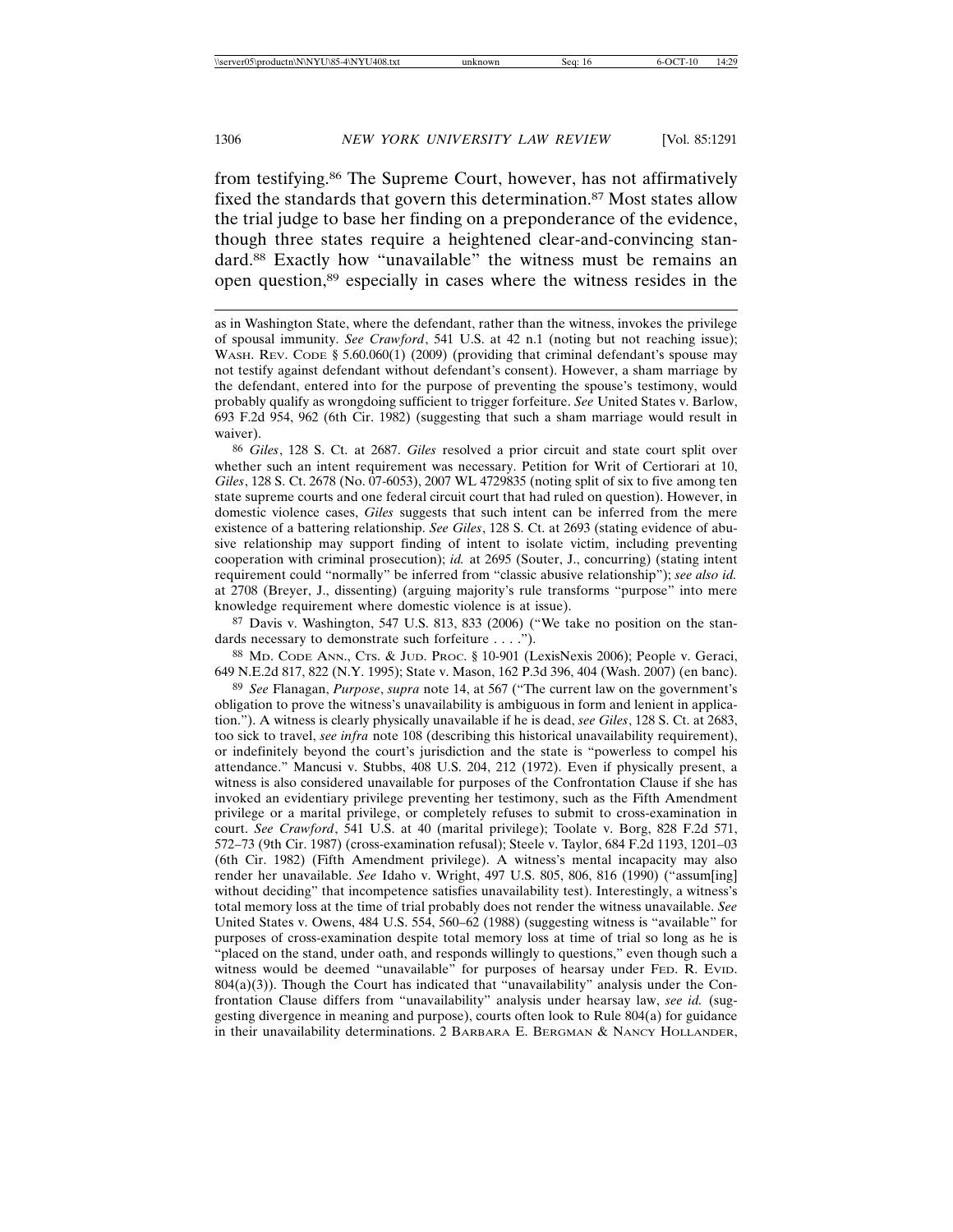jurisdiction but fails to appear at trial.90 The degree to which the defendant must have "caused" such unavailability also remains open:91 Witnesses often have independent reasons for refusing to testify, making it difficult to determine whether the defendant "caused" their reticence.92 A further open causation question is the extent to which the defendant's *intent* to prevent testimony must have motivated his actions that in fact prevented testimony:<sup>93</sup> Defendants often

90 Difficult unavailability determinations arise when a subpoenaed witness does not show up for trial. Under a portion of *Roberts* not overruled by *Crawford*, a witness is considered unavailable if the prosecution cannot locate the witness "despite good-faith efforts undertaken prior to trial to locate and present that witness," Ohio v. Roberts, 448 U.S. 56, 74 (1980), though the government must demonstrate that it undertook reasonable efforts to find and produce the declarant. Barber v. Page, 390 U.S. 719, 722–25 (1968); *accord* Hernandez v. State, 188 P.3d 1126, 1128 (Nev. 2008). However, recent Supreme Court jurisprudence has signaled growing acquiescence to weaker showings of unavailability, applying forfeiture when a witness simply does not show up for court, without requiring any showing of effort by the prosecution to secure her appearance besides the bare issuing of a subpoena. *See Davis*, 547 U.S. at 820 (not questioning unavailability finding in *Hammond* case where missing witness "was subpoenaed, but she did not appear at [her husband's] subsequent bench trial" for battery, without other proof of prosecution efforts).

91 *See* Flanagan, *Purpose*, *supra* note 14, at 566 (calling this gap "critical issue" in forfeiture doctrine and arguing for strict but-for causation requirement—that is, that "'but for' the intentional wrongdoing, the witness would have testified").

92 *See* Flanagan, *Forfeiture*, *supra* note 10, at 486–87 (noting that under current doctrine, defendant's intimidation need not even be primary cause of witness's unavailability); *see also, e.g.*, Commonwealth v. Edwards, 830 N.E.2d 158, 171 (Mass. 2005) (holding that causation can be established by defendant's facilitating witness's execution of independent intent not to testify, even if witness had already decided "on his own" not to testify) (internal quotation marks omitted). Cases involving co-conspirators, who have independent self-incrimination reasons not to testify, and domestic violence victims, who have independent personal, financial, and familial reasons not to testify against their domestic partners, frequently raise these causation concerns.

93 Flanagan, *Purpose*, *supra* note 14, at 566 (calling this question doctrinally "not clear," and advocating but-for causation requirement—that is, "the wrongdoing would [not] have occurred 'but for' the defendant's desire to prevent the witness from testifying"). An example of mixed motives appears in *United States v. Houlihan*, where the court found that defendant Fitzgerald had conspired to kill a potential witness primarily to "show respect" for Mafia bosses, but stated that if preventing testimony had been "one of [his] motives at all," forfeiture would apply. 887 F. Supp. 352, 364-65 (D. Mass. 1995) (internal quotation marks omitted), *aff'd in part, rev'd in part, and vacated in part*, 92 F.3d 1271 (1st Cir. 1996); *see also, e.g.*, United States v. Dhinsa, 243 F.3d 635, 654 (2d Cir. 2001) ("The government need not, however, show that the defendant's sole motivation was to procure the declarant's absence; rather, it need only show that the defendant 'was motivated *in part* by a desire to silence the witness.'" (quoting *Houlihan*, 92 F.3d at 1279)). Such causation questions frequently arise in domestic violence cases, where the defendant's desire to prevent the victim's testimony often does not solely or even primarily ani-

WHARTON'S CRIMINAL EVIDENCE § 6:10.50 n.1 (15th ed. 2009). Rule 804(a) deems a witness unavailable for purposes of federal hearsay rules if the witness invokes a privilege; refuses to testify in spite of a court order; testifies to total memory loss; is unable to be present due to death or illness; or is absent despite the prosecution's use of "reasonable means" to obtain the witness's presence. FED. R. EVID. 804(a).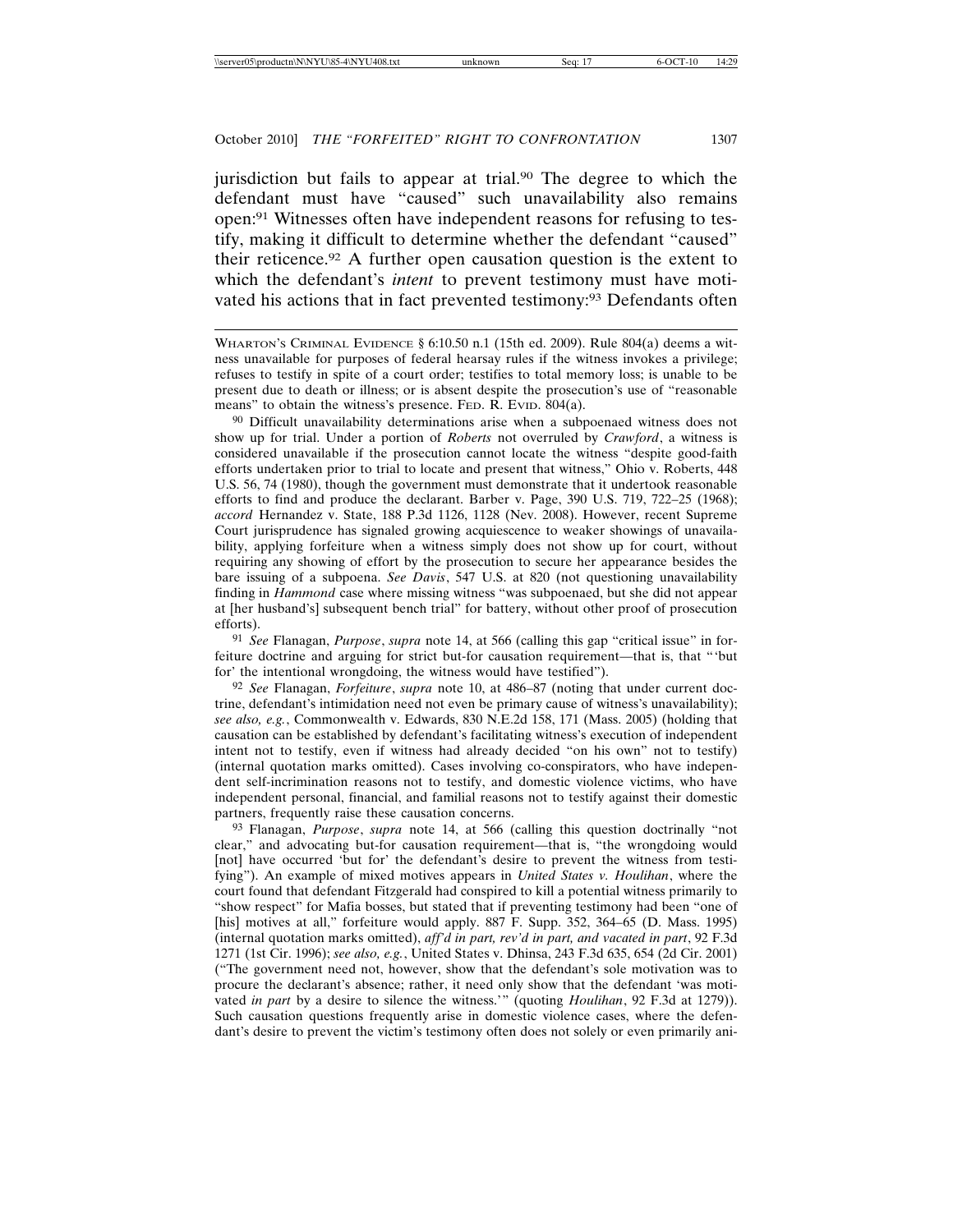have mixed motives for their actions, and the Court has noted (though without providing further guidance) that suppressing testimony need not have been the defendant's sole or even primary motivation for his actions, even where the alleged wrongdoing occurred prior to the filing of criminal charges.94

II

# COMPLETE FORFEITURE VIOLATES THE SIXTH AMENDMENT

Under current constitutional doctrine, the Confrontation Clause places no limits on the nature of the out-of-court statements that may be admitted upon a finding of forfeiture-by-wrongdoing. Rather, the Confrontation Clause simply turns off and countenances the admission of *any* prior statements of *any* wrongfully absented witness.95 I refer to this result as "complete forfeiture," as it allows the admission of any and all prior statements of an unavailable witness upon a finding of wrongful procurement by the defendant.<sup>96</sup>

Complete forfeiture is inconsistent with the three primary tenets of *Crawford* and therefore violates the Sixth Amendment. First, as discussed above, despite *Crawford*'s warnings, the power to dispense with confrontation currently resides in a judge's discretion, often based on a mere preponderance standard.<sup>97</sup> Second, as discussed below in Part II.A, complete forfeiture is contrary to the originalist framework developed by *Crawford* because it grossly exceeds the forfeiture exception that existed at the time of framing. Third, as

96 In addition, the statements can be used for any and all purposes, without subject matter limitation. Flanagan, *Forfeiture*, *supra* note 10, at 493; *see e.g.*, *Giles*, 128 S. Ct. at 2681–82 (admitting statement from prior assault to rebut defendant's claim of selfdefense).

mate his actions against the victim. *See Giles*, 128 S. Ct. at 2708–09 (Breyer, J., dissenting) (noting domestic abusers may often have "other matters in mind apart from preventing the witness from testifying").

<sup>94</sup> Though counterintuitive at first blush, defendants can forfeit their confrontation rights by actions they commit before criminal charges are filed against them, even in the post-*Giles* regime requiring specific intent to prevent testimony. *See, e.g.*, *id.* at 2693 (holding that killing of witness can trigger forfeiture even where no criminal charges were pending at time of homicide).

<sup>95</sup> *See Giles*, 128 S. Ct. at 2686 (endorsing forfeiture-by-wrongdoing rule without placing any limits on types of evidence that may be introduced under rule); Crawford v. Washington, 541 U.S. 36, 62 (2004) ("[T]he rule of forfeiture by wrongdoing . . . *extinguishes* confrontation claims . . . .") (emphasis added); Flanagan, *Forfeiture*, *supra* note 10, at 527 (describing forfeiture-by-wrongdoing rule as applied by courts as giving Sixth Amendment no role whatsoever when defendant is deemed responsible for witness's absence at trial).

<sup>97</sup> *See supra* note 88 and accompanying text (describing standard of proof to establish forfeiture); *infra* notes 171–76 and accompanying text (describing malleability of threshold forfeiture findings).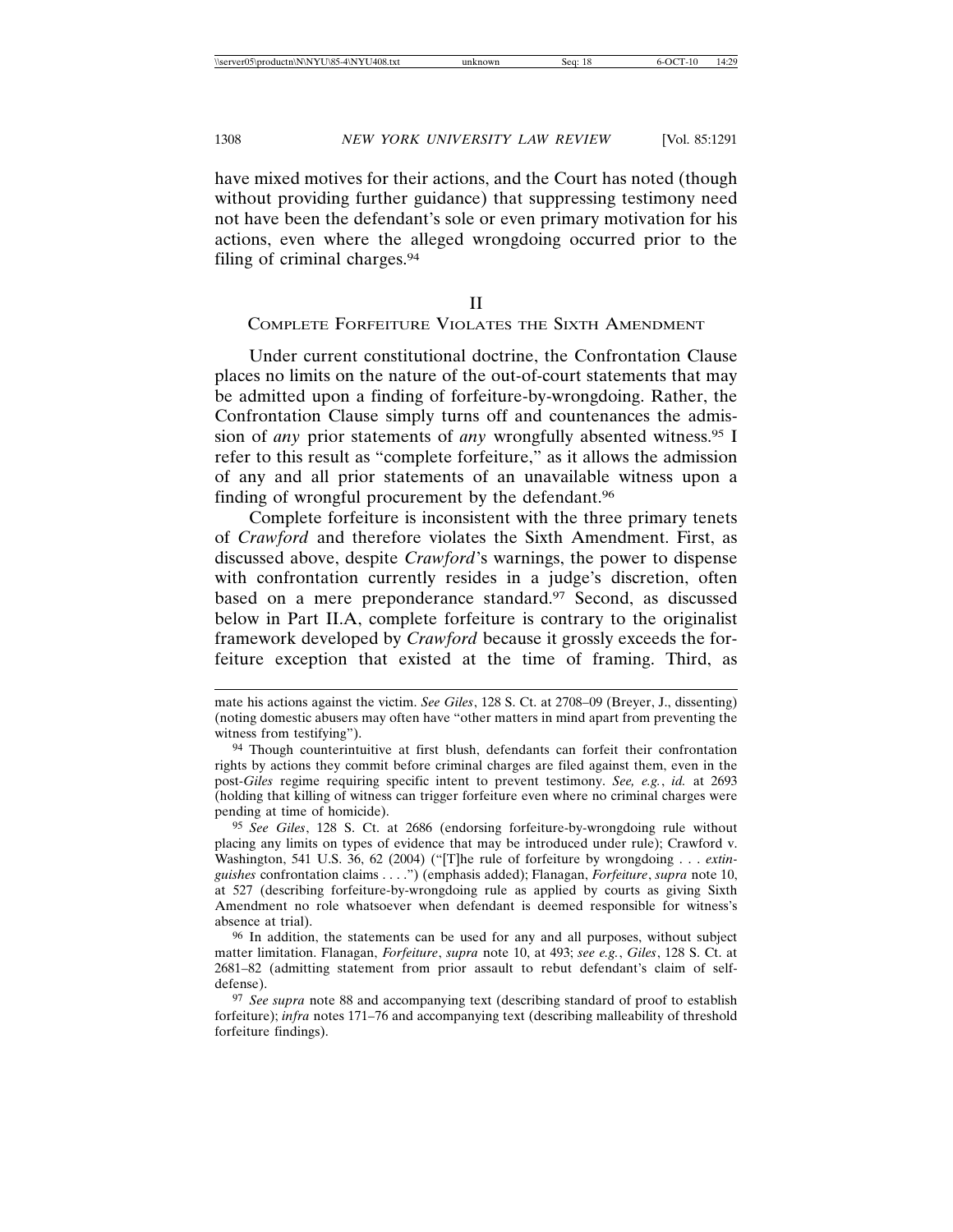described in Part II.B, rather than creating a scheme that maximizes opportunities for confrontation, complete forfeiture eliminates confrontation altogether, endangering the three primary concerns underlying the confrontation right. Finally, Part II.C argues that, despite appealing rhetoric, a retribution rationale cannot justify such violations of *Crawford*'s tenets.

# *A. History of Forfeiture-by-Wrongdoing*

The historical origins of the forfeiture rule contrast starkly with the current rule of complete forfeiture.<sup>98</sup> The common law forfeiture rule did not operate as a total nullification of the confrontation right, but rather admitted only a limited class of testimony that was formal, sworn, transcribed, and taken in the defendant's presence.<sup>99</sup> Thus, the forfeiture exception was "originally of limited scope, [barring] only the wrongdoer's objection to the absence of the witness at trial," not sanctioning the government's "total failure" to afford any confrontation rights.100 Indeed, because post-*Crawford* Confrontation Clause doctrine allows for exceptions to the confrontation right *only insofar* as they were "established at the time of the founding,"101 the current rule of complete forfeiture, to the extent that it exceeds its historical origins, directly violates the Sixth Amendment.102

# *1. The Founding-Era Marian Unavailability Rule*

In founding-era America, only two types of out-of-court statements were admissible in criminal trials: (1) dying declarations,<sup>103</sup> and (2) special, sworn, judicial statements made in the presence of the defendant according to particular procedures (commonly called "Marian depositions").

<sup>98</sup> *See* John R. Kroger, *The Confrontation Waiver Rule*, 76 B.U. L. REV. 835, 889 (1996) ("Careful analysis of the rule's common law origins suggests that current practice represents an alarming break with the past, and not a continuance, because the current rule provides significantly less protection to the right to confront hostile witnesses than any version of the rule applied since the late seventeenth century.").

<sup>99</sup> Davies, *Selective Originalism*, *supra* note 49, at 605 (concluding framing-era forfeiture admitted only formal, sworn, transcribed depositions); Robert Kry, *Forfeiture and Cross-Examination*, 13 LEWIS & CLARK L. REV. 577, 579 (2009) [hereinafter Kry, *Forfeiture*] ("Framing-era forfeiture doctrine was a narrow rule that applied only to [testimony taken in the defendant's presence].").

<sup>100</sup> State v. Moua Her, 750 N.W.2d 258, 287 (Minn. 2008) (Page, J., concurring).

<sup>101</sup> Crawford v. Washington, 541 U.S. 36, 54 (2004); Giles v. California, 128 S. Ct. 2678, 2682 (2008) (quoting *Crawford*, 541 U.S. at 54); *id.* at 2696 (Breyer, J., dissenting) (same).

<sup>102</sup> *Cf. Giles*, 128 S. Ct. at 2693 ("We decline to approve [a version of the forfeiture] exception to the Confrontation Clause unheard of at the time of the founding or for 200 years thereafter.").

<sup>103</sup> For a discussion of dying declarations, see *supra* note 81 and accompanying text.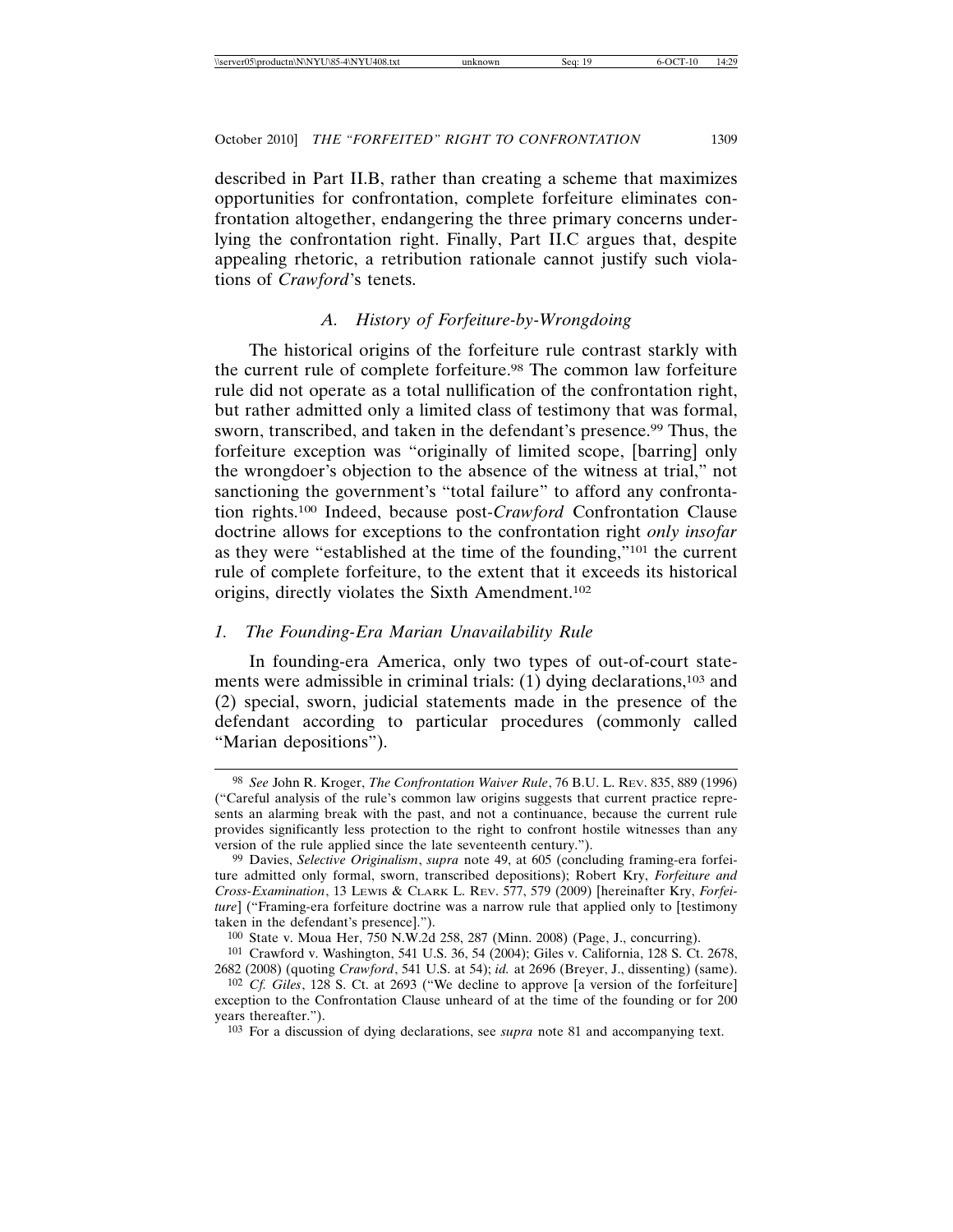The Marian statutes,<sup>104</sup> enacted in England in the mid–sixteenth century, laid out the procedure for felony arrests and prosecutions.105 The statutes required that when a suspected felon was arrested, a justice of the peace must interview the felony arrestee, as well as his accuser, before committing the arrestee to jail.106 The judicial officer then certified the resultant "Marian depositions" of both the witness and defendant to the trial court.<sup>107</sup> Though the Marian statutes themselves did not address the question of admissibility, judicial interpretation as early as 1666 deemed the depositions admissible against the defendant if by the time of trial the witness had become unavailable in one of three specific ways: if he was "dead, unable to [t]ravel, or *kept away by the [m]eans or [p]rocurement of the [p]ri[s]oner*."108 This third prong of the Marian unavailability rule is the historical progenitor of the forfeiture-by-wrongdoing rule.

Marian procedures, including the three-part unavailability rule, were understood to be part of the law of the American colonies and early states.109 Thus, at the time of the country's framing, forfeiture was not an independent doctrine, but merely a "species of unavailability,"110 no different than a witness's death or inability to travel, that

106 *See* Robert Kry, *Confrontation Under the Marian Statutes: A Response to Professor Davies*, 72 BROOK. L. REV. 493, 512–16 (2007) [hereinafter Kry, *Confrontation*] (quoting 1555 2 & 3 Phil. & M., c. 10 (Eng.); 1554 1 & 2 Phil. & M., c. 13 (Eng.)) (describing these procedures).

107 *See id.*

108 2 WILLIAM HAWKINS, A TREATISE OF THE PLEAS OF THE CROWN 429 (3d ed. 1721) (emphasis added). However, such testimony was not admissible if the prosecution simply could not find the witness in spite of "all their [e]ndeavours." *Id.* at 430. The House of Lords first laid down this rule in 1666 in Lord Morley's Case. *Lord Morley's Case*, (1666) 6 How. St. Tr. 769, 771 (H.L.) (resolving that Marian deposition would be admissible if witness were dead, too sick to travel, or kept away by accused, but not otherwise).

109 Davies, *Selective Originalism*, *supra* note 49, at 626, 636–38; Davies, *Fictional Originalism*, *supra* note 29, at 126; Todd E. Pettys, *Counsel and Confrontation*, 94 MINN. L. REV. 201, 219 (2009) (noting American courts and prosecutors "looked directly to the English common law for guidance" regarding admissibility of unavailable witnesses' prior statements); *see, e.g.*, State v. Houser, 26 Mo. 431, 440 (1858) (citing *Lord Morley's Case*, and stating rule that "in [the] case of death or absence by procurement of the prisoner or his friends, or in case of sickness from which there was no probability of recovery, the deposition could be used"). Hawkins's treatise, *see* HAWKINS, *supra* note 108, provides particularly strong evidence of how the Framers understood the forfeiture prong of the Marian unavailability rule, as Americans imported the treatise and widely copied its phrasing of the rule in framing-era justice of the peace manuals. Davies, *Selective Originalism*, *supra* note 49, at 624–25.

110 Kry, *Forfeiture*, *supra* note 99, at 582.

<sup>104</sup> 1555, 2 & 3 Phil. & M., c. 10 (Eng.); 1554 1 & 2 Phil. & M., c. 13 (Eng.).

<sup>105</sup> Thomas Y. Davies, *Revisiting the Fictional Originalism in* Crawford*'s "Cross-Examination Rule": A Reply to Mr. Kry*, 72 BROOK. L. REV. 557, 560 n.13 (2007) [hereinafter Davies, *Revisiting*]. The statutes also laid out the procedure for coroner investigations of homicides. *Id.*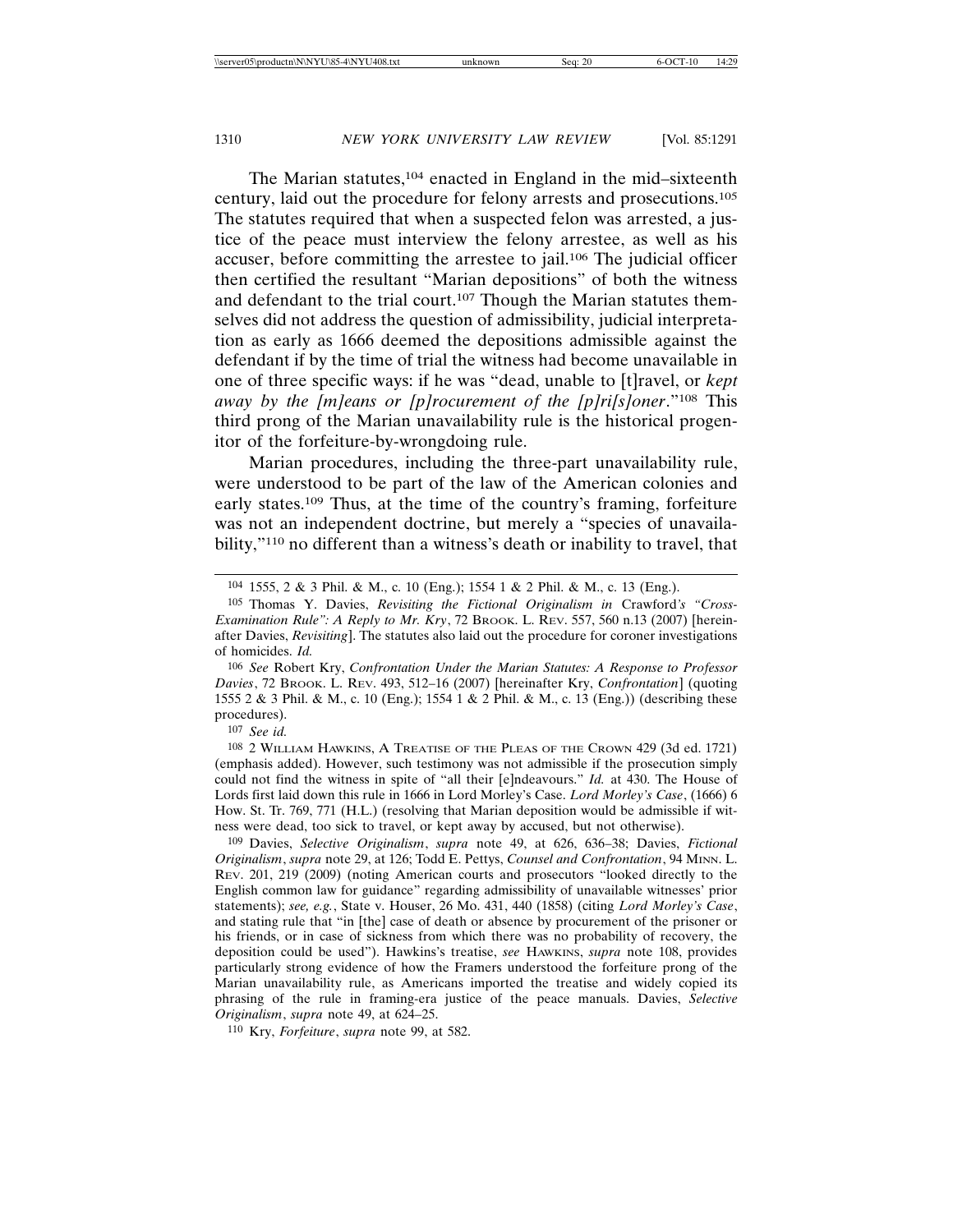justified admitting a single type of prior formal statement.111 Importantly, *no other* out-of-court statements were admissible under a forfeiture theory in founding-era common law.

Furthermore, Marian depositions in founding-era America were subject to numerous requisite formalities: The statement must have been made under oath, before a judicial officer, recorded in writing, signed by the declarant, and certified by the justice for its accuracy.<sup>112</sup> And because it took place at arrest, the defendant was present at the examination of his accuser and afforded an opportunity contemporaneously to "contradict[]" the witness's statements.<sup>113</sup> This de facto presence requirement soon evolved into a full-fledged right to crossexamination, either by the time of the country's framing,<sup>114</sup> or soon thereafter.115 Indeed, the *Crawford* Court derived its modern crossexamination rule from its conclusion that by the time of framing, Marian procedures mandated full cross-examination.<sup>116</sup>

Importantly, in direct opposition to the rule of "complete forfeiture," testimony *not* taken in accordance with Marian procedures could *not* be admitted at trial on forfeiture grounds, regardless of

<sup>111</sup> *Id.*; *see also* Davies, *Selective Originalism*, *supra* note 49, at 626 ("[I]n framing-era common law, the admission of prior testimony by a witness who was kept away from trial by the defendant was simply one of the prongs of the Marian unavailability rule. There was no broader or generalized forfeiture exception to the confrontation right."); Robert P. Mosteller, Giles v. California*: Avoiding Serious Damage to* Crawford*'s Limited Revolution*, 13 LEWIS & CLARK L. REV. 675, 688 (2009) ("[Scalia's historical evidence in *Giles*] do[es] not clearly establish a strong forfeiture doctrine separate from the forfeiture ground for admission of previously confronted statements.").

<sup>112</sup> Though not mandated by statute, witness examinations under the Marian statutes were taken under oath, and this was quickly viewed as a statutory requirement. Davies, *Selective Originalism*, *supra* note 49, at 619 (citing justice of the peace manual from 1581 requiring Marian statements to be taken under oath). The justice of the peace roughly transcribed the witness's statement, obtained her signature, and then certified the statement to the trial court. Davies, *Revisiting*, *supra* note 105, at 583; Davies, *Fictional Originalism*, *supra* note 29, at 128–31.

<sup>113</sup> *See* R. v. Woodcock, (1789) 168 Eng. Rep. 352, 353 (L.R.C.C.R.) (refusing to admit witness examination because "[i]t was not taken, as the statute directs, in a case where the prisoner was brought before [the justice] in custody; the prisoner therefore had no opportunity [to] contradict[ ] the facts it contains"); *see also* Davies, *Revisiting*, *supra* note 105, at 609; Kry, *Confrontation*, *supra* note 106, at 495, 512–16.

<sup>114</sup> Crawford v. Washington, 541 U.S. 36, 46–47 (2004) (stating courts applied crossexamination rule to admission of Marian depositions); Giles v. California, 128 S. Ct. 2678, 2702 (2008) (Breyer, J., dissenting) (same); Kry, *Confrontation*, *supra* note 106, at 495 (arguing that Marian procedure imposed de facto cross-examination requirement by time of framing).

<sup>115</sup> Davies, *Selective Originalism*, *supra* note 49, at 643–45 ("[T]here is solid evidence that a cross-examination rule became part of the unavailable-prior-witness rule during the nineteenth century.").

<sup>116</sup> *Crawford*, 541 U.S. at 46–47.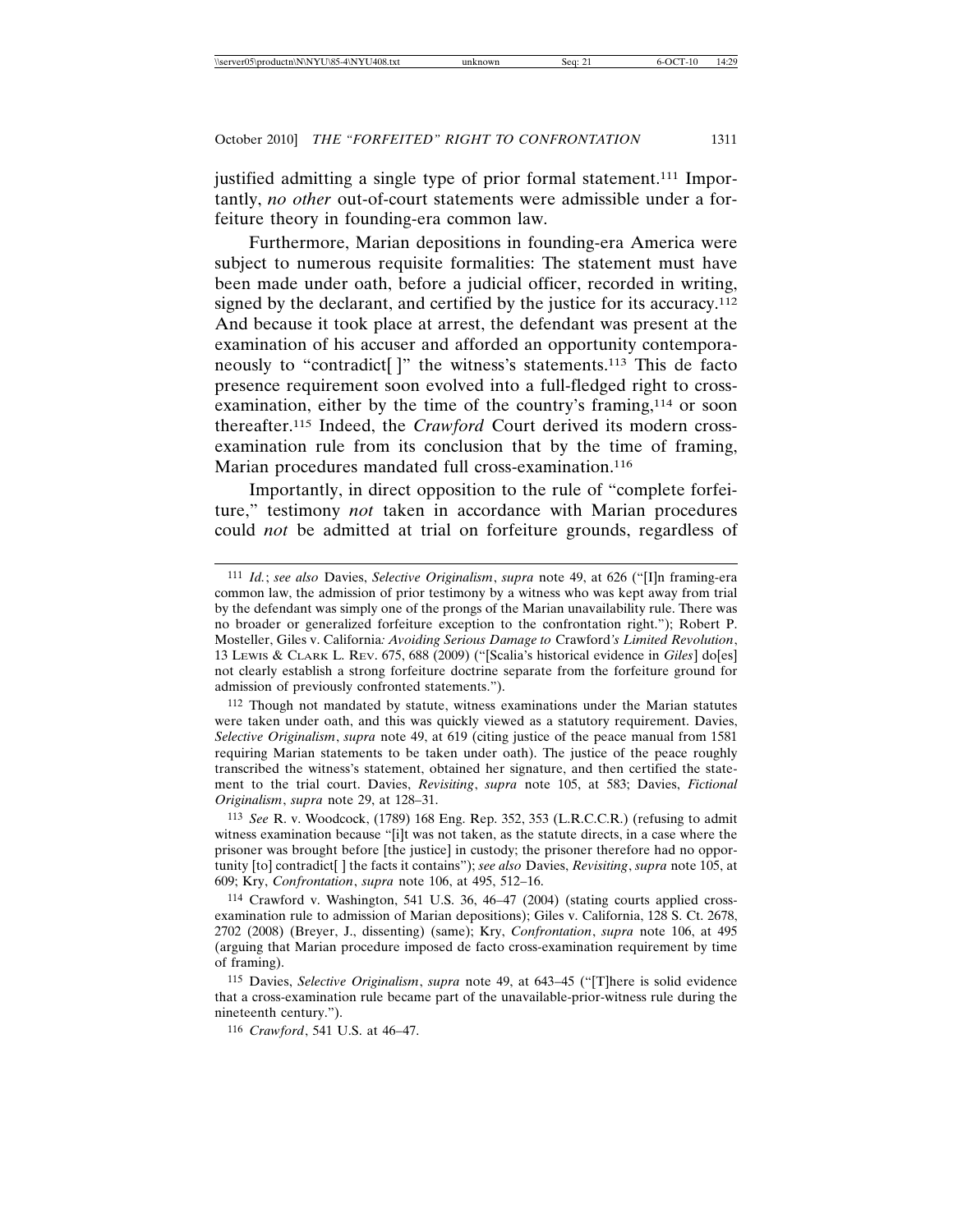defendant wrongdoing.117 Such statements were subject to the residual common law rule against hearsay and excluded entirely,<sup>118</sup> unless the statement qualified as a dying declaration.<sup>119</sup> Early cases demonstrated this principle of excluding prior testimony on the grounds that it was not a proper Marian deposition in spite of witness unavailability of any cause. For example, in 1791 in *King v. Dingler*, 120 the court excluded a murder victim's deposition identifying her killer, concluding it was an improper Marian deposition because the magistrate had conducted the deposition at the infirmary where the victim was receiving care rather than in the defendant's presence in conjunction with his committal to jail.121 And in 1794 in *State v. Webb*, the North Carolina Supreme Court refused to admit a missing witness's prior deposition because it was taken in the absence of the prisoner, and thus did not afford "cro[s]s examin[ation]."122

### *2. Post-Framing-Era Expansion of Forfeiture*

In the nineteenth century, the Marian unavailability rule underwent two primary changes: First, cross-examination became a clear precondition for Marian testimony's admissibility. 123 Second, the rule

119 *See generally* Davies, *Selective Originalism*, *supra* note 49, at 636–43 (discussing dying declarations); Kry, *Forfeiture*, *supra* note 99, at 582–83.

120 (1791) 168 Eng. Rep. 383, 384 (L.R.C.C.R.); *see also* R. v. Woodcock (1789) 168 Eng. Rep. 352, 353 (L.R.C.C.R.) (admitting that testimony taken by justice of peace, prior to trial, of badly injured victim identifying husband as killer before she died of injuries, was a dying declaration but excluding from evidence because it was unconfronted and "the prisoner therefore had no opportunity . . . [to] contradict[ ] the facts it contains").

121 *Dingler*, 168 Eng. Rep. at 384; *see also* Pettys, *supra* note 109, at 212 (describing case).

 $122$  2 N.C. (1 Hayw.) 103, 104 (1794) ("[I]t is a rule of the common law, founded on natural justice, that no man shall be prejudiced by evidence which he had not the liberty to cro[s]s examine . . . ."); *see also* State v. Moody, 3 N.C. (2 Hayw.) 31, 31–32 (1798) (conditioning admissibility of missing witness's Marian deposition on whether it was "regularly taken pursuant to the act," and in particular, whether defendant was present); Kry, *Forfeiture*, *supra* note 99, at 582–83, 586 & n.37 (describing cases).

123 Davies, *Selective Originalism*, *supra* note 49, at 645–46; *e.g.*, Drayton v. Wells, 10 S.C.L. (1 Nott & McC.) 409, 411 (Constitutional Ct. 1819) (listing being "kept away by the contrivance of the opposite party" as a species of witness unavailability, but concluding it permitted admission only of prior cross-examined testimony); Bostick v. State, 22 Tenn. (3 Hum.) 344 (1842) (admitting in murder trial deposition of mortally-wounded victim taken by magistrate in defendant's presence with opportunity for cross-examination, where

<sup>117</sup> Davies, *Selective Originalism*, *supra* note 49, at 638; Kry, *Forfeiture*, *supra* note 99, at 579.

<sup>118</sup> Davies, *Fictional Originalism*, *supra* note 29, at 196 (noting longstanding common law rule that "[h]earsay is no evidence" (internal quotation marks omitted)); Davies, *Revisiting*, *supra* note 105, at 616 (noting that common law excluded *all* unconfronted statements, and Marian procedure operated as exception to this common law rule); *cf. Crawford*, 541 U.S. at 54 n.5 ("[T]o the extent Marian examinations were admissible, it was only because the statutes *derogated* from the common law.").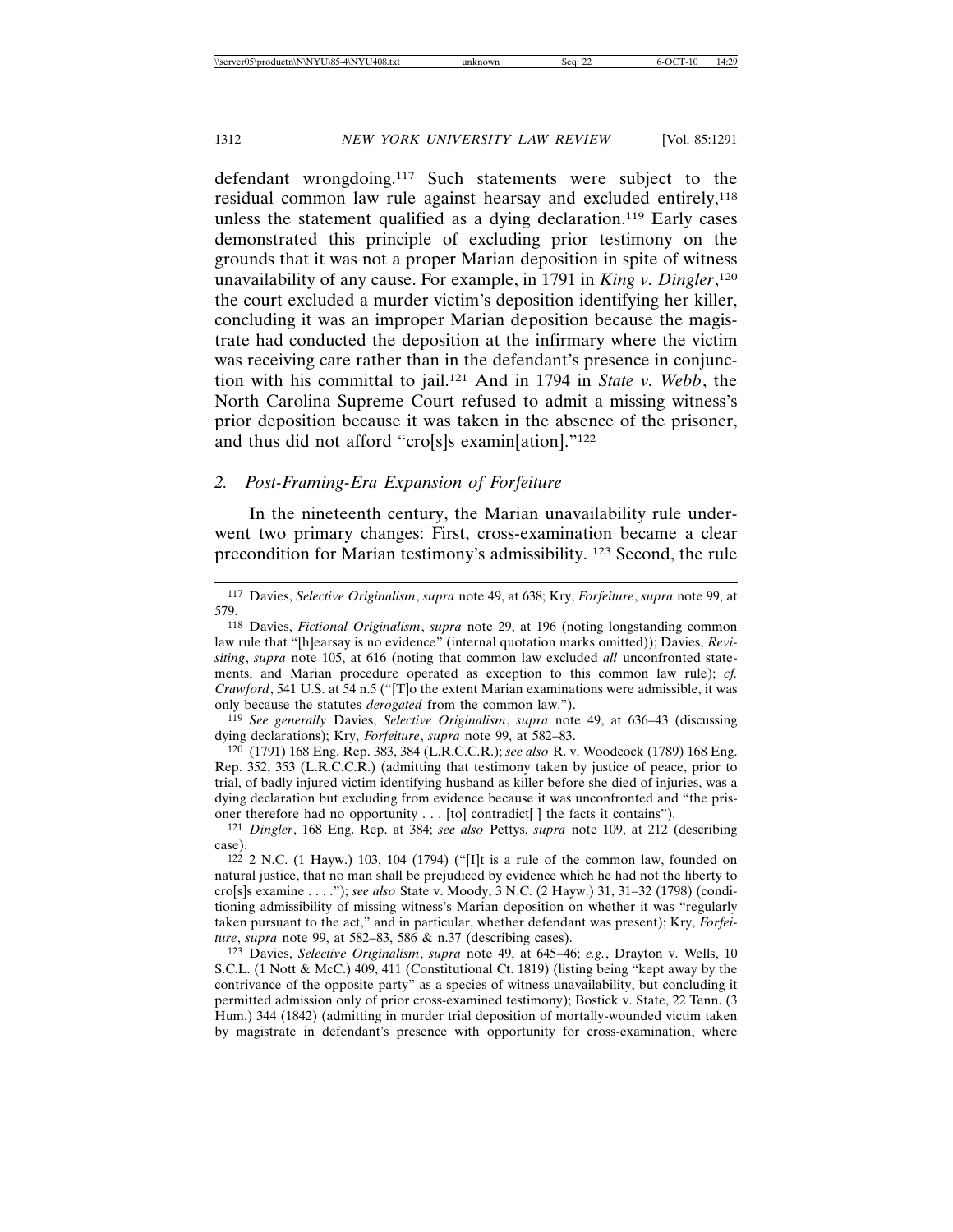expanded to permit the admission of other sworn, cross-examined statements, such as prior trial testimony.124 However, forfeiture was still bound together with other forms of unavailability, creating no greater exception to confrontation than a witness's death or inability to travel.125 And courts stridently rejected the idea of extending the rule to statements that had not been cross-examined.126

When the Supreme Court first considered the issue of forfeiture in 1878 in *Reynolds v. United States*127—which the 2008 *Giles* plurality cited approvingly as "adopting the common-law rule"128—the Court found "wrongful procurement" by the defendant and therefore approved admission of a missing witness's sworn, cross-examined testimony from the defendant's former trial for the same offense.<sup>129</sup> Because the testimony was previously confronted, the Court did not directly address the issue of "complete forfeiture"—that is, whether the testimony would have been admissible even if it had not been subject to any of the procedural elements of confrontation. The Court's reasoning, however, conflicts with such a sweeping rule.

In the first place, even upon finding that the defendant's actions constituted "wrongful procurement," the Court decided it necessary to consider the nature of the testimony to be admitted under the rule.130 This exercise would have been wholly unnecessary under a rule of complete forfeiture, which allows any testimony at all to come in once wrongful procurement is established. Secondly, in finding the evidence admissible, the Court emphasized that "[t]he accused was

127 98 U.S. 145 (1878). This was the first and only Supreme Court case directly to address forfeiture until *Giles* in 2008.

128 Giles v. California, 128 S. Ct. 2678, 2687 (2008); *cf.* Davis v. Washington, 547 U.S. 813, 833 (2006) (citing *Reynolds*, 98 U.S. 145, as standing for forfeiture-by-wrongdoing doctrine); Crawford v. Washington, 541 U.S. 36, 62 (2004) (same).

129 *Reynolds*, 98 U.S. at 158.

defendant willfully walked out of deposition of his own accord); *see* Pettys, *supra* note 109, at 220 (describing case); *see also supra* notes 114–15 and accompanying text (describing development of cross-examination requirement).

<sup>124</sup> Davies, *Selective Originalism*, *supra* note 49, at 645–46; *e.g.*, *Drayton*, 10 S.C.L. (1 Nott & McC.) at 411 (permitting introduction of prior trial testimony upon showing of unavailability provided that earlier trial was "between the same parties" and "the point in issue was the same").

<sup>125</sup> Davies, *Selective Originalism*, *supra* note 49, at 622.

<sup>126</sup> *E.g.*, State v. Houser, 26 Mo. 431, 436 (1858) ("At all events, [testimony taken by coroners without opportunity for cross-examination] has never been permitted in this country, and in England its admissibility has been altogether placed upon the peculiar dignity and importance attached to the office of coroner; and no such reasons exist here. So, in England the times have been when the accused was not allowed witnesses, nor counsel, but such abuses of justice had been swept away long before our separation from that country.").

<sup>130</sup> *Id.* at 160 ("This brings us to the consideration of what the former testimony was  $\dots$ .").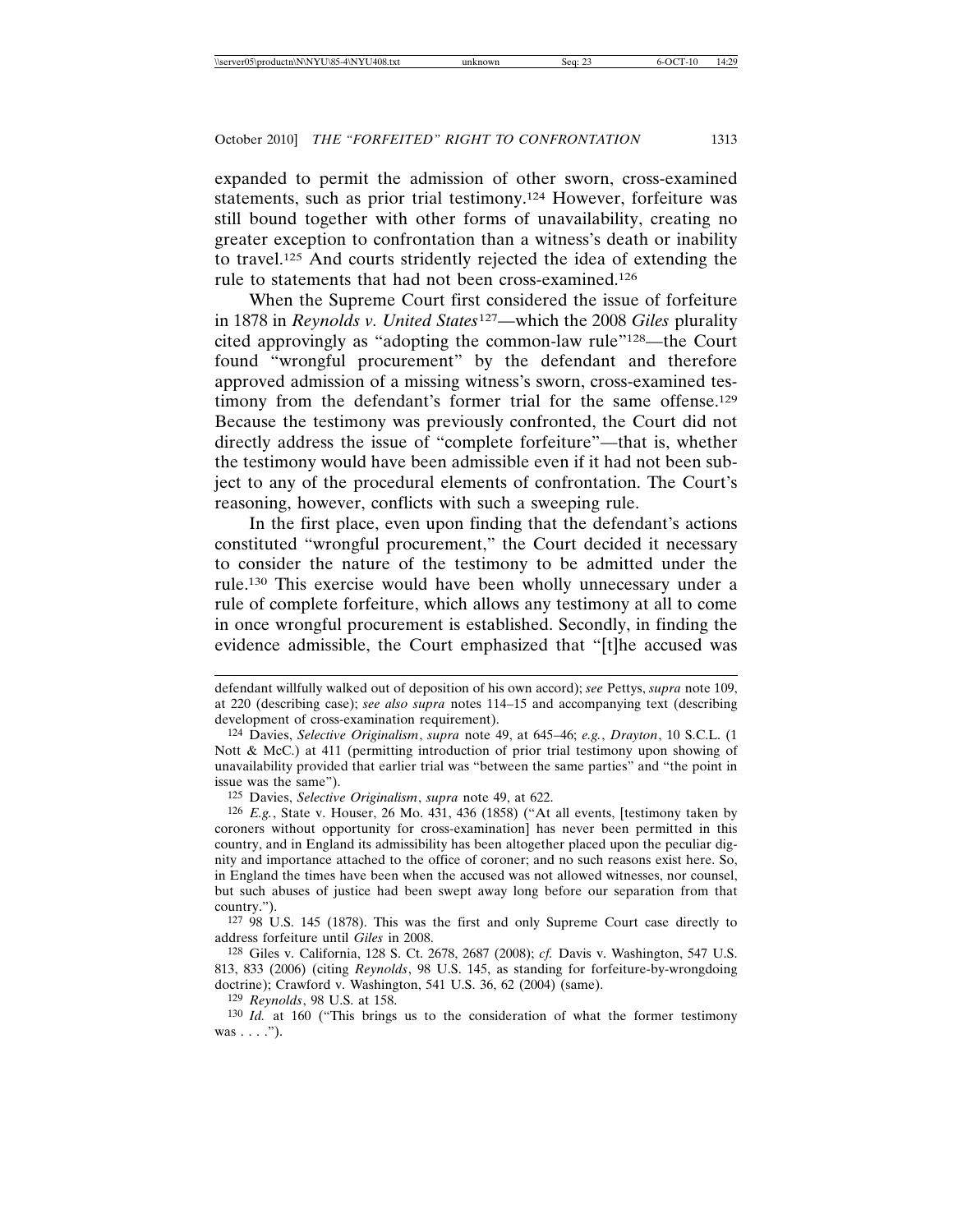present at the time the testimony was given, and had full opportunity of cross-examination."131 Finally, the Court declared that evidence admitted through forfeiture must be "competent," and its admission otherwise "lawful,"132 further suggesting clear limits on the type of testimony admitted under forfeiture.

Only in the late twentieth century did courts expand the forfeiture doctrine to the sweeping exception to confrontation that it is today.133 At least one scholar attributes this expansion to the *Roberts* reliability regime, which paved the way for courts to forego confrontation regularly.134 Others point to an increase in witness tampering in response to the war on organized crime and illegal drugs as leading to the expansion.135 Since the late 1970s and 1980s, limits on forfeiture testimony have progressively eroded, with courts first eliminating the requirement of prior cross-examination,136 then oath and other judicial formalities,137 and finally even a reliable record of the state-

134 Davies, *Selective Originalism*, *supra* note 49, at 648 ("The adoption of the reliability rationale for the confrontation right also opened the way for a drastic expansion of forfeiture by wrongdoing."). Under *Roberts*, so long as courts could identify other "indicia of reliability," the statement could be admitted, even without confrontation. Ohio v. Roberts, 448 U.S. 56, 66 (1980); *see also supra* notes 52–56 and accompanying text (describing *Roberts* regime).

135 *E.g.*, Leonard Birdsong, *The Exclusion of Hearsay Through Forfeiture by Wrongdoing—Old Wine in a New Bottle—Solving the Mystery of Codification of the Concept into Federal Rule 804(b)(6)*, 80 NEB. L. REV. 891, 904–05 (2001) (noting rise in witness intimidation due in part to explosion in gang-related drug activity beginning in 1980s) (citing KERRY MURPHY HEALEY, U.S. DEP'T OF JUSTICE, VICTIM AND WITNESS INTIMIDATION: NEW DEVELOPMENTS AND EMERGING RESPONSES 2 (1995)); Flanagan, *Forfeiture*, *supra* note 10, at 466 ("Witness intimidation and the loss of testimony became a serious concern in the 1960s and 1970s as the war on organized crime and illegal drugs intensified.").

136 *Carlson*, 547 F.2d at 1354 (admitting grand jury testimony despite lack of crossexamination because it exhibited indicia of reliability insofar as it was under oath and subject to sanction of perjury); Flanagan, *Forfeiture*, *supra* note 10, at 524 (noting grand jury testimony is more reliable than other hearsay insofar as given under oath, in formal proceeding, subject to open questioning, recorded in formal record, and likely corroborated by other evidence).

137 *E.g.*, Rice v. Marshall, 709 F.2d 1100, 1104 (6th Cir. 1983) (admitting signed statement to police).

<sup>131</sup> *Id.* at 161; *see also* Mattox v. United States, 156 U.S. 237, 244 (1895) (admitting prior trial testimony of deceased witness because subjected to prior face-to-face accusation and cross-examination, stating "[t]his, the law says, he shall under no circumstances be deprived of").

<sup>132</sup> *Reynolds*, 98 U.S. at 158.

<sup>133</sup> *See* Davies, *Selective Originalism*, *supra* note 49, at 648 (describing "drastic expansion" of forfeiture by wrongdoing); Kroger, *supra* note 98, at 893 ("[N]o common law court since 1692 admitted uncrossed statements [based on defendant wrongdoing] before the Eighth Circuit did in *United States v. Carlson*."); *see also* United States v. Carlson, 547 F.2d 1346, 1355 (8th Cir. 1976) (admitting unconfronted testimonial statements under forfeiture-by-wrongdoing theory, though apparently relying on waiver principles).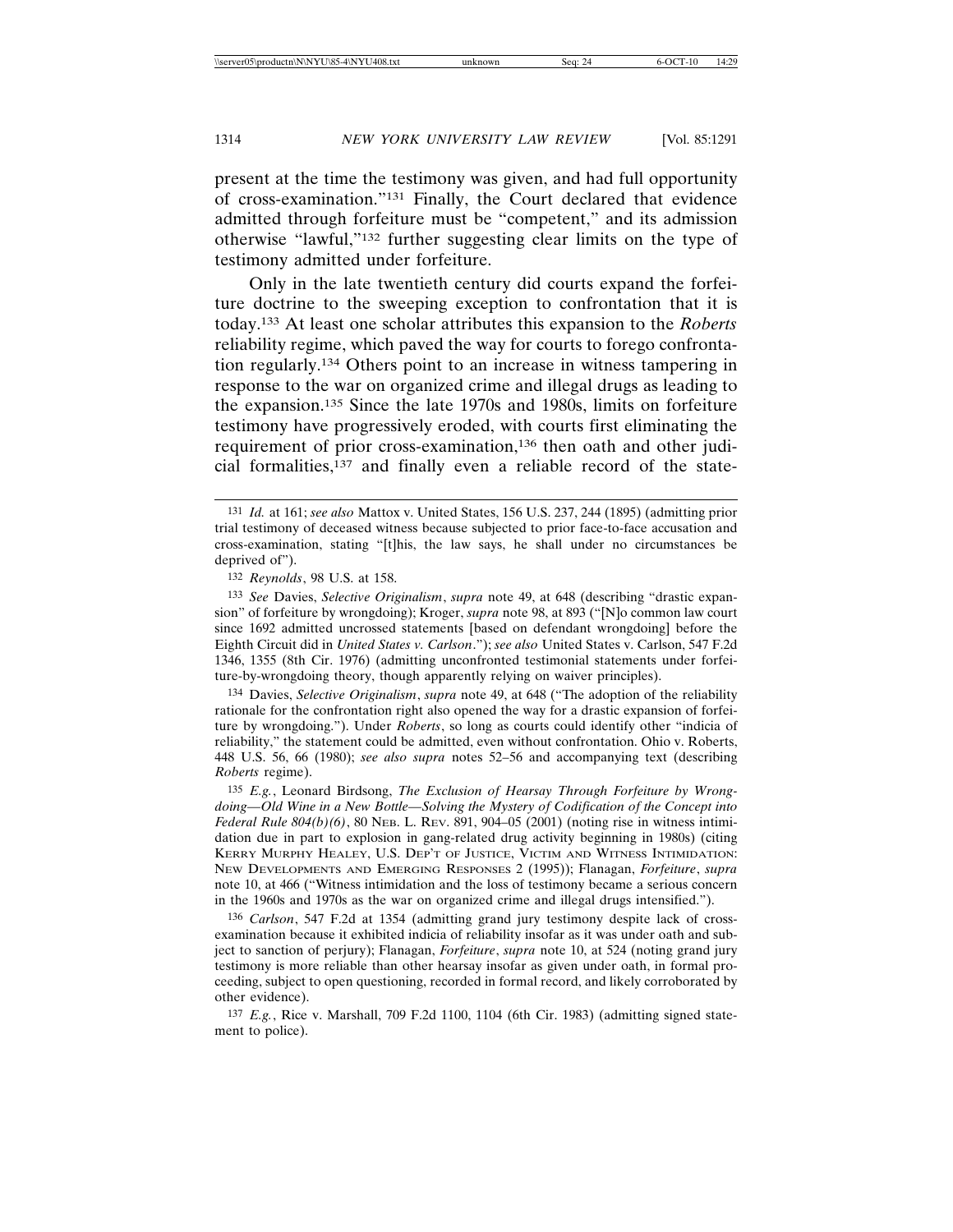ment.138 Ironically, while *Crawford* overturned the *Roberts* regime as underprotective of confrontation, *Crawford* neglected to reconsider the extent of the sweeping forfeiture rule that had been ushered in during *Roberts*'s reign.

# *B. Problems of Complete Forfeiture*

Complete forfeiture can implicate concerns of evidentiary reliability, government abuse, and systemic legitimacy—the three primary concerns addressed by the Confrontation Clause.

### *1. Risk of Unreliability*

Complete forfeiture creates a substantial risk of admitting unreliable evidence, increasing the risk of wrongful convictions.139 In most jurisdictions, forfeiture-by-wrongdoing operates as both a hearsay exception and a Confrontation Clause exception.140 Unlike all other hearsay exceptions, however, forfeiture-by-wrongdoing testimony does not possess any inherent reliability guarantees.<sup>141</sup> Rather, its admissibility is based on the wholly different premise of deterring and punishing witness tampering.142 Further, any argument that forfeitureby-wrongdoing provides a proxy for reliability has been empirically and doctrinally rejected.143 Indeed, the Supreme Court in *Crawford* endorsed forfeiture-by-wrongdoing explicitly *because* it "make[s] no

142 FED. R. EVID. 804(b)(6) advisory committee's note (stating forfeiture is "prophylactic rule to deal with abhorrent behavior 'which strikes at the heart of the system of justice itself'" (quoting United States v. Mastrangelo, 693 F.2d 269, 273 (2d Cir. 1982))).

143 The "consciousness of guilt" theory would suggest that the fact that the defendant acted to silence the witness is evidence the witness was telling the truth. As an empirical matter, however, this rationale is very weak: A defendant facing trial has a similarly strong incentive to eliminate a dishonest adverse witness as an honest one. Flanagan, *Forfeiture*, *supra* note 10, at 521; *see also* State v. Ackley, No. 43666-O-I, 2001 WL 210681, at \*4–5 (Wash. Ct. App. Mar. 5, 2001) (ruling that truth of accusations is irrelevant to motive to suppress them). Further, doctrinally, the Supreme Court in *Crawford* abrogated this rationale. 541 U.S. 36, 62 (2003).

<sup>138</sup> United States v. Houlihan, 92 F.3d 1271, 1278 (1st Cir. 1996) (admitting unsworn hearsay statements made by police informant during police investigation where agent had been instructed not to take notes).

<sup>139</sup> Flanagan, *Purpose*, *supra* note 14, at 564.

<sup>140</sup> Federal law codified the forfeiture-by-wrongdoing hearsay exception in Rule  $804(b)(6)$  in 1997. Fed. R. Evid.  $804(b)(6)$  advisory committee's note. Today, at least twenty-four states have formally adopted forfeiture-by-wrongdoing as a hearsay exception, and thirteen have incorporated it into their codified rules of evidence. Bocchino & Sonenshein, *supra* note 24, at 81.

<sup>141</sup> *Id.* at 41 ("Unlike the other thirty hearsay exceptions, . . . [the forfeiture exception] admits out-of-court statements bearing no indicia of trustworthiness."); Flanagan, *Forfeiture*, *supra* note 10, at 529–30 ("No one asserts that the [forfeiture] exception is based upon the inherent reliability of the statements."); Tom Lininger, *The Sound of Silence: Holding Batterers Accountable*, 87 TEX. L. REV. 857, 908–09 (2009).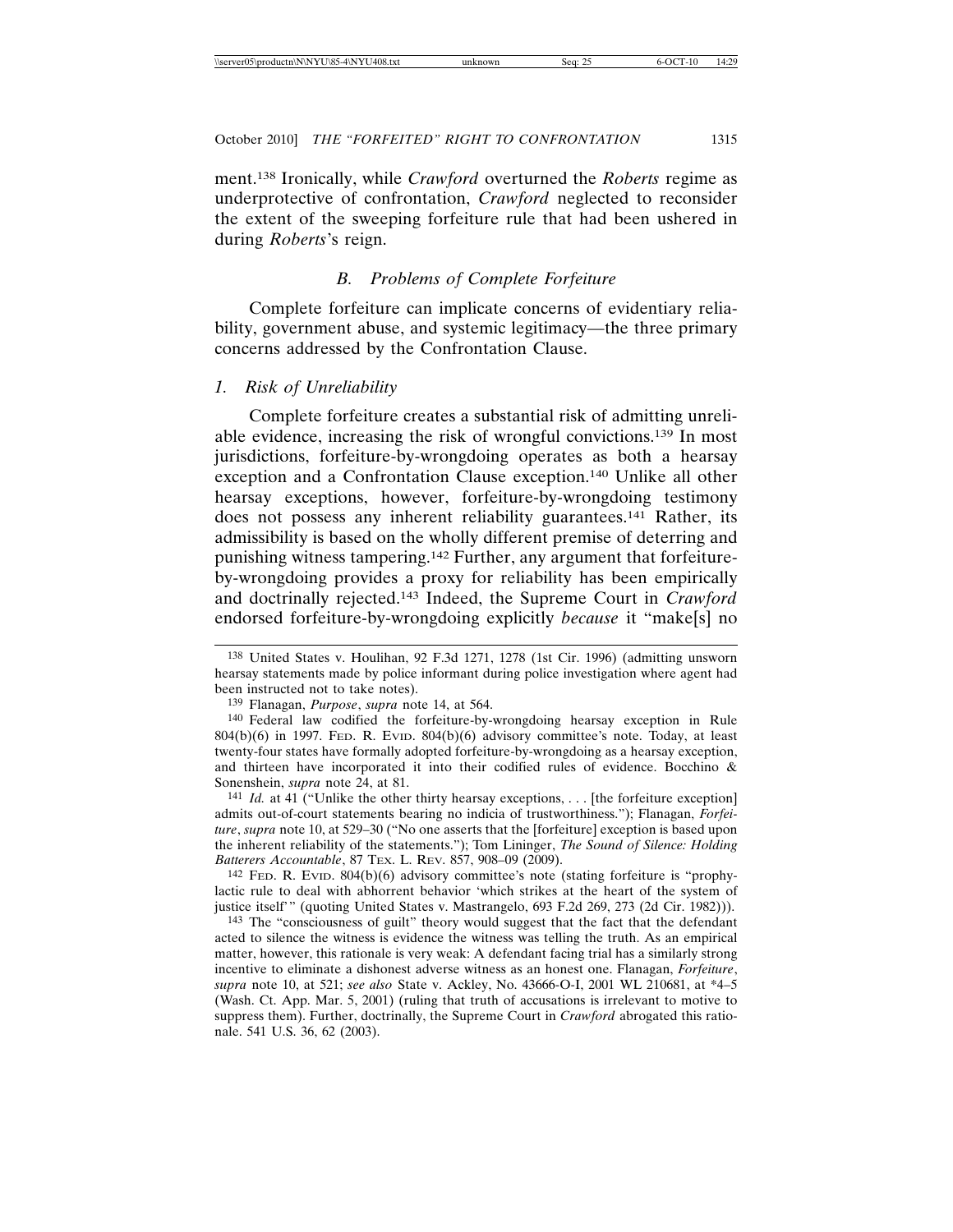claim to be a surrogate means of assessing reliability."144 Thus, forfeiture testimony lacks both the reliability safeguard of confrontation $145$ and the trustworthiness guarantees of hearsay law. While the right of due process theoretically bars convictions based on evidence "totally lacking in reliability,"<sup>146</sup> this low standard does not pose any significant reliability screen on evidence.147

Moreover, the nature of the testimony admitted through forfeiture presents particular unreliability risks. The "absented" witnesses are often accomplices, co-conspirators, or otherwise involved in the defendant's criminal enterprise.148 The Supreme Court has recognized that statements by such persons are highly suspect because of the speakers' strong incentives to shift blame and minimize their own culpability.149 Other times, the missing prosecution witnesses are govern-

147 The Supreme Court has instructed that the Due Process Clause, being largely preempted by the specific provisions in the Bill of Rights, has very "limited operation" in the realm of criminal procedure. Medina v. California, 505 U.S. 437, 443 (1992); *see also* Flanagan, *Forfeiture*, *supra* note 10, at 525, 540 (noting no court has excluded forfeiture testimony on grounds of due process). Another possible reliability backstop is Rule 403, which gives the trial court discretion to exclude evidence "if its probative value is substantially outweighed by the danger of unfair prejudice." FED. R. EVID. 403. However, the Rule 403 balancing test, applied only at the court's discretion and reviewable only for abuse of discretion, *Thevis*, 665 F.2d at 634, provides at best only minimal protection against unreliable evidence. Kroger, *supra* note 98, at 862 (noting no court has suppressed hearsay under Rule 403 after finding it admissible under forfeiture). Called "an extraordinary remedy which should be used sparingly," *Thevis*, 665 F.2d at 633, the rule poorly captures the reliability concerns of forfeiture, powerless as it is to reach evidence of anything more than "scant" probative value, *id.* at 634, and unable to take witness credibility into account, Flanagan, *Forfeiture*, *supra* note 10, at 525. Further, forcing the defendant to rely only on Rule 403 shifts (arguably unconstitutionally) the burden of reliability of the State's evidence to the defendant. Kelly Rutan, Comment, *Procuring the Right to an Unfair Trial: Federal Rule of Evidence 804(b)(6) and the Due Process Implications of the Rule's Failure To Require Standards of Reliability for Admissible Evidence*, 56 AM. U. L. REV. 177, 202 (2006).

148 Flanagan, *Forfeiture*, *supra* note 10, at 470–72 ("A very high percentage of declarants [in forfeiture cases] were accomplices in the crimes for which the defendant was charged, and many others were so sufficiently involved that there was some risk of criminal prosecution.").

149 *See* Lilly v. Virginia, 527 U.S. 116, 137 (1999) (recognizing "presumptive unreliability that attaches to accomplices' confessions that shift or spread blame"); Williamson v. United States, 512 U.S. 594, 603–04 (1994) (refusing to admit codefendant statement implicating another because of motivation to "curry favor" and implicate others); Lee v. Illinois, 476 U.S. 530, 541 (1986) (finding accomplice testimony implicating others presumptively unreliable). While statements by accomplices and co-conspirators help illuminate the reliability risks of forfeiture, posing well-recognized reliability risks, my arguments are not limited to only those declarants. The lesson of *Crawford* is that *no* declarant's statement can

<sup>144</sup> 541 U.S. at 62.

<sup>145</sup> *See* Whorton v. Bockting, 549 U.S. 406, 420 (2007) (noting that for statements that fall into exception from Confrontation Clause, Clause "permits their admission even if they lack indicia of reliability").

<sup>146</sup> United States v. Thevis, 665 F.2d 616, 633 (5th Cir. Unit B 1982).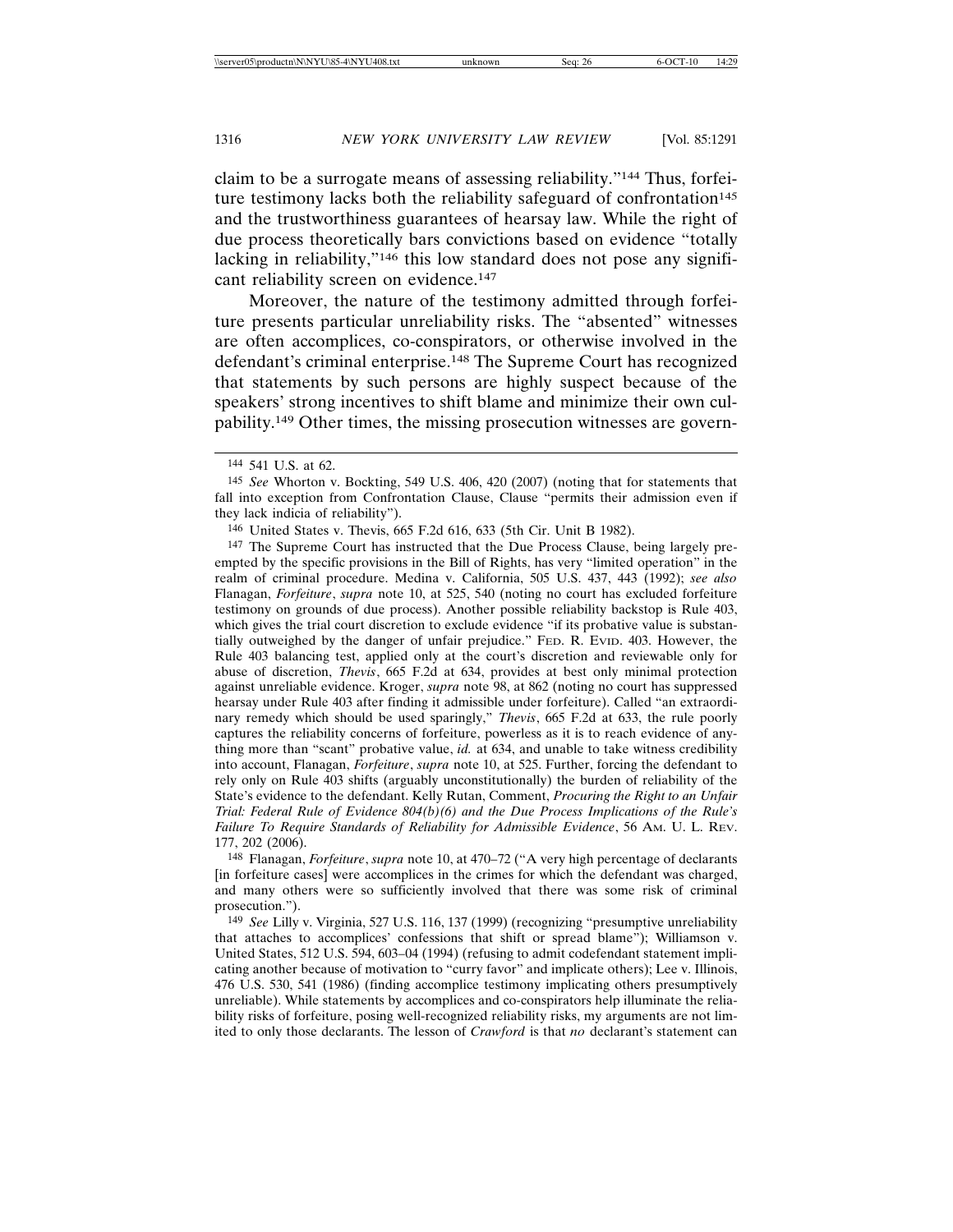ment informants who cooperated with the government by trading testimony favorable to the prosecution for leniency for their own crimes.150 After first providing an inculpatory statement to the State, an informant may claim to be intimidated by the defendant to resist testifying at trial, leading the prosecution to attempt to introduce the informant's prior statement under forfeiture doctrine. Informants are notoriously unreliable and known for fabricating evidence.151

In addition to the potential unreliability of the substance of such statements, the form of the statements admitted under forfeiture often poses reliability concerns as well.152 Prior trial testimony is least worrisome, having been subject to prior cross-examination.<sup>153</sup> Testimony that has been recorded verbatim in a formal proceeding, such as grand jury testimony, allows for reasonable precision in establishing the statement's content, as well as oath and some solemnity.154 By contrast, oral statements to police officers recorded only in brief notes are more difficult to reconstruct accurately and pose risks of improper

151 One study found that nearly fifty percent of wrongful murder convictions involved perjury by someone who stood to gain from the false testimony such as a "jailhouse snitch." Samuel R. Gross et al., *Exonerations in the United States 1989 Through 2003*, 95 J. CRIM. L. & CRIMINOLOGY 523, 543–44 (2005). *See generally* Natapoff, *supra* note 1 (exploring insidiousness and pervasiveness of government reliance on informant testimony).

153 Indeed, such testimony would be admissible under *Crawford* based on mere witness unavailability, without requiring forfeiture. *See supra* notes 59–61 and accompanying text (describing *Crawford*'s cross-examination rule).

be adjudged reliable in the abstract; only through testing in confrontation's crucible do testimonial statements become palatable to the justice system. Crawford v. Washington, 541 U.S. 36, 61 (2003).

<sup>150</sup> *E.g.*, United States v. Houlihan, 92 F.3d 1271, 1278 (1st Cir. 1996) (cooperated after arrest); *Thevis*, 665 F.2d at 621 (given immunity); La Torres v. Walker, 216 F. Supp. 2d 157, 162 (S.D.N.Y. 2000) (received immunity after volunteering information while in jail and facing twenty-year sentence); United States v. Melendez, No. Crim. 96-0023, 1998 WL 737994, at \*4 (D.P.R. Oct. 15, 1998) (cooperated after arrest for drug importation); People v. Cotto, 699 N.E.2d 394, 403 (N.Y. 1998) (Smith, J., dissenting) (claimed to identify defendant four years after incident, while jailed on unrelated charge).

<sup>152</sup> Reliability concerns based on the *form* of the out-of-court statement are apparent in hearsay rules governing the admission of prior inconsistent statements. For example, Rule  $801(d)(1)(A)$  admits prior inconsistent statements of a testifying witness as substantive evidence only if the prior testimony was taken in a formal proceeding and under oath. FED. R. EVID.  $801(d)(1)(A)$ . Thus, the risk of unreliability from an unsworn, informal, or non-transcribed past statement is considered too great to risk its admission, *even though* the witness can be cross-examined about it at trial.

<sup>154</sup> Having the full transcript can also provide context for the statement. *See* FED. R. EVID. 106 (allowing introduction of other parts of recorded statements "which ought in fairness to be considered contemporaneously with" submitted portion). However, such statements still lack the testing and probing of cross-examination, and the cold record eliminates the jury's ability to assess the witness's tone and demeanor.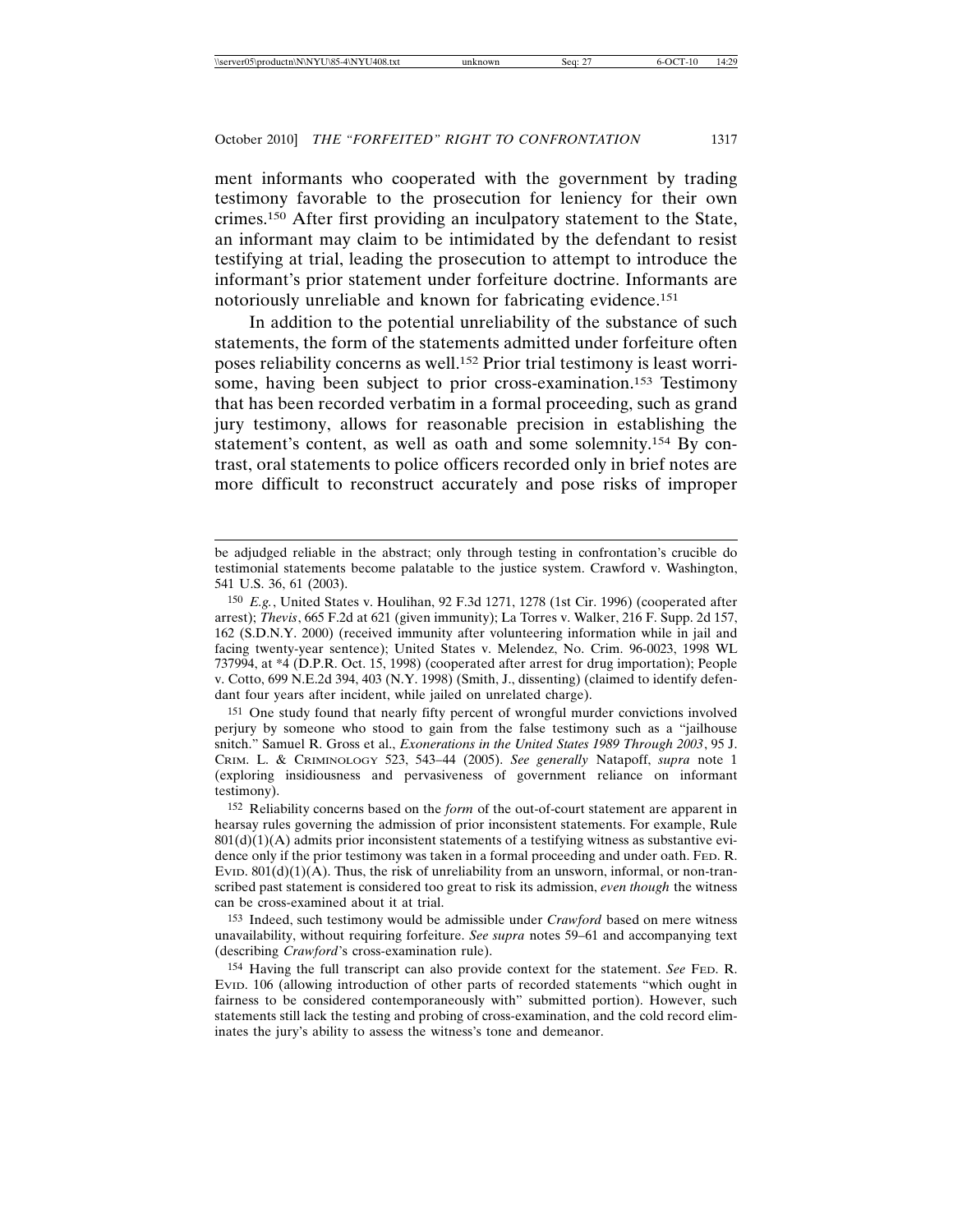evidence-shaping and selective memory.155 Most troubling are entirely unrecorded statements, recounted in court from memory by a supposed hearer of the statement.156 Complete forfeiture freely admits all of these hearsay statements. Though the person conveying the declarant's statement in court can be cross-examined, it is difficult to discredit the messenger, especially if he carries the authority of a police officer.157 In addition, as these statements are by definition testimonial, they constitute the "paradigmatic evil" that the Confrontation Clause was designed to prevent.158 In allowing defendants to be "tried and convicted on the basis of statements made by absent declarants that are unavailable for cross-examination,"159 the current forfeiture rule threatens to undermine the confrontation right to an extent unheard of since it was developed in the 1600s.

### *2. Risk of Government Abuse and Perverse Prosecution Incentives*

The risk of government abuse in the forfeiture context appears at two levels: (1) when the State first obtains the statement and (2) when the State later determines whether to rely on forfeiture for its admission. At the evidence-creation stage, complete forfeiture opens the floodgates to testimony created by the government's hand, the primary concern of the Confrontation Clause. Admitting such "paradigmatic[ally]" suspect statements marks a return to the nightmare of "trial by affidavit,"160 permitting criminal convictions solely on the basis of evidence developed by the government in secret with witnesses who never show their faces nor reveal their identity.161

<sup>155</sup> John C. Douglass, *Confronting the Reluctant Accomplice*, 101 COLUM. L. REV. 1797, 1836 (2001) (noting danger that police, even inadvertently, will induce witness to tailor statements to suit police's hypotheses).

<sup>156</sup> Flanagan, *Forfeiture*, *supra* note 10, at 492–93. Government agents are adept at selective recording. *See Houlihan*, 92 F.3d at 1288–89 (approving prosecutor's instruction to agents not to take notes of witness interview); Douglass, *supra* note 155, at 1836 n.172 (stating prosecutors are trained to avoid creating records that would be discoverable under Jencks Act, 18 U.S.C. § 3500 (2006), and Brady v. Maryland, 373 U.S. 83 (1963)).

<sup>157</sup> *See* Flanagan, *Purpose*, *supra* note 14, at 565 (explaining that relying on forfeiture may be advantageous for prosecutors because important testimony will be provided by "authority figure" whose statement "cannot be qualified, modified, or retracted").

<sup>158</sup> Dutton v. Evans, 400 U.S. 74, 94 (1970) (Harlan, J., concurring).

<sup>159</sup> Kroger, *supra* note 98, at 893.

<sup>160</sup> *Dutton*, 400 U.S. at 94 (Harlan, J., concurring) (stating Confrontation Clause was designed to prevent "the paradigmatic evil" of "trial by affidavit"); *see also* Crawford v. Washington, 541 U.S. 36, 50 (2003) ("[T]he principal evil at which the Confrontation Clause was directed was the civil-law mode of criminal procedure, and particularly its use of *ex parte* examinations as evidence against the accused.").

<sup>161</sup> *See supra* notes 23–25 and accompanying text (describing special reliability concerns of evidence created with government involvement).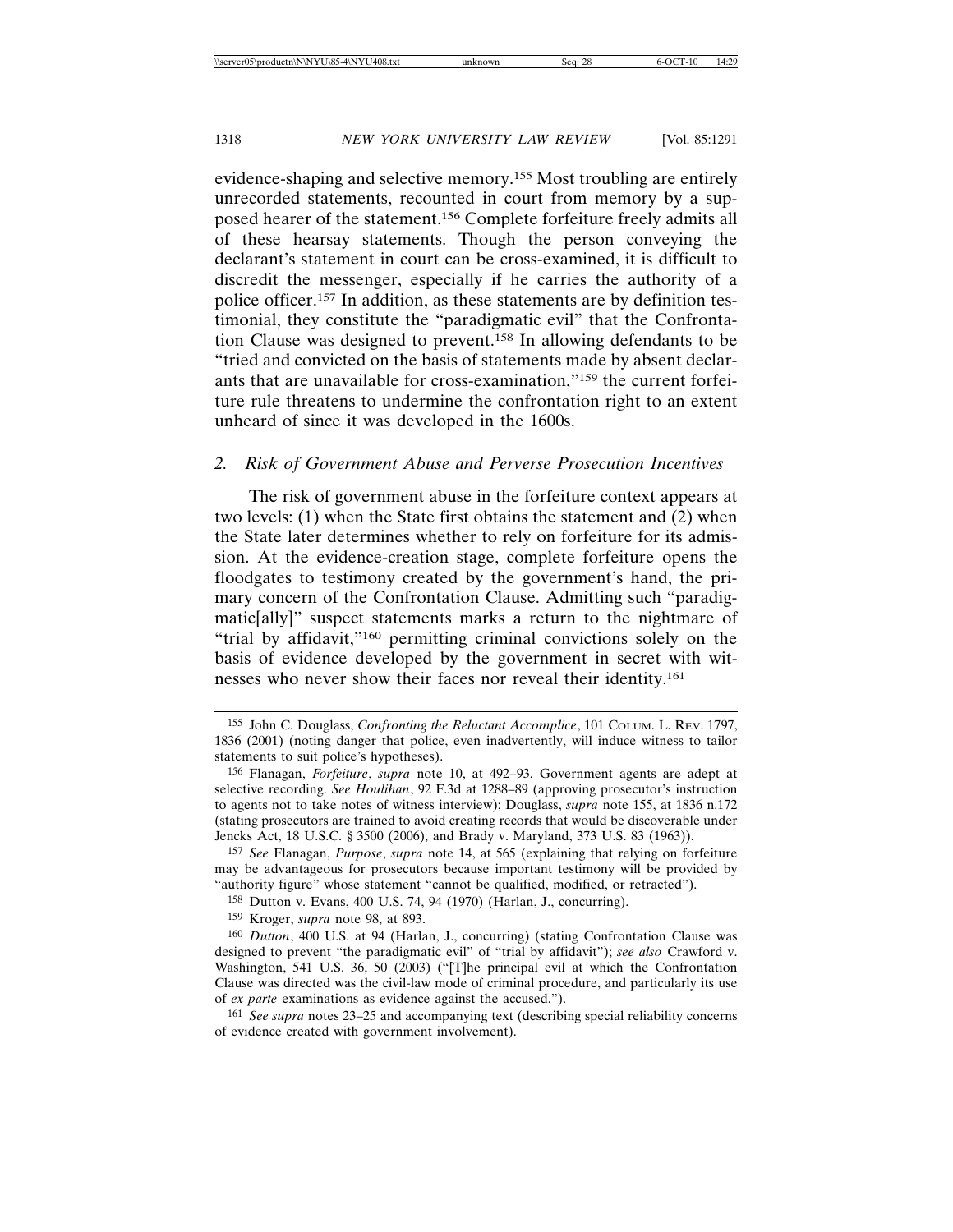Secondly, at the invocation stage, the lack of scrutiny of testimony admitted under complete forfeiture may incentivize the prosecution to abuse the doctrine. The Confrontation Clause is one of the most onerous burdens on the State in any criminal trial, an intentional asymmetry essential to the criminal justice system.162 Having to comply with confrontation requirements means that the prosecution must locate witnesses, ensure their appearances in court, and expose them to cross-examination—opening up their biases, inconsistencies, prior crimes, and other credibility problems. The prosecution thus has a strong incentive to avoid the hassle and unpredictability of confrontation whenever given the opportunity.163 Indeed, it was the government's natural preference for ex parte affidavits and bench trials that led to the adoption of the Sixth Amendment confrontation and jury trial requirements in the first place.164 Thus, proper Confrontation Clause analysis must ensure that the State honors the system's preference for live, in-person, cross-examined testimony.165

<sup>162</sup> *Cf.* Giles v. California, 128 S. Ct. 2678, 2692 n.7 (2008) ("The dissent also implies that we should not adhere to *Crawford* because the confrontation guarantee limits the evidence a State may introduce without limiting the evidence a defendant may introduce. . . . That is true. . . . The asymmetrical nature of the Constitution's criminal-trial guarantees is not an anomaly, but the intentional conferring of privileges designed to prevent criminal conviction of the innocent. The State is at no risk of that.").

<sup>163</sup> *Cf.* Confrontation Blog, http://confrontationright.blogspot.com (Mar. 4, 2005, 15:39 EST) ("Ordinarily, we discount the difficulties that testifying subject to confrontation poses for the witness and for the adjudicative system; she, and we, must cope with them as best as possible.").

<sup>164</sup> The initial omission of the confrontation right from the proposed federal constitution led to vituperous objections at the ratifying conventions, including cautionary predictions that the federal judiciary would soon resemble the tribunals of the Spanish Inquisition. *See Crawford*, 541 U.S. at 48–49 ("[W]e shall find Congress possessed of powers enabling them to institute judicatories little less inauspicious than a certain tribunal in Spain, . . . the *Inquisition.*" (quoting 2 THE DEBATES IN THE SEVERAL STATE CONVENTIONS ON THE ADOPTION OF THE FEDERAL CONSTITUTION AS RECOMMENDED BY THE GENERAL CON-VENTION AT PHILADELPHIA IN 1787, at 110–11 (Jonathan Elliot ed., Philadelphia, J.B. Lippincott & Co., 2d ed. 1863) (statement of Abraham Holmes)). The right was accordingly enshrined in the Sixth Amendment, in addition to appearing in most state declarations of rights adopted during the time of the Revolution. *Id.* at 48.

<sup>165</sup> *See* Barber v. Page, 390 U.S. 719, 722–25 (1968) (holding that prosecution cannot claim witness is unavailable where prosecution makes "absolutely no effort to obtain the [witness's] presence" because "[t]he right of confrontation may not be dispensed with so lightly"); *see also* Motes v. United States, 178 U.S. 458, 470–74 (1900) (finding forfeiture inappropriate where witness's absence was attributable to government's negligence); Hernandez v. State, 188 P.3d 1126, 1135 (Nev. 2008) (refusing to find witness unavailable when State simply accepted witness's claim of "family emergency" at time of trial and did not investigate in any way); State v. King, 706 N.W.2d 181, 188 (Wis. Ct. App. 2005) (refusing to find witness unavailable due to insufficient effort by State, which had contacted witness several times, learned of her reluctance to appear, and failed to issue subpoena).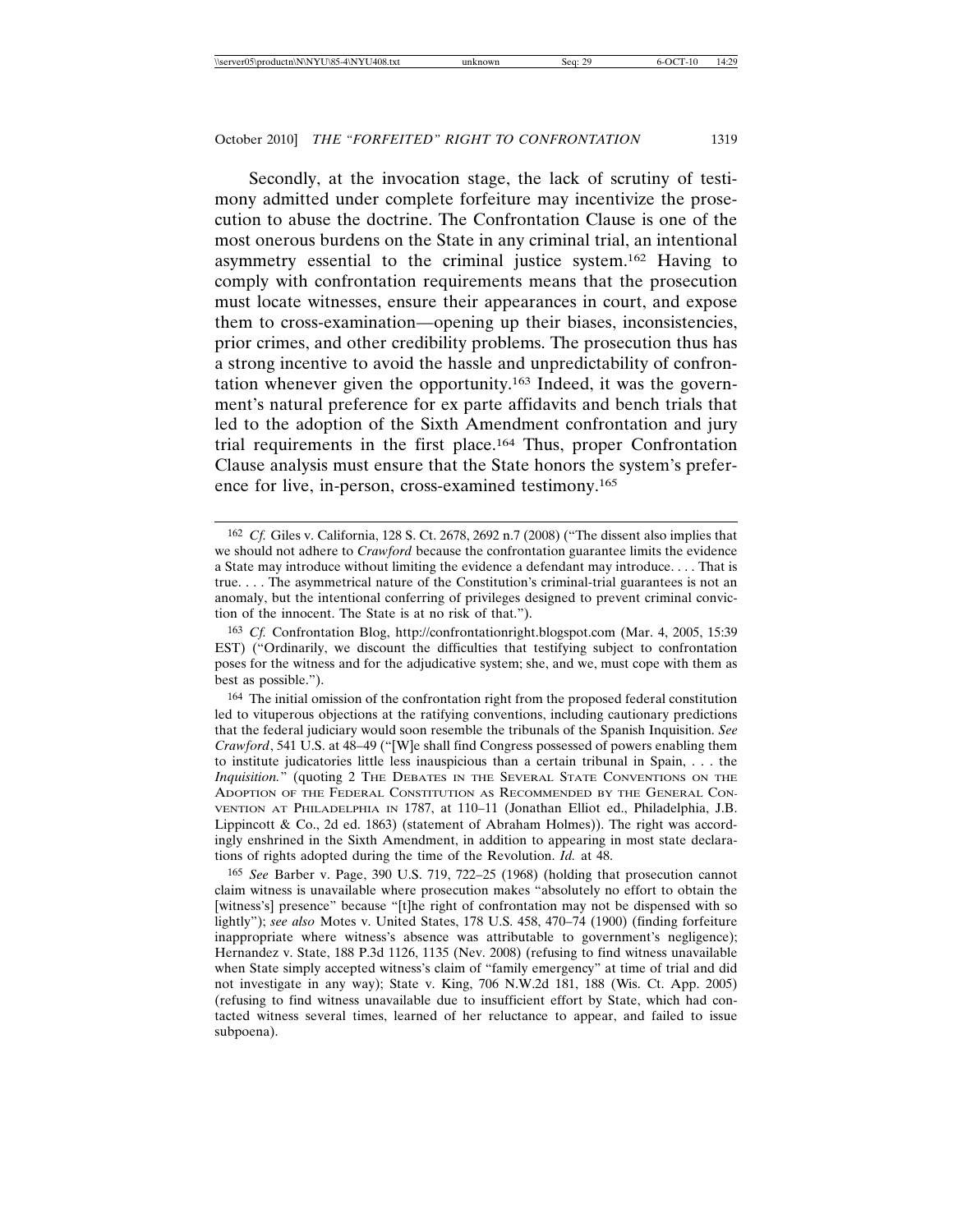The system does not shy away from the sometimes harsh results of the confrontation requirement. Murderers may go free if the prosecution cannot produce witnesses to testify,166 regardless of the State's certainty about the defendant's guilt. Under our justice system, conviction without confrontation is deemed worse than no conviction at all,167 and the Framers were fully aware of the potential for a guilty defendant to go free under this system. Countless historical cases document the exclusion of unconfronted hearsay statements (and resulting dismissal of criminal charges), even in extreme cases, such as when the statements were from murder victims identifying their killers.168

Forfeiture-by-wrongdoing must be evaluated within this framework: a criminal justice system that is extremely hostile to government reliance on hearsay and is in constant tension with the government's contrary incentives. The burden of confrontation encourages the prosecution to embrace the possibility of forfeiture<sup>169</sup> because when armed with a persuasive hearsay statement, the State would usually prefer to present the statement to the factfinder in its crystalline form, free from the qualifications, uncertainties, and contradictions that riddle in-court testimony and cross-examination.170

The triggers of forfeiture can be manipulated to some extent by the government, facilitating excessive invocation of forfeiture by the State. As the Introduction's hypothetical shows, both the witness's "unavailability" and the defendant's responsibility for such unavailability may be ambiguous. Witnesses often have many independent rea-

169 Flanagan, *Purpose*, *supra* note 14, at 564 ("[The state has] very strong pressures to apply forfeiture whenever possible."); Lininger, *supra* note 141, at 893–94 ("[P]rosecutors and courts might be too willing to substitute hearsay for live testimony, forgoing the utilitarian benefits of cross-examination."). Of course this is not always the case: Sometimes the prosecution prefers the persuasive power of live testimony. However, live testimony and cross-examination risk exposing weaknesses and revealing inconsistencies—a concern for any witness, especially one with imperfect memory, a poor ability to articulate, prior or ongoing criminal involvement, motives to obscure certain facts, or even simply an unlikable demeanor.

170 Flanagan, *Purpose*, *supra* note 14, at 565 ("The prosecution gains in many cases when it admits absent witness testimony because the real witness, with all the inevitable warts, does not appear before the jury, and the critical testimony is presented by an authority figure who presents a statement that cannot be qualified, modified, or retracted.").

<sup>166</sup> *But see supra* note 81 (describing narrow dying declarations exception).

<sup>167</sup> *See* Bridges v. Wixon, 326 U.S. 135, 153–54 (1945) ("[A]llow[ing] men to be convicted on unsworn testimony of witnesses . . . [is] a practice which runs counter to the notions of fairness on which our legal system is founded.").

<sup>168</sup> *See supra* notes 119–21 and accompanying text (describing dying declaration principle and supporting cases). In such cases, to be admissible, the statement had to either be a proper Marian deposition or else qualify as a dying declaration. Otherwise, the statement was strictly inadmissible. *Id. See generally* Kry, *Forfeiture*, *supra* note 99, at 582–83.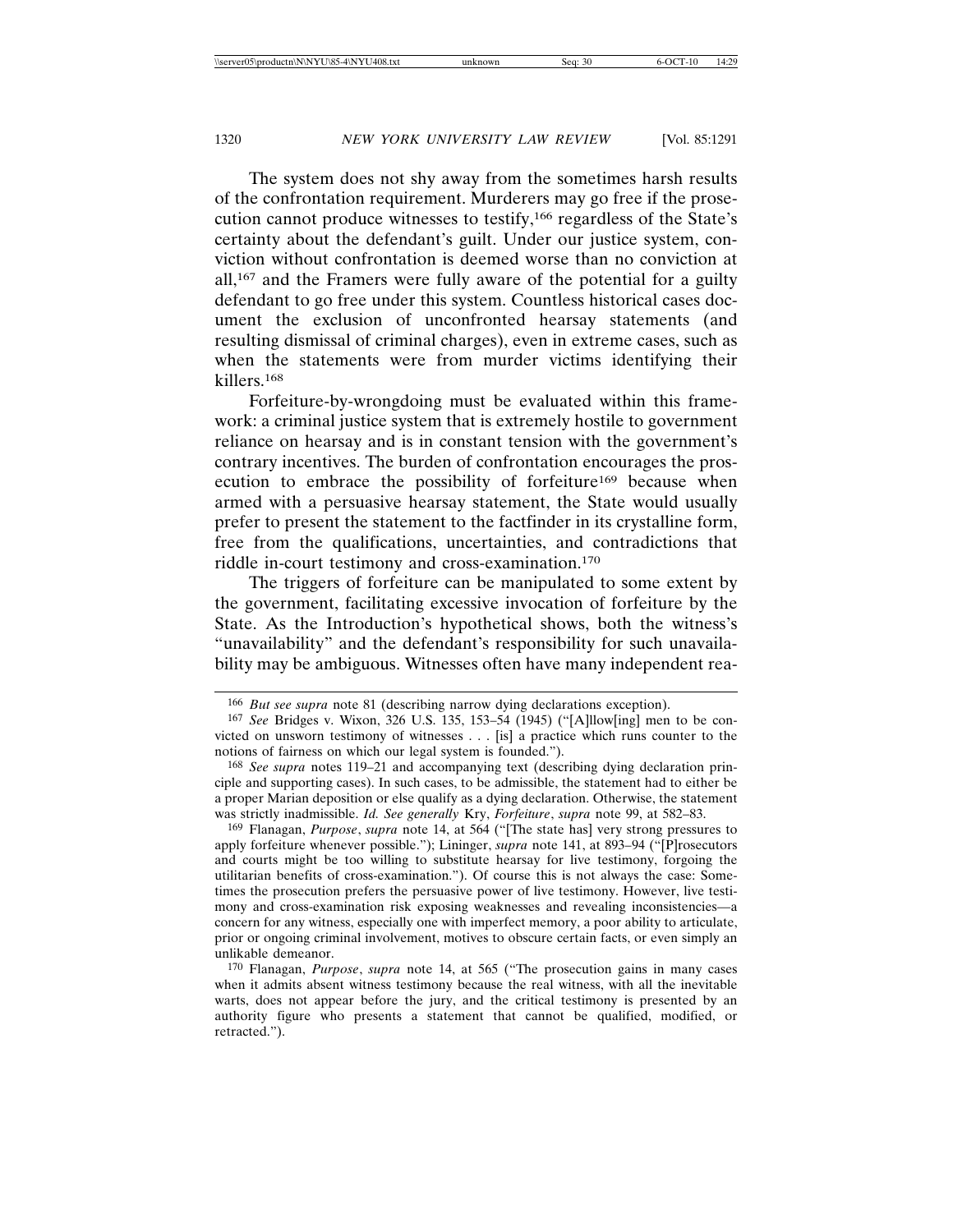sons for not testifying, and the defendant's intimidation may not be the primary reason.171 Indeed, testifying at trial poses an inconvenience to all witnesses, and it is the State's obligation to help witnesses overcome these burdens.172 Further, the defendant's "wrongdoing" need not be criminal<sup>173</sup> and can include gifts, slight assistance, and suggestions to invoke a privilege.<sup>174</sup> In addition, the defendant's personal involvement in the wrongdoing can be substantially attenuated, including mere acquiescence in another's acts.175 Such scenarios raise valid concerns that the State may be all too happy to rely on the forfeiture rule for getting a statement admitted rather than taking steps to preserve a defendant's confrontation right by ensuring that the witness appears for trial or offering the defendant an opportunity for a pretrial deposition.176 Forfeiture analysis should remain cognizant of the doctrine's potential to be used by the prosecution to evade the confrontation right, as this would undermine *Crawford*'s goal of maximizing confrontation rather than concocting justifications for its absence.

174 *See* United States v. Scott, 284 F.3d 758, 763–64 (7th Cir. 2002) (stating that giving gifts to witness to procure her absence from trial would constitute "wrongdoing" under Rule 804(b)(6)); United States v. Ochoa, 229 F.3d 631, 639 (7th Cir. 2000) (stating that if defendant allowed witness to use his phone in order to assist witness in fleeing, defendant would be found guilty of wrongdoing); Steele v. Taylor, 684 F.2d 1193, 1201 (6th Cir. 1982) ("Wrongful conduct obviously includes the use of force and threats, but it has also been held to include persuasion and control by a defendant, the wrongful nondisclosure of information, and a defendant's direction to a witness to exercise the fifth amendment privilege.").

175 FED. R. EVID. 804(b)(6) (describing forfeiture-by-wrongdoing exception as admitting, if declarant is unavailable, "[a] statement offered against a party that has engaged *or acquiesced in* wrongdoing that was intended to, and did, procure the unavailability of the declarant as a witness" (emphasis added)). The Supreme Court has stated that the hearsay forfeiture-by-wrongdoing exception codifies the constitutional rule. Davis v. Washington, 547 U.S. 813, 833 (2006). *But see* Flanagan, *Forfeiture*, *supra* note 10, at 508 (arguing that more than mere acquiescence should be required to surrender constitutional right).

176 Flanagan, *Purpose*, *supra* note 14, at 569–70 (noting witness support programs and reimbursing travel expenses leads to well-documented increase in witness appearance at trial); Deborah Tuerkheimer, *Forfeiture After* Giles*: The Relevance of "Domestic Violence Context*,*"* 13 LEWIS & CLARK L. REV. 711, 730 n.107 (2009) (noting that social services are often critical to securing victim cooperation in domestic violence prosecution); *see also* Friedman, *Personal Reflection*, *supra* note 14, at 740 (arguing for prosecution mitigation requirement, stating that "[i]f the state has a good chance to preserve the confrontation right, notwithstanding the accused's wrongdoing, it should take advantage of that chance, rather than using the wrongdoing as a lever for wiping out the confrontation right").

<sup>171</sup> Flanagan, *Forfeiture*, *supra* note 10, at 486–87.

<sup>172</sup> Flanagan, *Purpose*, *supra* note 14, at 569–70; *see also infra* notes 176, 285 and accompanying text (describing methods by which State can encourage witnesses' willingness to testify).

<sup>173</sup> FED. R. EVID. 804(b)(6) advisory committee's note ("The wrongdoing need not consist of a criminal act.").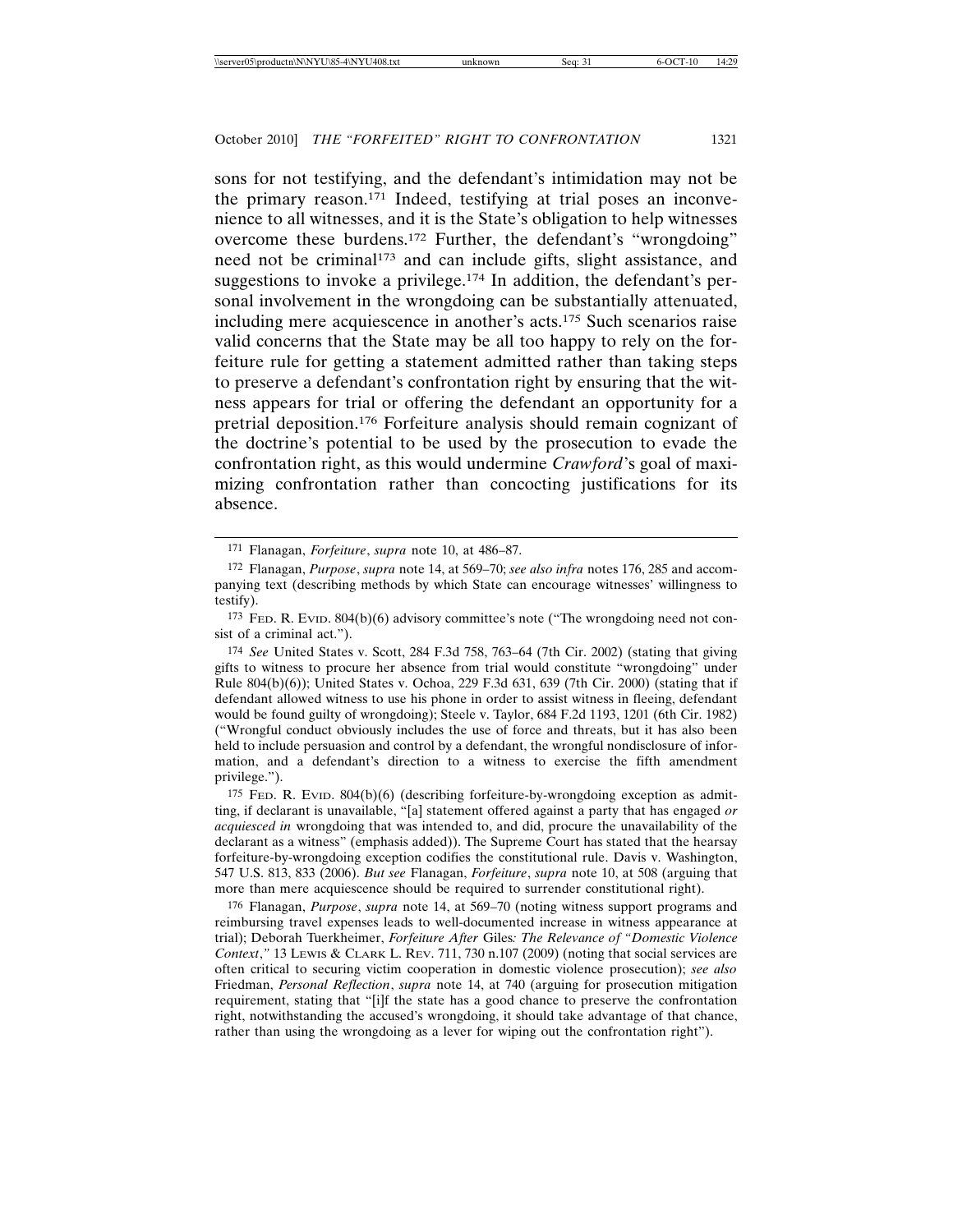#### *3. Threat to Dignity and Apparent Fairness*

Complete forfeiture also threatens the Confrontation Clause's interest in respecting the dignity of the accused and promoting apparent fairness. Each element of confrontation individually promotes these values; thus, eliminating confrontation wholesale is a greater affront to symbolic fairness and systemic legitimacy than eliminating only certain elements. For example, preserving face-to-face accusation, even if not in the presence of a jury, such as at a deposition or pretrial hearing, preserves the defendant's dignity interest in facing his accuser at least in a reduced form.

### *C. Theoretical Rationales for Forfeiture-by-Wrongdoing*

Complete forfeiture's drastic derogation from the Sixth Amendment is often justified as punishment for the defendant's wrongful conduct. In this Section, however, I demonstrate that retributive principles fail to guide forfeiture analysis. The retribution rationale is descriptively indeterminate and normatively inappropriate, and was implicitly rejected as a guiding rationale by the Supreme Court in Giles v. California,<sup>177</sup> which adopted the requirement that the defendant act with a specific intent to prevent the witness's testimony. Eliminating the punishment rationale for forfeiture in turn forces us to "closely examine[ ]"178 the remaining rationales supporting forfeiture, "be[ing] watchful of every inroad" on confrontation.179

<sup>177</sup> 128 S. Ct. 2678 (2008).

<sup>178</sup> Chambers v. Mississippi, 410 U.S. 284, 295 (1973) ("[The] denial or significant diminution [of the right to confrontation] calls into question the ultimate 'integrity of the factfinding process' and requires that the competing interest be closely examined." (quoting Berger v. California, 393 U.S. 314, 315 (1969))).

 $179$  United States v. Burr, 25 F. Cas. 187, 193 (C.C.D. Va. 1807) (No. 14,694) (Marshall, C.J.). Chief Justice Marshall cautioned:

<sup>&</sup>quot;I know not . . . why a man should have a constitutional claim to be confronted with the witnesses against him, if mere verbal declarations, made in his absence, may be evidence against him. I know of no principle in the preservation of which all are more concerned [than the confrontation right]. I know none, by undermining which, life, liberty and property, might be more endangered. It is therefore incumbent on courts to be watchful of every inroad on a principle so truly important." *Id.*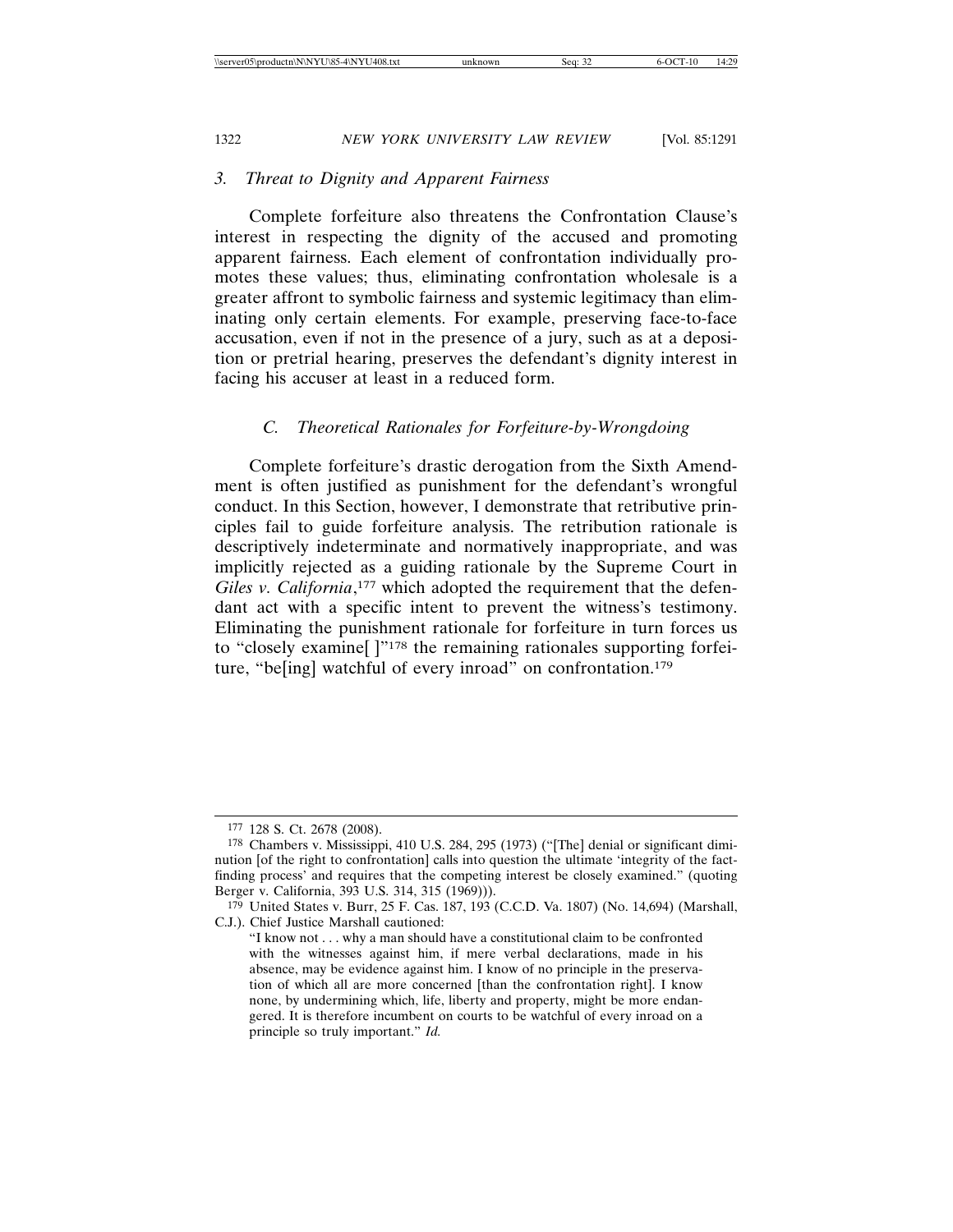# *1. The Potential Rationales for Forfeiture: Retribution, Estoppel, Deterrence, and Judicial Integrity*

### a. Retribution

A retribution rationale attempts to justify forfeiture based on substantive fairness: The defendant deserves it.<sup>180</sup> The rationale is often expressed through recitation of the equitable maxim that "no one shall be permitted to take advantage of his own wrong."181 Retribution focuses attention on the "abhorrent" nature of the defendant's act182 and demands forfeiture to punish him for it. In this posture, forfeiture, even complete forfeiture, may seem a modest penalty in contrast to the defendant's often reprehensible act.183 Focusing on retribution may thus lead to unquestioning acceptance of complete forfeiture.184

#### b. Estoppel

The conceptually distinct principle of estoppel,<sup>185</sup> on the other hand, focuses on a defendant's self-contradictory intentions, rather

185 Estoppel and waiver are very closely related, and the terms are often used interchangeably. DOUGLAS LAYCOCK, MODERN AMERICAN REMEDIES: CASES AND MATER-IALS 991 (3d ed. 2002). Waiver, defined as "[t]he voluntary relinquishment or abandonment—express or implied—of a legal right or advantage," BLACK'S LAW DIC-TIONARY 1611 (8th ed. 2004), is governed by the classic *Zerbst* standard, requiring both knowledge of the right as well as a deliberate intention to abandon it. *See* Johnson v. Zerbst, 304 U.S. 458, 464 (1938) (defining waiver as "an intentional relinquishment or abandonment of a known right or privilege"). Express waiver requires a deliberate and informed statement of relinquishment in a formal judicial proceeding, such as a guilty plea.

<sup>180</sup> I will interchangeably refer to this rationale as "retribution," "equity," or "substantive fairness," all of which are meant to express a policy of "just deserts" or an attempt to sanction or penalize the defendant in proportion to his wrongdoing.

<sup>181</sup> *Giles*, 128 S. Ct. at 2696 (Breyer, J., dissenting) (internal quotation marks omitted) (quoting Reynolds v. United States, 98 U.S. 145, 159 (1878)); *see also id.* at 2709 (arguing forfeiture rule was meant to prevent defendant's "windfall" in eliminating adverse witness testimony); State v. Meeks, 88 P.3d 789, 794 (Kan. 2004) ("The law simply cannot countenance a defendant deriving benefits from murdering the chief witness against him." (internal citations and quotations omitted)).

 $182$  FED. R. EVID.  $804(b)(6)$  advisory committee's note.

<sup>183</sup> Flanagan, *Forfeiture*, *supra* note 10, at 500, 525.

<sup>184</sup> In fact, the word "forfeiture" itself implies a close association with retribution principles. Defined as simply a loss supplied by operation of law, *see* BLACK'S LAW DICTIONARY 677 (8th ed. 2004) (defining forfeiture as "loss of a right, privilege, or property because of a crime, breach of obligation, or neglect of duty"), it requires no consideration of the defendant's intent, leaving courts free to impose it whenever they think the defendant deserves it. *See* Flanagan, *Confrontation*, *supra* note 14, at 1229 ("[The] fundamental aspect of forfeiture is the idea of penalty for conduct deemed detrimental to the state."); Kroger, *supra* note 98, at 842 n.41 (stating that term "forfeiture" "lacks the implications of intent that are inherent in waiver"). Lacking internal limits, forfeiture has potentially unbounded application and can be imposed as "an unforeseen and unintended consequence to the actor of another action." Flanagan, *Confrontation*, *supra* note 14, at 1202.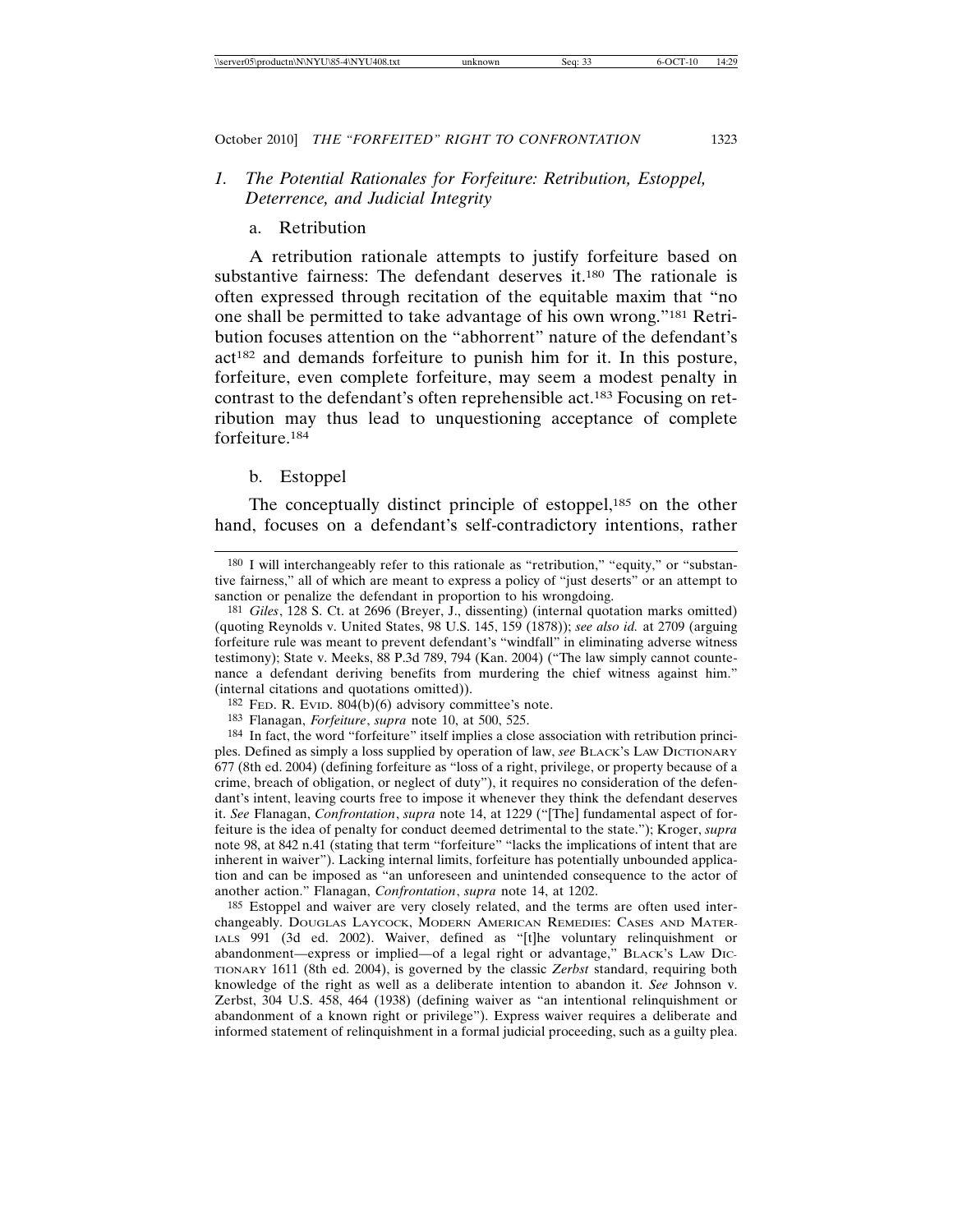than punishment. Its core notion is that a person's own knowing and intentional actions may preclude him from claiming a right to something inconsistent with those actions.186 Estoppel is defined as "[a] bar that prevents one from asserting a claim or right that contradicts what one has said or done before."187 The estoppel rationale is analytically distinct from the retribution rationale; estoppel responds to rights that are *inconsistent* with the defendant's own intentional and knowing actions, rather than focusing on what he *deserves*. 188 Language supporting an estoppel rationale appears in many forfeiture cases.189

Unlike retribution, estoppel does not embody a substantive policy goal, making its application less sweeping. While the retributive rationale instructs the tribunal to "pay back" the defendant's wrong as a matter of substantive policy, estoppel does not *instruct* the tribunal to do anything; it merely *authorizes* the tribunal to take remedial actions otherwise closed to it by *excusing* it from having to honor the

186 *See* LAYCOCK, *supra* note 185, at 985 ("Estoppels have in common that a party is prevented from asserting a claim or defense because some past statement, act, or event is held to be determinative."); Flanagan, *Confrontation*, *supra* note 14, at 1242 n.279 ("[T]he core of estoppel . . . is that one's act may preclude the actor's ability to have something inconsistent with that act."). Although distinct from what I am calling the "equity" or "retribution" rationale, estoppel can also be called "equitable" in a technical sense due to its origins in courts of equity. *E.g.*, Crawford v. Washington, 541 U.S. 36, 62 (2004) (stating forfeiture-by-wrongdoing "extinguishes confrontation claims on *essentially equitable grounds*" (emphasis added)).

187 BLACK'S LAW DICTIONARY 589 (8th ed. 2004).

188 Friedman, *Chutzpa*, *supra* note 14, at 518 ("In other words, the forfeiture principle does not say to the accused, 'You have done wrong, and so we will put you in a position no better for you than that in which you would have been had you done no wrong'. Rather, it says in effect, 'You have no valid complaint about the loss of a right that, as a natural and desired result of your own conduct, it is impossible to afford you'.").

189 *See, e.g.*, Reynolds v. United States, 98 U.S. 145, 158 (1878) ("[I]f a witness is absent by his own wrongful procurement, he cannot complain if competent evidence is admitted to supply the place of that which he has kept away."); Steele v. Taylor, 684 F.2d 1193, 1202 (6th Cir. 1982), *cert. denied*, 460 U.S. 1053 (1983) ("A defendant cannot prefer the law's preference [for live testimony over hearsay] . . . while repudiating that preference by creating the condition that prevents it."); United States v. Mayes, 512 F.2d 637, 651 (6th Cir. 1975), *cert. denied*, 422 U.S. 1008 (1975) ("[The defendant] cannot now be heard to complain that he was denied the right of cross-examination and confrontation when he himself was the instrument of the denial."); Brief for Richard D. Friedman as Amicus Curiae Supporting Respondent at 20 n.21, Giles v. California, 128 S. Ct. 2678 (2008) (No. 07-6053), 2008 WL 859395, at \*20 ("[T]he more precise governing principle is that no one should be able to complain about the consequences of his wrongdoing.").

Flanagan, *Confrontation*, *supra* note 14, at 1200. In cases of implied waiver, the court infers the requisite knowledge and intent from conduct that seems to demonstrate intent to abandon the right or privilege, usually to gain some other advantage in its stead. *Id.* at 1200–01. I prefer to use the term estoppel rather than waiver for two primary reasons: First, it does not carry the same implication of eliminating the confrontation right entirely, but only of estopping the defendant from asserting particular objections, and second, it focuses on the extent of the contradiction between the defendant's intentional actions and his subsequent exercise of the right.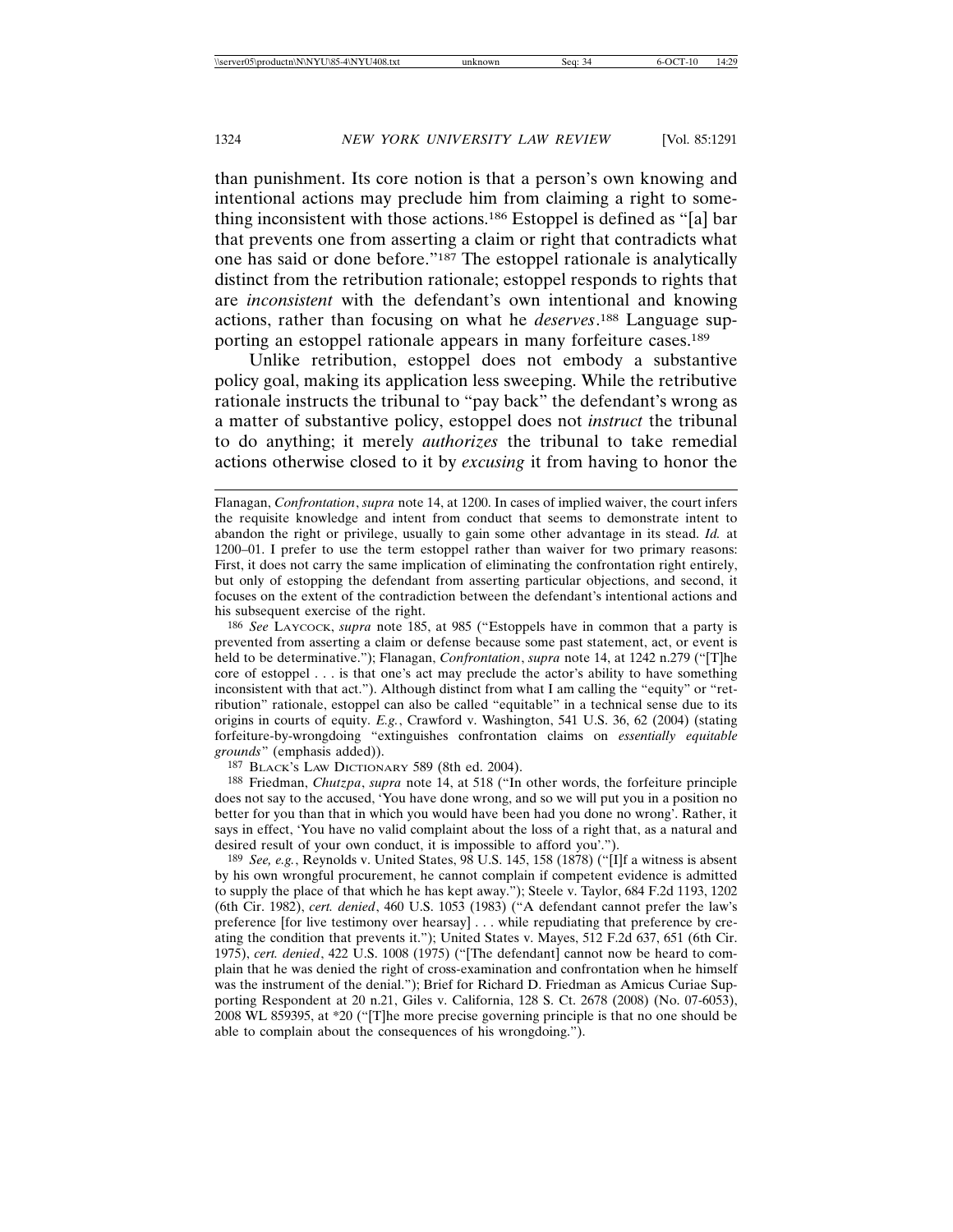defendant's otherwise valid objection to its failure to satisfy certain standards. Estoppel's rationale is thus more limited than retribution in two ways: Unlike punishment, estoppel is strictly limited to the inconsistency that gives rise to it such that when the inconsistency ceases, so does estoppel's power. Further, estoppel only authorizes or excuses the tribunal's action; it does not provide independent substantive reasons to take that action.190

Estoppel principles guide implied waivers of rights.191 For example, the right to confrontation creates a concomitant right for the defendant to be present throughout trial.192 However, a defendant can impliedly waive this right by undertaking intentional actions inconsistent with its exercise, such as voluntarily absenting himself from trial,193 absconding from jail during trial,194 or repeatedly disrupting court proceedings such that the trial cannot continue.195 In such cases, the trial may proceed in the defendant's absence. Under estoppel, the defendant loses his right because it is *inconsistent* with his intentional actions, not because it is the appropriate *sanction* for those actions. For example, whether a defendant is overly disruptive by repeatedly proclaiming his innocence or by leaping up and strangling the court reporter, both actions lead to the same result: exclusion from the courtroom.196 Conversely, a defendant who acts "badly" but not

192 Kentucky v. Stincer, 482 U.S. 730, 745 (1987).

<sup>190</sup> In shifting the rule's operation to estoppel principles, I reject "pure" forfeiture, generally aligning myself with other scholars who have argued persuasively that the "forfeiture"-by-wrongdoing rule is in fact justified by implied waiver principles rather than true unbounded forfeiture. *See generally, e.g.*, Flanagan, *Confrontation*, *supra* note 14; Kroger, *supra* note 98; Monica J. Smith, *Goodbye Forfeiture, Hello Waiver: The Effect of* Giles v. California, 13 BARRY L. REV. 137, 150 (2009). By contrast to true "forfeiture," *see supra* note 184 (describing meaning of "forfeiture"), which is potentially unbounded and if actually applied would swallow the confrontation right (applying, for example, in all homicides), both waiver and estoppel are internally limited by consideration of the defendant's intentions: estoppel from the evident *change* in the defendant's intentions regarding whether to exercise the right, and waiver from his knowing and intentional relinquishment of the right.

<sup>191</sup> *See* Flanagan, *Confrontation*, *supra* note 14, at 1241–42; *see also supra* note 185 (discussing waiver).

<sup>193</sup> Taylor v. United States, 414 U.S. 17, 20 (1973); Diaz v. United States, 223 U.S. 442, 458 (1912).

<sup>194</sup> Golden v. Newsome, 755 F.2d 1478, 1481–82 (11th Cir. 1985); People v. Concepcion, 193 P.3d 1172, 1176 (Cal. 2008).

<sup>195</sup> Illinois v. Allen, 397 U.S. 337, 343 (1970) (holding that defendant could be excluded from courtroom because of repeated outbursts).

<sup>196</sup> Of course, the defendant who strangles may also be subject to criminal sanctions for his conduct. Thus, we can clearly divide the "punishment" that attends the defendant's conduct (the subsequent criminal charge) from the "estoppel" result that attends the conduct: mere exclusion from the courtroom. This same division can be seen in the forfeiture context. A defendant that tampers with a witness often subjects himself to further criminal liability for the act, such as a bribery or murder charge. However, this "punishment" can be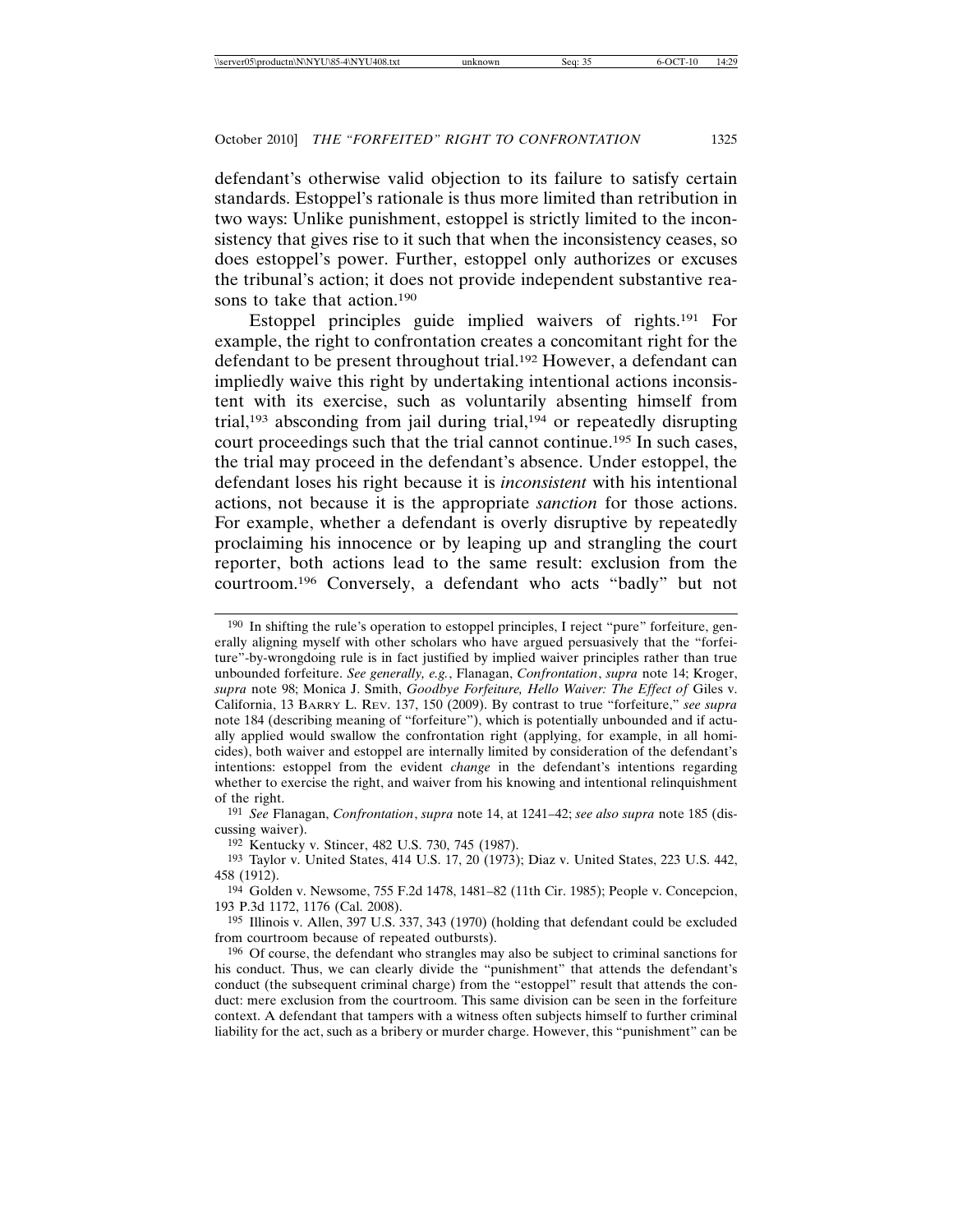inconsistently with the court's ability to proceed, such as his using profanity, does not waive his right to be present.<sup>197</sup> Finally, the waiver extends only so far as strictly necessary: Regardless of the nature of his original outburst, the defendant can return to the courtroom upon supplying assurances that he will behave.<sup>198</sup>

# c. Deterrence and Judicial Integrity

While estoppel *permits*—but does not affirmatively command derogation from confrontation, deterrence and judicial integrity supply affirmative policy rationales for forfeiture-by-wrongdoing. As for deterrence, admitting the prior testimony of a wrongfully absented witness deters witness-tampering by making it less valuable, because the damaging statement is admitted anyway.199 However, deterrence can be achieved in many ways; in general, any harsh enough sanction or disincentive will do. Forfeiture's particular deterrent mechanism of admitting "second-best" evidence evinces judicial integrity concerns. The concept of judicial integrity recognizes the right of tribunals to protect the integrity of their proceedings. In the case of forfeiture, when the defendant acts to deprive the tribunal of relevant, probative testimony, the judicial system admits second-best evidence to avoid being diverted from its pursuit of adjudicating guilt on the basis of all proper evidence.200 Thus, deterrence and judicial integrity are inti-

199 *E.g.*, Giles v. California, 128 S. Ct. 2678, 2691 (2008) (Scalia, J.) (plurality) ("[The rule] remov[es] the otherwise powerful incentive for defendants to intimidate, bribe, and kill the witnesses against them . . . ."); Steele v. Taylor, 684 F.2d 1193, 1202 (6th Cir. 1982), *cert. denied*, 460 U.S. 1053 (1983) ("The rule . . . is [also] based on a public policy protecting the integrity of the adversary process by deterring litigants from acting on strong incentives to prevent the testimony of an adverse witness.").

200 *E.g.*, *Giles*, 128 S. Ct. at 2691 ("[The forfeiture rule] is grounded in the ability of courts to protect the integrity of their proceedings." (internal quotation marks omitted)); Davis v. Washington, 547 U.S. 813, 833-34 (2006) ("But when defendants seek to undermine the judicial process by procuring or coercing silence from witnesses and victims, the Sixth Amendment does not require courts to acquiesce. . . . [Courts have the] ability . . . to protect the integrity of their proceedings."); Commonwealth v. Edwards, 830 N.E.2d 158, 167 (Mass. 2005) ("Additionally, the doctrine furthers the truth-seeking function of the adversary process, allowing fact finders access to valuable evidence no longer available through live testimony."); Flanagan, *Purpose*, *supra* note 14, at 557 ("Witness tampering is one example of a long established rule that a defendant can forfeit constitutional protections by attempting to improperly manipulate constitutional rights to the derogation of the integrity of the judicial process.").

separated from the attendant "estoppel" result of admitting the out-of-court statement in the pending case. *See infra* notes 241–43 and accompanying text (describing this division between punishment and estoppel in forfeiture context).

<sup>197</sup> *Allen*, 397 U.S. at 343 (holding that right can be lost only if defendant is "so disorderly . . . that his trial *cannot be carried on* with him in the courtroom") (emphasis added).

<sup>198</sup> *Id.* (holding that defendant's right to be present can be "reclaimed as soon as the defendant is willing to conduct himself consistently with the decorum and respect inherent in the concept of courts and judicial proceedings").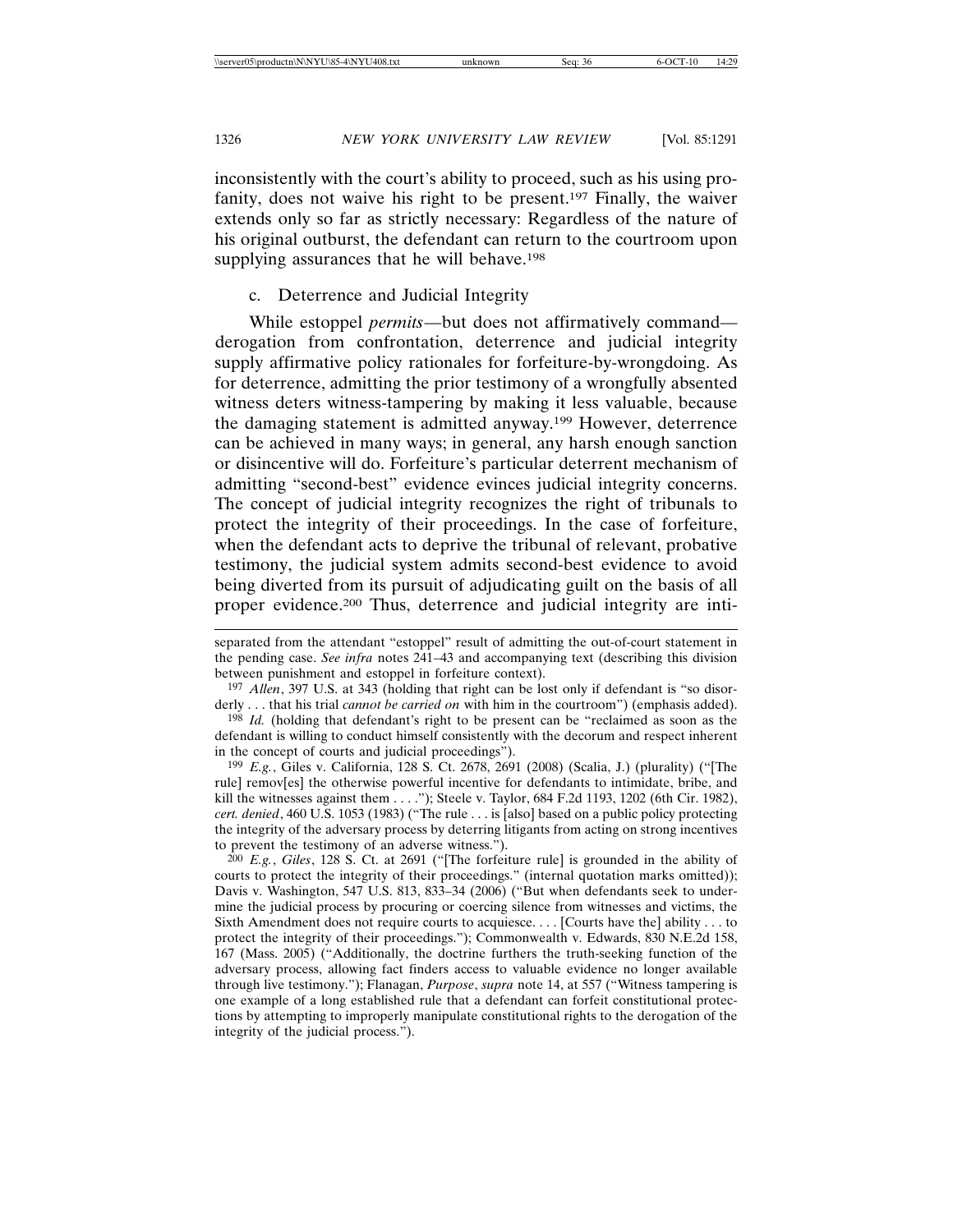mately connected in the forfeiture context. Indeed, a plurality in *Giles* endorsed these dual rationales as encompassing the "basic purposes and objectives" of forfeiture doctrine.201

These two substantive rationales are secondary to the court's estoppel authority and do not provide independent authorization for the withdrawal of the confrontation right. That is, the court is generally powerless to alter criminal procedure rights, even to achieve deterrence or judicial integrity purposes. For example, where there has been no finding of forfeiture, the court cannot bar crossexamination in all domestic violence cases, even though it might have a salutary effect on domestic violence reporting. And the court cannot simply admit statements it thinks would improve the tribunal's factfinding if they are barred by the Confrontation Clause or the rules of evidence. Thus, deterrence and judicial integrity provide substantive rationales that can support the court's exercise of its estoppel authority but can never provide justification for exceeding that authority.

# *2. The Retribution Rationale Fails Descriptively and Normatively To Guide Forfeiture Analysis*

The retribution rationale fails to describe forfeiture as a descriptive matter and is misplaced as a guiding normative principle.

First, contrary to the equity maxim most often recited in support of forfeiture—that "no one shall be permitted to take advantage of his own wrong"202—forfeiture descriptively fails to assure substantive equity.203 Sometimes forfeiture is insufficient to prevent the defendant from benefiting from his wrong, such as when the cold written record fails to make the same impression on the jury as the witness's live testimony would have. Further, forfeiture provides no sanction for defendants that intimidate prospective witnesses who have not yet

<sup>201</sup> *Giles*, 128 S. Ct. at 2691 (stating "basic purposes and objectives" of forfeiture are "aimed at removing the otherwise powerful incentive" to witness-tamper and "grounded in the ability of courts to protect the integrity of their proceedings") (internal quotation marks omitted).

<sup>202</sup> *Id.* at 2696 (Breyer, J., dissenting) (quoting Reynolds v. United States, 98 U.S. 145, 159 (1878)).

<sup>203</sup> Friedman, *Chutzpa*, *supra* note 14, at 516–17 (arguing forfeiture is neither necessary nor sufficient to prevent criminal defendants from benefiting from their wrongs). As Ronald Dworkin has pointed out, principles such as "no man may profit from his own wrong" are rarely analytically decisive in the law. Ronald M. Dworkin, *The Model of Rules*, 35 U. CHI. L. REV. 14, 25 (1967). "In fact, people often profit, perfectly legally, from their legal wrongs." *Id.* A clear example is adverse possession: If I trespass on your land long enough, I gain the right to cross it whenever I please. *Id.* Another example is a man jumping bail to make a profitable investment in another state; while he may be sent back to jail, he will get to keep the profits from his investment. *Id.* at 26.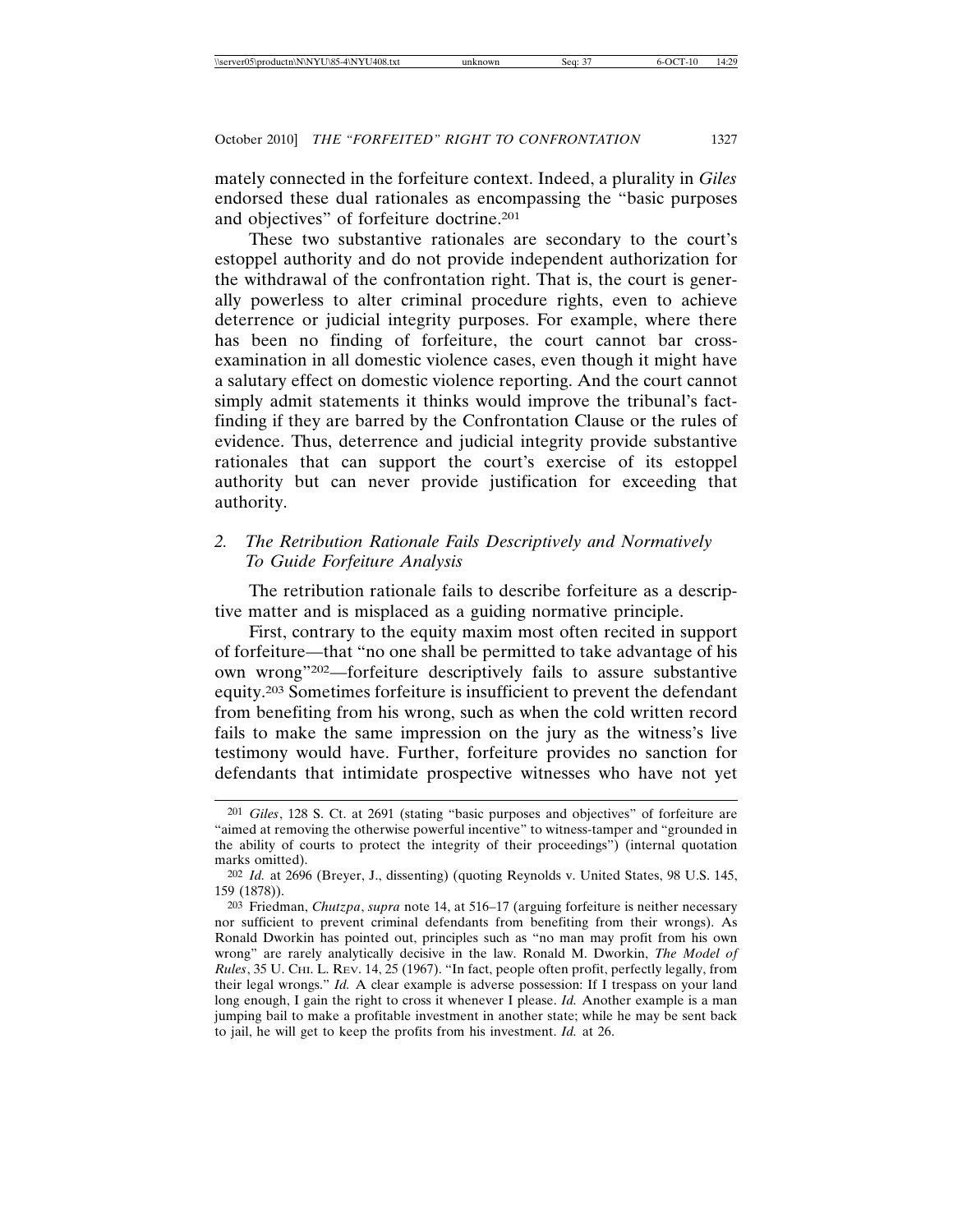made any statements. Conversely, forfeiture may sometimes overstep the maxim, leaving the defendant worse off: A defendant who kills a potential witness in a minor drug offense faces a subsequent murder charge that sufficiently disgorges his minor gain in the drug case without recourse to forfeiture.<sup>204</sup> And, complete forfeiture's total preclusion of the opportunity for cross-examination and other aspects of confrontation of the prosecution's evidence often leaves the defendant worse off than if the witness had testified live.<sup>205</sup>

In addition to being descriptively under-determinative, the equity rationale is normatively misplaced. Our society has resolved that "wrongs" ought not to be "punished" by abridging wrongdoers' constitutional trial rights.206 Even in the forfeiture context, the Court has specifically denounced toying with constitutional rights as a means of administering punishment: "[L]egislatures may choose to combat [serious offenses] through many means . . . [but] abridging the constitutional rights of criminal defendants is not in the State's arsenal."207 Constitutional trial rights may not be discretionarily parceled out or withheld based on a "vague and amorphous sense of what ought to be

<sup>204</sup> Further, the defendant can be charged with the separate crime of witness tampering. *See* 18 U.S.C. § 1512 (2006). If the prosecution forgoes this subsequent prosecution, it suggests that the prosecution does not have enough proof of the witness-tampering act to prove it beyond a reasonable doubt. Where the State relies on forfeiture specifically because of its more inviting standard of proof, this causes concern that the prosecution is abusing the doctrine by imposing punishment-based burdens on the defendant without sufficient proof.

<sup>205</sup> Kry, *Forfeiture*, *supra* note 99, at 591 (arguing that forfeiture does not simply disgorge defendant's benefit, but "leaves the defendant worse off because the prosecution can introduce out-of-court accusations rather than live testimony that the defendant can crossexamine at trial"); Kroger, *supra* note 98, at 869 ("Indeed, the defendant guilty of witness tampering may be in a worse position, for his actions result not only in admission of the missing declarant's extrajudicial statements, but in the loss of an opportunity to crossexamine the declarant about the statements.").

<sup>206</sup> Illinois v. Allen, 397 U.S. 337, 343 (1970) ("[C]ourts must indulge every reasonable presumption against the loss of constitutional rights . . . ." (citing Johnson v. Zerbst, 304 U.S. 458, 464 (1938))); *see also* Flanagan, *Confrontation*, *supra* note 14, at 1248 ("[The term] forfeiture . . . carr[ies] connotations of blame for the act against the declarant. [But] [t]he issue is not whether the defendant should be punished for that crime. The issue is one of constitutional procedure, whether the government should be held [to the requirements of confrontation in seeking its conviction]."); Jeffrey Kahn, *The Search for the Rule of Law in Russia*, 37 GEO. J. INT'L L. 353, 396 (2006) ("[T]he rule of law requires legal protections to be universally and equally applied precisely because those suspected or accused of violating the law are those most in need of reliable legal guarantees for their rights.").

<sup>207</sup> Giles v. California, 128 S. Ct. 2678, 2693 (2008); *see also id.* at 2692 ("But a legislature may not 'punish' a defendant for his evil acts by stripping him of the right to have his guilt in a criminal proceeding determined by a jury, and on the basis of evidence the Constitution deems reliable and admissible.") (emphasis omitted).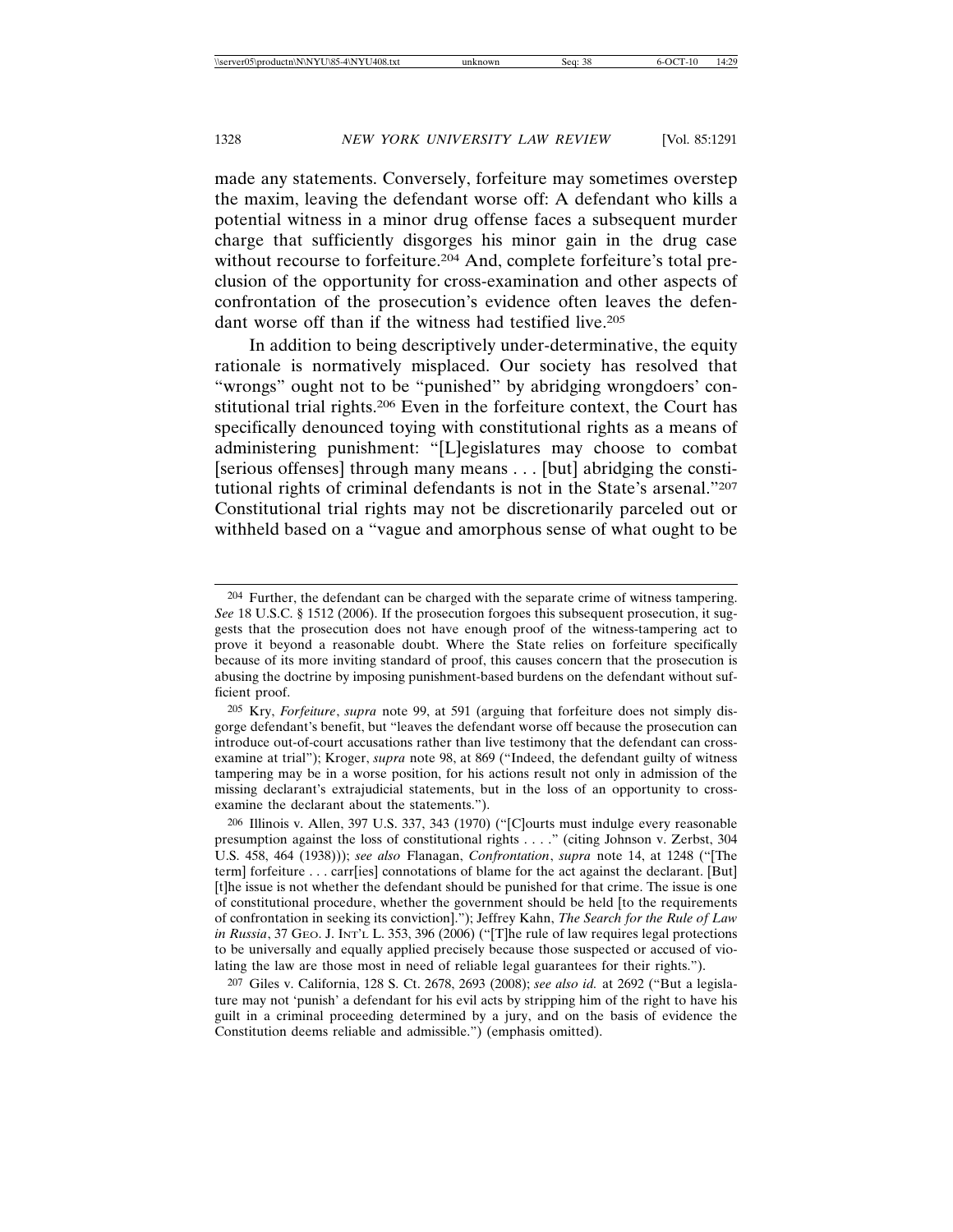permitted."208 Criminal procedure rights should not hinge on a post hoc case-by-case balancing of equities.209

To the extent that confrontation can be lost through "forfeiture," it is unique among all constitutional rights.210 Except for the right of confrontation, all constitutional rights—including all other Sixth Amendment rights—can be lost only through waiver, either express or implied.211 For example, the right to jury trial and the right to counsel are absolute and can only be waived, not forfeited.212 Even the most heinous murderers are granted a jury trial, and even the most unsavory clients are granted counsel.213 Indeed, the Supreme Court has explicitly required waiver even for the confrontation right,<sup>214</sup>

209 Equity-balancing rarely descriptively explains the precise contours of a legal rule, especially criminal procedure rights. *See* Antonin Scalia, *The Rule of Law as a Law of Rules*, 56 U. CHI. L. REV. 1175, 1180 (1989) (arguing that "firm, clear" principles are most important in criminal procedure context, where risk is greatest that "individual criminal defendant[s] [will be overwhelmed by] excesses of [the] popular will").

210 Flanagan, *Confrontation*, *supra* note 14, at 1231.

211 *Id.* at 1199 ("The Supreme Court has always based the loss of constitutional rights on a waiver analysis.").

212 *See* 21A AM. JUR. 2D CRIMINAL LAW § 983 (2008) (stating that waiver of right to jury trial must be knowing, voluntary, and intelligent); *id.* § 1149 (same for right to counsel). Waiver requires knowledge of the right as well as a deliberate intention to abandon it, though such elements can be inferred from conduct, *see supra* note 185 (discussing *Zerbst* waiver standard), whereas forfeiture with its punishment rationale lacks any internal limits and could theoretically expand to any case where the government would find it useful, *see supra* note 184 (discussing forfeiture).

213 *Cf.* Davis v. Washington, 547 U.S. 813, 833 (2006) ("We may not . . . vitiate constitutional guarantees [even] when they have the effect of allowing the guilty to go free.").

214 Brookhart v. Janis, 384 U.S. 1, 4 (1966) (expressly ruling that *Zerbst* waiver test, requiring "an intentional relinquishment . . . of a known right or privilege," applies to Sixth Amendment confrontation right (quoting Johnson v. Zerbst, 304 U.S. 458, 464 (1938)) (internal quotation marks omitted)). Indeed, even when not explicit, the Court has continued to endorse a waiver framework for loss of the confrontation right. *See* Flanagan, *Confrontation*, *supra* note 14, at 1231 (indicating that review of Supreme Court confrontation cases shows waiver and implied waiver have been only analyses applied to loss of confrontation right, regardless of whether Court explicitly used word "waiver," even when defendant wrongdoing was involved). Even when the defendant was accused of sexually abusing a child who could not testify in the presence of the defendant because of potential trauma, the Court did not find forfeiture appropriate, even though it could be argued the defendant's actions, in choosing such an emotionally vulnerable victim, rendered confrontation infeasible for the State. *See* Maryland v. Craig, 497 U.S. 836 (1990). Instead, the Court maintained the assumption that the confrontation right applied and excused only face-to-face confrontation by having the child testify via one-way closed circuit camera. *Id.* at 850–51 (emphasizing that procedure "preserves all of the other elements of the confrontation right," including oath, demeanor evidence, and full cross-examination by defense counsel). Professor Flanagan has argued that "forfeiture" by wrongdoing is actually a

<sup>208</sup> State v. Romero, 156 P.3d 694, 2007-NMSC-013, 141 N.M. 403 ("Defendant has argued on appeal that the right of confrontation is not the sort of benefit to which the [equity] rationale ought to be applied[,] . . . mak[ing] a compelling argument that we are being asked to balance a constitutional right against a somewhat vague and amorphous sense of what ought to be permitted.").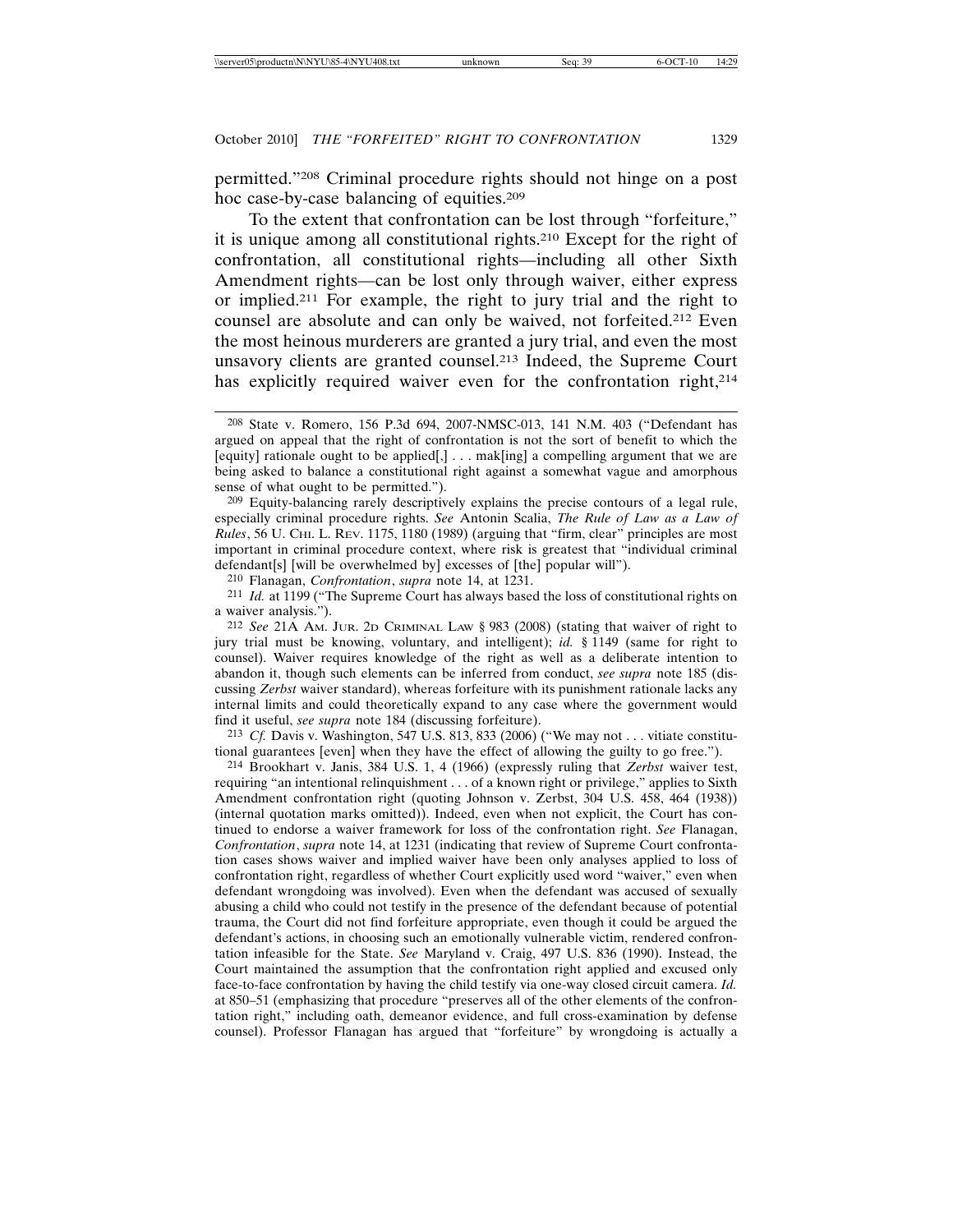seemingly conflicting with its recent blessing of more sweeping forfeiture principles.

In addition, the maxim that no one shall be permitted to benefit from his own wrong is inapplicable in the criminal procedure context. The most famous application of the adage, in *Riggs v. Palmer*, 215 prevented a grandson from inheriting under his grandfather's will after murdering him.216 But constitutional rights are not "benefits" of a crime like financial proceeds of an estate; they do not derive from the crime itself, but only from our laws constraining the State's subsequent prosecution. "[N]o one commits crimes in order to obtain constitutional rights in a criminal trial."217 Indeed, the "benefits" argument proves too much, as its logic could render all constitutional trial rights forfeitable as "benefits" of the crime.<sup>218</sup>

Further, forfeiture fails to assure proportionality, the archetypal requirement of retribution, by making no attempt to match the degree of the wrong with the resulting punishment. The degree of the wrongful act at issue may vary widely, from murdering the witness to simply giving him gifts for not testifying.<sup>219</sup> Yet each equally results in forfeiture.220 Similarly, the harm to the defendant from the sanction may vary widely: The admitted hearsay statement could be overwhelmingly inculpatory or hardly probative.<sup>221</sup> No attempt is made to distinguish among such statements based on how "punishing" they

215 22 N.E. 188, 190 (N.Y. 1889) ("No one shall be permitted to profit by his own fraud, or to take advantage of his own wrong, or to found any claim upon his own iniquity, or to acquire property by his own crime.").

216 *Id.* at 191.

217 Flanagan, *Confrontation*, *supra* note 14, at 1240.

218 *Id.* at 1241. For example, all homicide defendants could be said to derive special "benefits" from the confrontation right by having eliminated the primary witness against them. Similarly, all defendants charged with specific intent crimes "benefit" from the Fifth Amendment privilege by being able to block the State's access to the best source of evidence to the defendant's internal state of mind.

219 *See supra* note 174 and accompanying text.

220 Of course both must satisfy the *Giles* specific intent requirement. *See infra* notes 226–35 and accompanying text (describing Court's requirement of specific intent to prevent testimony to trigger forfeiture).

221 A statement can satisfy Rule 401's relevance requirement simply by "having any tendency to make the existence of any fact that is of consequence to the determination of the action more probable or less probable than it would be without the evidence." FED. R. EVID. 401. A statement can thus be "relevant" without necessarily being very consequential to the outcome of the case.

dangerous misnomer, as in fact the doctrine consistently operated as waiver rather than true forfeiture, even in the modern era. Flanagan, *Confrontation*, *supra* note 14, at 1196–98. Indeed, the "forfeiture" label, first used in 1982 without explanation of its significance, was probably adopted based on a confusion about the requirements of implied waiver. *Id.* Arguments supporting a true forfeiture theory have only appeared since *Crawford*, as prosecutors have sought new ways to circumvent *Crawford*'s stricter crossexamination regime. *Id.*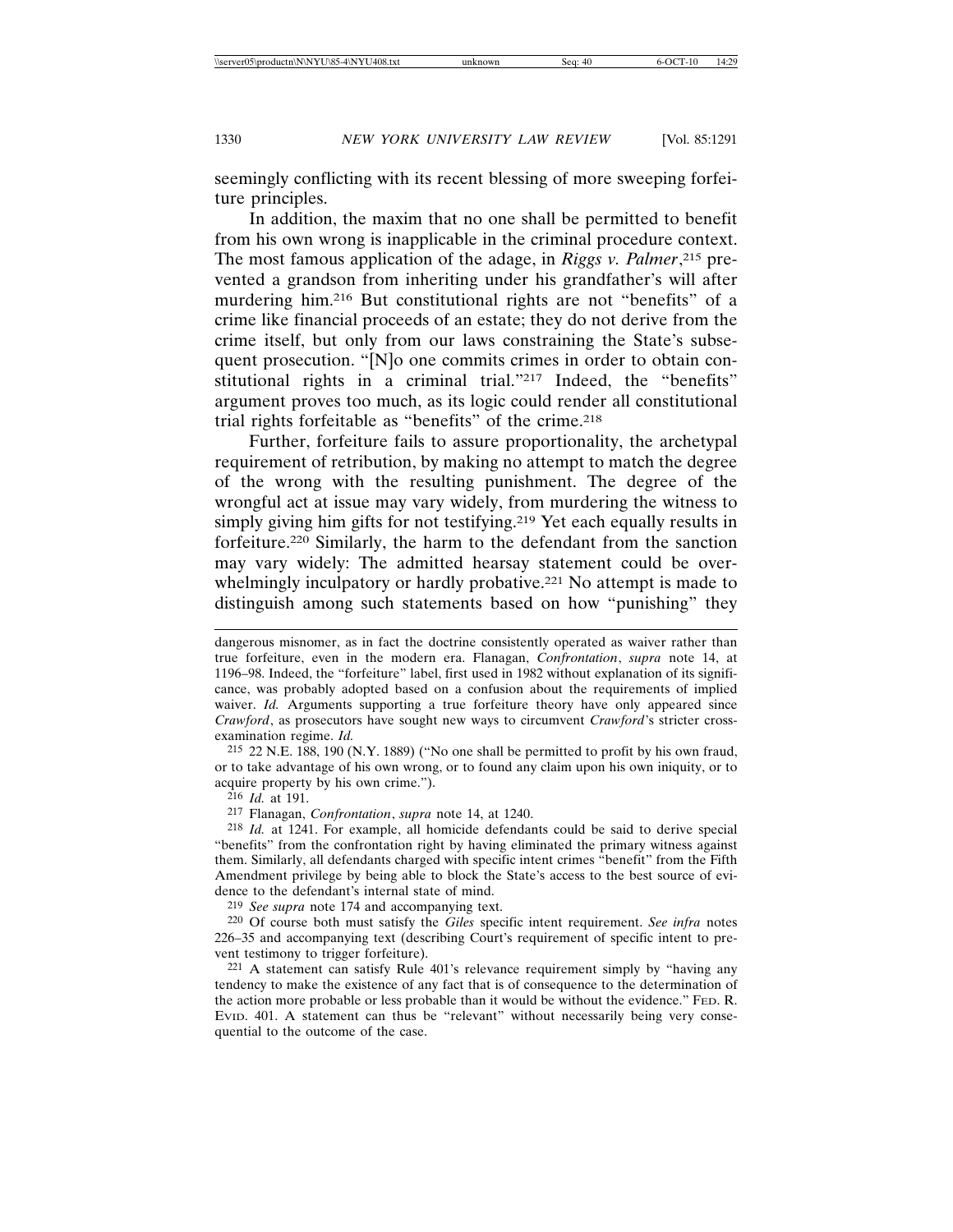are. In sum, the rule does not embrace a fine-grained culpability determination, making no effort to assign each defendant his proper just deserts.222

In addition, explaining forfeiture as *punishment* conflicts with its low preponderance-of-the-evidence standard of proof. A defendant's loss of confrontation "constitutes a substantial deprivation,"223 impairing his ability to exercise a constitutional right that has been deemed essential to a fair trial,<sup>224</sup> thereby increasing his risk of conviction. Generally, when the State imposes such a burden on an individual as *punishment*, the Court has required a higher standard of proof,225 reflecting society's commitment to avoiding unjust punishment.

# *3.* Giles v. California*'s Requirement of Specific Intent To Silence Testimony Further Undermines the Retribution Rationale*

Finally, the Supreme Court implicitly rejected the retribution rationale in 2008's *Giles v. California*, holding that forfeiture did not apply unless a defendant had acted with the *specific intent* to prevent the testimony in question.226 This conclusion overruled many lower court decisions holding, based on equity principles, that forfeiture should apply *whenever* the defendant's wrongdoing caused the witness's inability to testify, regardless of the defendant's intent.227

224 Pointer v. Texas, 380 U.S. 400, 403 (1965). Additionally, "society has a weighty investment in the outcome, [b]ecause of the intimate association between the right to confrontation and the accuracy of the fact-finding process." *Geraci*, 649 N.E.2d at 822 (quoting United States v. Thevis, 665 F.2d 616, 631 (5th Cir. Unit B 1982) (alteration in original) (internal quotation marks omitted)) (imposing heightened clear-and-convincing standard for forfeiture finding).

225 *See, e.g.*, *In re* Winship, 397 U.S. 358, 363–64 (1970) (holding that due process and presumption of innocence require prosecution to prove all elements of offense beyond reasonable doubt whenever defendant stands to lose interest in liberty or face stigma).

226 *Giles*, 128 S. Ct. at 2684, 2693. In so holding, the Court impliedly rejected a "pure" forfeiture theory, instead embracing an implied waiver theory for the rule (despite not explicitly acknowleding this fact), because acting with specific intent to prevent testimony presupposes at least rudimentary knowledge of the costs and benefits of the right to confrontation and an intent to dispense with it.

227 At the time the issue finally came before the Supreme Court in *Giles*, 128 S. Ct. 2678, five state supreme courts, as well as the Sixth Circuit, had held that intent to silence was not a necessary element of the forfeiture rule. *See* United States v. Garcia-Meza, 403 F.3d 364, 370–71 (6th Cir. 2005); People v. Giles, 152 P.3d 433, 441–43 (Cal. 2007); State v. Meeks, 88 P.3d 789, 794–95 (Kan. 2004), *overruled in part on other grounds by* State v. Davis, 158 P.3d 317, 322 (Kan. 2006); *Mason,* 162 P.3d at 404; State v. Mechling, 633 S.E.2d

<sup>222</sup> *See also infra* notes 241–43 and accompanying text (addressing counterargument that forfeiture's retribution principles apply only to "wrong" of preventing testimony, not particular means employed to do so).

<sup>223</sup> State v. Mason, 162 P.3d 396, 404 (Wash. 2007) (en banc) (quoting People v. Geraci, 649 N.E.2d 817, 822 (N.Y. 1995) (imposing heightened clear-and-convincing standard for forfeiture finding)).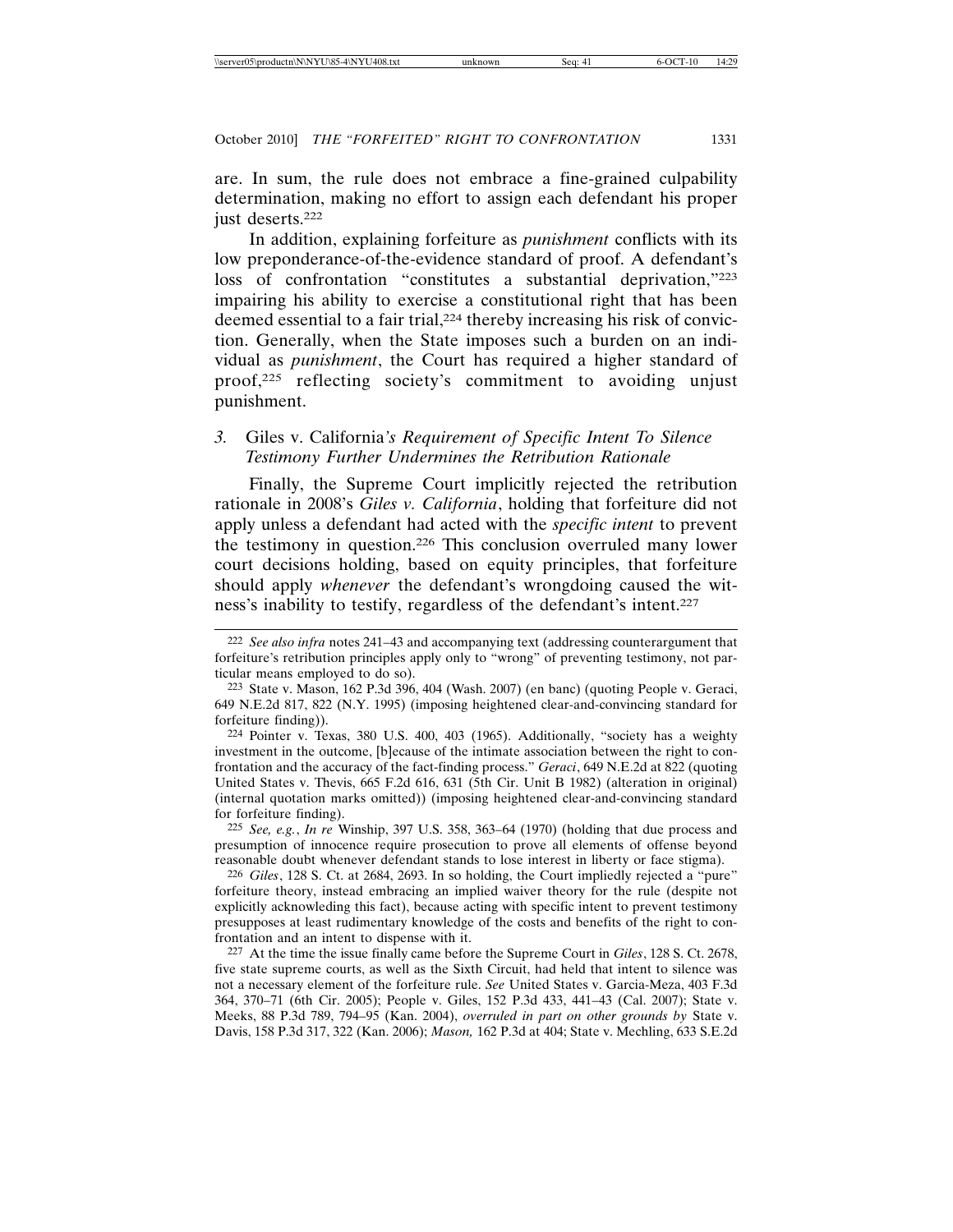In *Giles*, the defendant was convicted of first-degree murder of his former girlfriend.<sup>228</sup> To rebut the defendant's claim of self-defense, the prosecution introduced the victim's statements made to a police officer three weeks before the killing, indicating that the defendant had physically abused and threatened to kill her.<sup>229</sup> The lower court predicated the statements' admissibility on forfeiture, finding that the defendant had "procured" the victim's unavailability by committing the homicide.230 Though the State did not present any evidence that the defendant killed the victim in order to prevent her from testifying at a future trial, the California Supreme Court affirmed the conviction, holding that the defendant forfeited his confrontation right by causing the victim's unavailability, regardless of whether he had

230 *Giles*, 152 P.3d at 447. Because the defendant's alleged homicide was both the predicate wrongdoing for forfeiture analysis and the very crime for which the defendant was on trial, *Giles* presented a case of "reflexive forfeiture." *See* People v. Giles, 102 P.3d 930, 930 (Cal. 2004) (granting review to determine question, "Does the doctrine [of forfeiture-bywrongdoing] apply where the alleged 'wrongdoing' is the same as the offense for which defendant was on trial?"); *see also* Friedman, *Chutzpa*, *supra* note 14, at 508 (coining term "reflexive forfeiture"). After *Crawford*, numerous courts extended forfeiture to permit "reflexive forfeiture," especially in homicide prosecutions. *See, e.g.*, *Garcia-Meza*, 403 F.3d at 370; People v. Moore, 117 P.3d 1, 5 (Colo. App. 2004); *Meeks*, 88 P.3d at 794–95; State v. Ivy, 188 S.W.3d 132, 138, 147–48 (Tenn. 2006); Gonzalez v. State, 155 S.W.3d 603, 610–11 (Tex. App. 2004), *aff'd*, 195 S.W.3d 114 (Tex. Crim. App. 2006), *cert. denied*, 549 U.S. 1024 (2006). A few courts refused to allow reflexive forfeiture. *See, e.g.*, United States v. Mikos, No. 02 CR 137-1, 2004 WL 1631675, at \*5 (N.D. Ill. July 16, 2004) ("[T]he Court is concerned by . . . the fact that the alleged wrongdoing is one of the crimes to be proven at trial."); State v. Wiggins, No. 99 CRS 46567, 2005 WL 857109, at \*2 (N.C. Super. Ct. Mar. 18, 2005) (finding forfeiture-by-wrongdoing inapplicable where "[t]here is no evidence that defendant engaged in an affirmative act separate from the crimes for which he was tried that resulted in [the declarant's] unavailability"). Many have defended reflexive forfeiture on the grounds that asking the judge to make a pretrial determination of the ultimate issue in the case is no different than the task of a court admitting co-conspirator statements in a conspiracy prosecution. *E.g.*, *Giles*, 128 S. Ct. at 2707 (Breyer, J., dissenting) (making this argument). However, in *Giles*, Justice Souter, joined by Justice Ginsburg, objected to reflexive forfeiture's seeming circularity, concluding that only a specific intent requirement confined it within acceptable limits. *Id.* at 2694 (Souter, J., concurring) ("[A]dmissibility of the victim's statement to prove guilt would turn on finding the defendant guilty of the homicidal act causing the absence . . . . Equity demands something more than this near circularity before the right to confrontation is forfeited, and more is supplied by showing intent to prevent the witness from testifying."). Justice Scalia (in a portion of his opinion joined only by Chief Justice Roberts and Justices Alito and Thomas) also evinced concern that reflexive forfeiture would be problematic absent an intent-to-silence requirement. *Id.* at 2691 (plurality opinion) ("The boundaries of the doctrine seem to us intelligently fixed so as to avoid a principle repugnant to our constitutional system of trial by jury: that those murder defendants whom the judge considers guilty (after less than a full trial, mind you, and of course before the jury has pronounced guilt) should be deprived of fair-trial rights, lest they benefit from their judge-determined wrong.").

<sup>311, 326 (</sup>W. Va. 2006) (stating rule in domestic violence context); State v. Jensen, 727 N.W.2d 518, 534–36 (Wis. 2007).

<sup>228</sup> *Giles*, 128 S. Ct. at 2681–82.

<sup>229</sup> *Id.*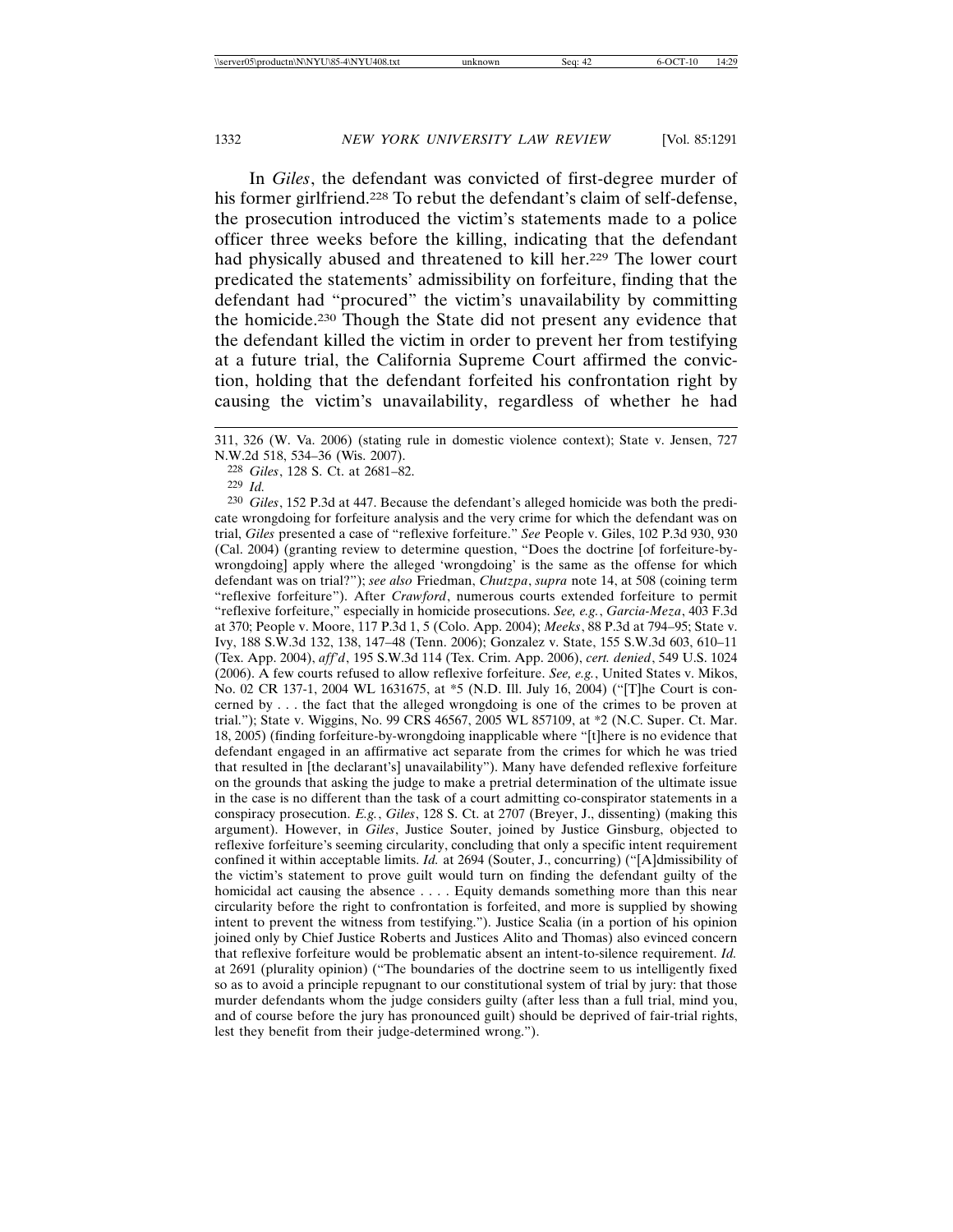*intended* to do so.<sup>231</sup> On certiorari,<sup>232</sup> the U.S. Supreme Court vacated the conviction and remanded, insisting that forfeiture-by-wrongdoing applies only when the defendant engages in wrongdoing with the *specific purpose* of preventing the witness from testifying against him.233 The Court based its holding on historical practice, finding that the framing-era forfeiture exception applied only to intentional witnesstampering.234 Further, the Court explained that the "wrong" that the rule targets is not generalized wrongdoing, but only a very specific wrong: conduct designed to prevent a witness from testifying.235

*Giles*'s requirement that the defendant act with an intent to silence the witness demonstrates that retribution principles do not govern forfeiture analysis. Pure equity cannot countenance refusing

232 Petition for Writ of Certiorari at i, *Giles*, 128 S. Ct. 2678 (No. 07-6053), 2007 WL 4729835 (presenting question of whether intent to silence is necessary to forfeiture-bywrongdoing); Giles v. California, 552 U.S. 1136 (2008) (granting certiorari).

233 *Giles*, 128 S. Ct. at 2684, 2693. In imposing an intent-to-silence requirement, the Court impliedly rejected an extension of reflexive forfeiture to what I call "spontaneous witness" forfeiture: cases in which the witness's only testimony relates to the wrongdoing itself, not to a prior crime. For example, if a fatally wounded victim made a statement to police about her assault, and then subsequently died from the wounds (and the statement did not qualify as a dying declaration), the prosecution could only admit the statement under a theory of "spontaneous witness" forfeiture, as the victim was not a potential witness against the defendant until the very act of wrongdoing that prevented her testimony. *E.g.*, *Gonzalez*, 155 S.W.3d at 605–06, 610–11 (finding forfeiture with regard to victim's excited utterance to police identifying assailant after fatal shooting); *see also* Joshua Deahl, Note, *Expanding Forfeiture Without Sacrificing Confrontation After* Crawford, 104 MICH. L. REV. 599, 607–08 (2005) (discussing spontaneous witness scenario, but failing to distinguish it from simple "reflexive forfeiture"). The intent-to-silence requirement logically eliminates the possibility of "spontaneous witness" forfeiture: The defendant could not have had a prior intent to silence testimony, since there was nothing to silence until the act took place. *See, e.g.*, *Gonzalez*, 195 S.W.3d at 119 ("[U]ndoubtedly [the defendant] didn't murder the victim to prevent him from testifying in the murder trial." (quoting 4 STEPHEN A. SALTZBURG, DANIEL J. CAPRA & MICHAEL M. MARTIN, FEDERAL RULES OF EVI-DENCE MANUAL § 804.02[16] (9th ed. 2006))). The only possible exception would be if the defendant escalated a crime specifically to silence the victim about the initial crime. *See, e.g.*, *id.* at 126 (determining that forfeiture was applicable based on finding that murder was motivated by defendant's desire to "permanently silence" victim about initial robbery).

234 *Giles*, 128 S. Ct. at 2684 ("We are aware of no case in which the exception was invoked although the defendant had not engaged in conduct designed to prevent a witness from testifying, such as offering a bribe."); *see also id.* at 2693 ("We decline to approve an exception to the Confrontation Clause unheard of at the time of the founding or for 200 years thereafter.").

235 *Id.* at 2686 ("But as the evidence amply shows, the 'wrong' and the 'evil Practices' to which these statements referred was conduct *designed* to prevent a witness from testifying."). The Court bolstered its historical conclusions with a normative assessment, warning that extending the rule beyond these limits could threaten the very essence of the defendant's right to a jury trial, by "strip[ping] [him] of a right that the Constitution deems essential to a fair trial, on the basis of a [mere] judicial assessment that the defendant is guilty as charged." *Id.* (emphasis omitted).

<sup>231</sup> *Giles*, 152 P.3d at 447.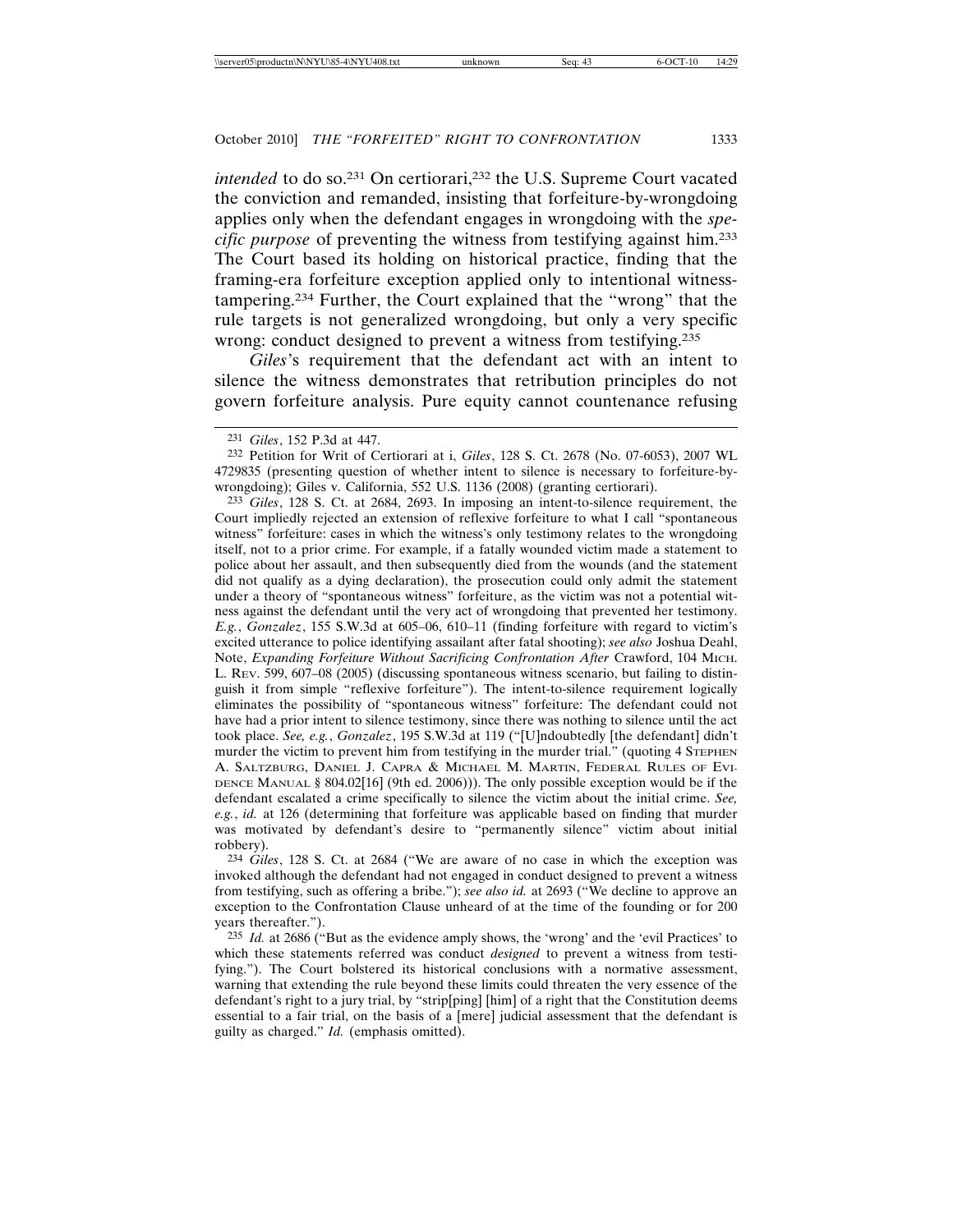forfeiture to the State when defendants murder prospective witnesses out of rage, spite, or cold-blooded evil, rather than to prevent testimony.236 All have committed extremely culpable acts, the nature of which aids them in evading sanction. And any murderer is clearly more culpable than someone who merely encourages a witness not to testify.237 Indeed, Justice Breyer dissented in *Giles* precisely because the Court's intent-to-silence requirement could not be squared with the retribution rationale that prior cases had appeared to endorse: "To the extent that it insists upon an additional showing of purpose, the Court breaks the promise implicit in [the Court's previous retributionthemed rhetoric] and, in doing so, grants the defendant not fair treatment, but a windfall."238

The *Giles* plurality recognized that the logical conclusion of a retribution-driven forfeiture doctrine would be "repugnant to our constitutional system of trial by jury" by abridging constitutional rights without principled limits.239 The Court thus backtracked from the retributive language it had used in the past, cabining it as mere rhetoric that had been invoked to support the rule but which failed to guide its interpretation.240 While substantive equity principles might sometimes align with the forfeiture result, they do not determine its operation.

Opponents may try to reconcile the intent-to-silence requirement with a retribution rationale with respect to proportionality by arguing that the defendant has in essence committed two wrongs: (1) the prevention of the witness's testimony, and (2) the particular means employed to prevent it. Forfeiture is the sanction only for the former wrong, to which it is proportionate. Meanwhile, proportionality for the second wrong is achieved through the criminal law: a murder charge for a murderer, a bribery charge for a briber.

<sup>236</sup> Friedman, *Personal Reflection*, *supra* note 14, at 742–43 (describing *Giles*'s intent-tosilence requirement as irreconcilable with equity, and arguing that equitable principles mandate applying forfeiture whenever defendant's wrong prevents witness from testifying, as otherwise, "[n]o matter how evil [the defendant's] purpose was, *so long as it was not to prevent* [the witness] *from testifying in some proceeding*, it could not result in forfeiture").

<sup>237</sup> *See Giles*, 128 S. Ct. at 2699 (Breyer, J., dissenting) (calling it "anomalous" and contrary to equity that defendant who assaults wife and then threatens her with harm if she testifies against him faces forfeiture, while defendant who assaults wife and then "subsequently murders her in a fit of rage" does not).

<sup>238</sup> *Id.* at 2709 (Breyer, J., dissenting).

<sup>239</sup> *Id.* at 2691 (Scalia, J., plurality opinion).

<sup>240</sup> *Id.* at 2687 ("*Reynolds* invoked broad [equity] forfeiture principles to explain its holding . . . [and] relied on [broad equitable] maxims . . . to be sure. But it relied on them (as the common-law authorities had done) [only] to admit prior testimony in a case where the defendant had engaged in wrongful conduct designed to prevent a witness's testimony.").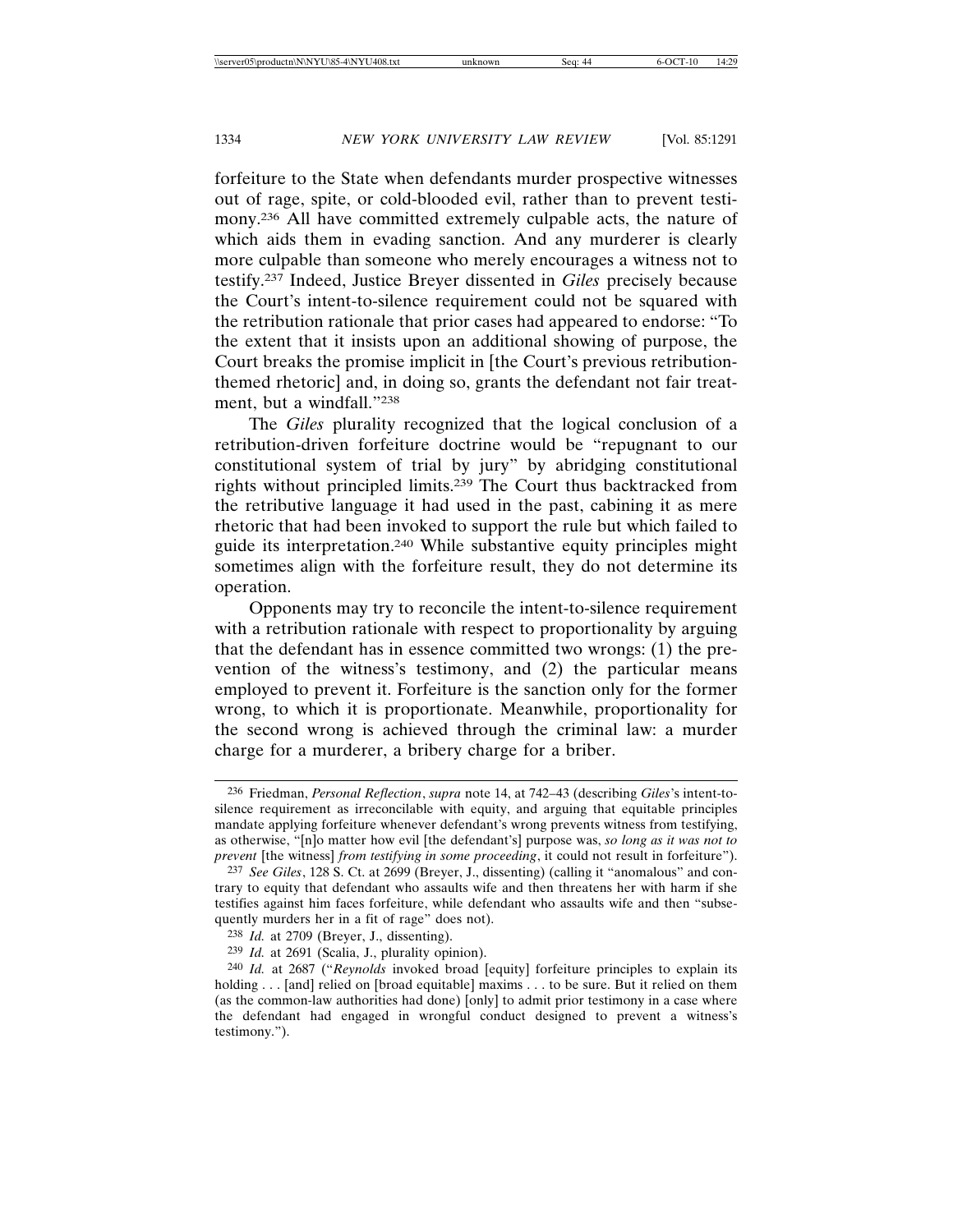This argument, however, fails to salvage the retribution rationale. First, it renders the nature of the defendant's wrongdoing irrelevant to forfeiture, depriving the retributive rationale of its primary rhetorical appeal: The odious nature of the act, such as murder, can no longer be used to justify the rule.241 Second, the argument is question-begging: It assumes, rather than demonstrates, that forfeiture is necessarily proportionate to the first wrong. But as discussed above, forfeiture provides no assurance that the statement admitted will be appropriately punitive in relation to the defendant's act of tampering.242 Third, the argument merely underscores that, properly considered, forfeiture in fact operates more like a waiver, governed by estoppel principles, <sup>243</sup> than like retribution, making no examination into the substantive fairness of its application. Unlike the law's response to the "second wrong," which involves a traditional retribution assessment through substantive criminal law, the law's response to the "first wrong" operates like a mechanical trigger: The defendant loses the right because he has taken intentional actions inconsistent with its exercise, not because the rule assures a punishment in proportion to his wrong.244 Thus, the *Giles* holding demonstrates that retribution is not the guiding rationale of forfeiture analysis.

By contrast, the rationales of estoppel, deterrence, and judicial integrity all neatly align with *Giles*'s intent-to-silence requirement. First, estoppel classically hinges on the mental state of the defendant, arising as a result of his knowing and deliberate acts.245 Second, the defendant's actions are uniquely deterrable when by definition they are carried out with considerations of judicial repercussions in mind; requiring a specific intent to prevent testimony restricts the rule's application to cases where the defendant had actually contemplated the effect of his actions on the judicial process.246 Finally, judicial

<sup>241</sup> *E.g.*, *id.* at 2697 (Breyer, J., dissenting) ("What more 'evil practice,' what greater 'wrong,' than to murder the witness?").

<sup>242</sup> *See supra* notes 202–05, 220–22, and accompanying text (arguing that forfeiture descriptively fails to assure retributive proportionality).

<sup>243</sup> *See* Flanagan, *Confrontation*, *supra* note 14, at 1202, 1241–42 (arguing that forfeiture-by-wrongdoing operates as waiver, not true forfeiture).

<sup>244</sup> Analogously, a defendant may be excluded from the courtroom for his disprutive conduct based on similar principles. *See supra* note 195.

<sup>245</sup> *See supra* note 185 (discussing requirements for waiver); *see also* Smith, *supra* note 190, at 150 (arguing that *Giles* indicates Supreme Court's embrace of waiver/estoppel framework for forfeiture-by-wrongdoing rule, thereby rejecting true forfeiture).

<sup>246</sup> *See* Kroger, *supra* note 98, at 879 ("A prophylactic rule such as the confrontation waiver doctrine can have no influence on criminal conduct unless the actors, at whom the doctrine is directed, are aware of the rule and its implications.").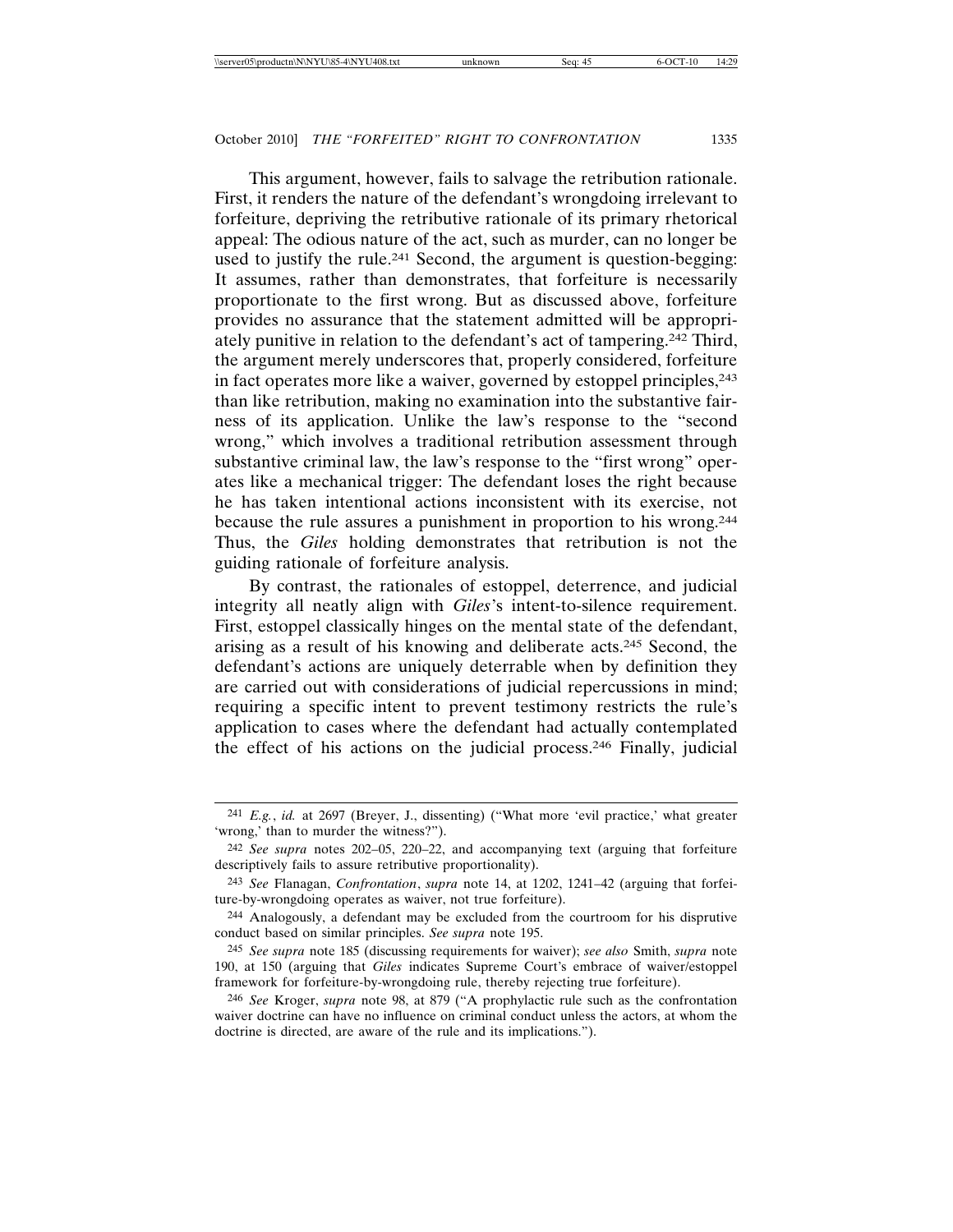# III

# LIMITED FORFEITURE

### *A. Forfeiture's True Rationales Counsel Circumspection*

While retributive theories lead to complacency about lost Sixth Amendment protections, the true rationales governing forfeiture-bywrongdoing counsel more circumspection. Estoppel merely authorizes waiver, but does not provide substantive policy support for it. Conversely, judicial integrity and deterrence provide substantive policy justifications for the forfeiture-by-wrongdoing doctrine, but are circumscribed by estoppel: Since estoppel provides the mechanism by which the defendant loses his otherwise valid constitutional claim, the other rationales can encroach on constitutional rights no further than estoppel authorizes.248

As described previously, estoppel is limited to the inconsistency that gives rise to it.249 In the case of forfeiture, the inconsistency is limited to the witness's appearance at trial, and need not necessarily extend to non-trial-specific elements of confrontation, such as oath, formality, demeanor evidence, face-to-face accusation, and even prior cross-examination.250 Thus, estoppel alone does not provide *carte blanche* for complete forfeiture.

In addition, concerns about judicial integrity function to ensure that the system operates as designed. The Sixth Amendment is part of the brick and mortar of that system that judicial integrity deems sacrosanct. Thus, the judicial integrity policy rationale should reincorporate Sixth Amendment values into forfeiture policy goals, including *Crawford*'s renewed emphasis on the importance of confrontation to the integrity of the criminal trial, despite the onerous barrier it poses to the State. While limited forfeiture may advance judicial integrity by

<sup>247</sup> Flanagan, *Purpose*, *supra* note 14, at 558 ("[A] defendant can lose a constitutional right when he manipulates the trial process. The intentional attack on the judicial process to gain an unfair advantage is the triggering act, not the crime charged.").

<sup>248</sup> *See* Reynolds v. United States, 98 U.S. 145, 159 (1878) ("[I]f there has not been, in legal contemplation, a wrong committed, the way has not been opened for the introduction of the testimony."); Flanagan, *Purpose*, *supra* note 14, at 558 ("That affront to the judicial process [triggering waiver] is the only basis for eliminating a constitutional right, and easing the state's constitutional obligations. Otherwise, constitutional rights would vary on the needs or whims of the government and not the defendant.").

<sup>249</sup> *See supra* notes 188–98 and accompanying text (describing estoppel and its limitations).

<sup>250</sup> *See* Confrontation Blog, *supra* note 163 (discussing desirability of partial confrontation when possible).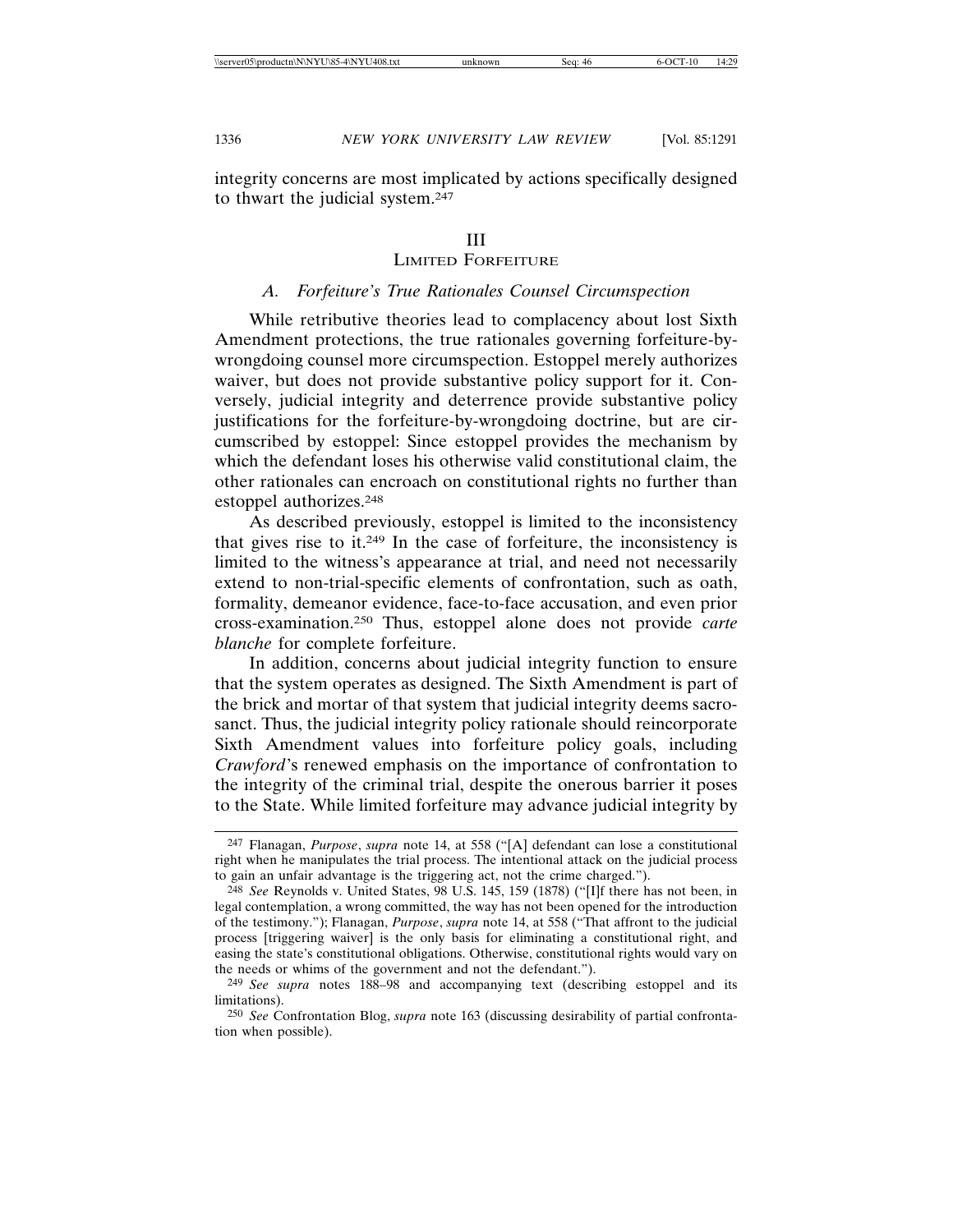restoring otherwise lost probative evidence, complete forfeiture often overshoots judicial integrity goals by recalibrating the system too far toward elimination of confrontation entirely.

At minimum, discrediting the punishment rationale for forfeiture counsels much greater prudence with regard to complete forfeiture including greater attention to the true inconsistency that the defendant has caused—and greater regard for Sixth Amendment principles within forfeiture analysis.

# *B. Confrontation Is Divisible*

Most often, complete forfeiture is simply assumed rather than directly defended. Indeed, it appears no scholar has ever identified complete forfeiture as a conceptual problem, separate and distinct from forfeiture generally. This undefended assumption of complete forfeiture stems from an image of the right to confrontation as all-ornothing. Thus, when it is forfeited, such forfeiture is automatically assumed to be complete.251 However, as described in Part I.B, confrontation encompasses many components, including oath, formality, demeanor evidence, face-to-face accusation, and cross-examination. While ideally testimonial evidence is subject to this full panoply, the loss of one element need not entail the loss of all elements, nor a conclusion that the Confrontation Clause has ceased to operate entirely.

*Crawford* refers to forfeiture's operation as "extinguish[ing]" confrontation claims,252 seemingly suggesting that derogations from confrontation must be total. Nonetheless, the holding and reasoning of *Crawford* implicitly acknowledge that the confrontation right admits of degrees. Under *Crawford*, when a witness is available to testify at trial, the Sixth Amendment requires that full confrontation be afforded.253 When a witness's unavailability makes physical confrontation at trial impossible, the Confrontation Clause continues to operate in a diminished form, allowing only those testimonial statements that were subject to prior cross-examination to be read to the jury.254 This is an imperfect form of confrontation: While crossexamination and face-to-face accusation are preserved, the jury loses the "secondary advantage[s]"255 of live testimony, demeanor evi-

<sup>251</sup> *E.g.*, Crawford v. Washington, 541 U.S. 36, 62 (2004) (describing forfeiture as "*extinguish*[*ing*]" confrontation claims) (emphasis added); Davis v. Washington, 547 U.S. 813, 833 (2006) (same).

<sup>252</sup> 541 U.S. at 62.

<sup>253</sup> *Id.* at 59.

<sup>254</sup> *Id.*

<sup>255</sup> WIGMORE, *supra* note 32, § 1395, at 94–97.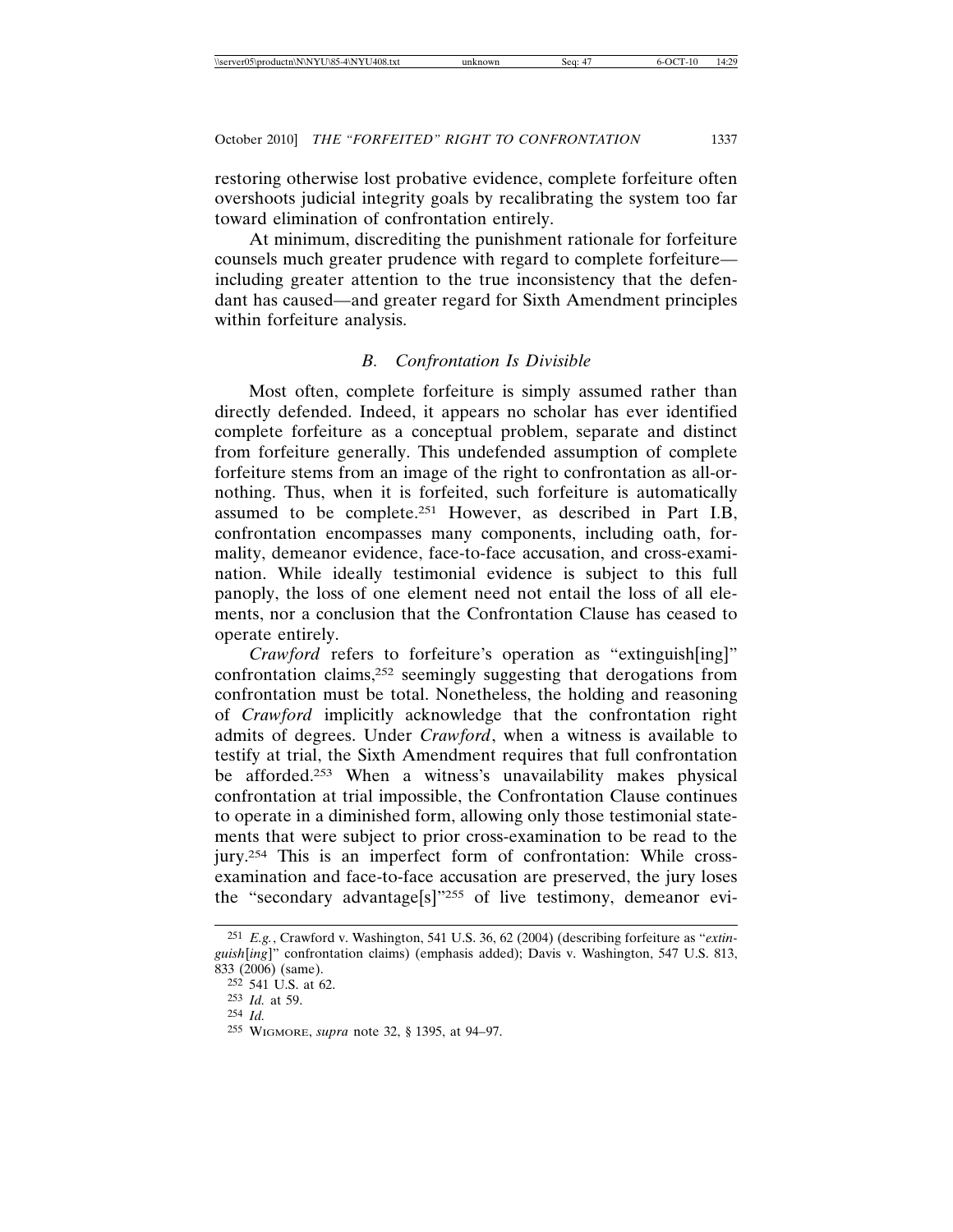dence, and even—depending on the statement—oath and solemnity.256

*Maryland v. Craig*257 provides another example of the confrontation right's divisibility. In *Craig*, the Court found that permitting an emotionally vulnerable child victim to testify via closed-circuit television from another room—to protect the child from the emotional distress of facing the defendant—did not violate the Sixth Amendment.258 Although some elements of confrontation were lost, including face-to-face accusation and the solemnizing effect of the public courtroom on the witness, others were preserved, including cross-examination and demeanor evidence.259 Other examples of confrontation's divisibility abound. When a defendant voluntarily absents himself from the courtroom, or is so disruptive that he must be excluded, the trial may at times proceed in his absence.<sup>260</sup> The Confrontation Clause, however, is not wholly extinguished: Face-toface accusation is lost, but live witness testimony and contemporaneous cross-examination by his attorney continue. In addition, crossexamination itself varies in degree,<sup>261</sup> and is limited by rules of evi-

<sup>256</sup> *Crawford* requires cross-examination, but not necessarily at a prior trial. Indeed, at least one scholar has argued that a defendant's prior "cross-examination" of the witness at the scene or in the police station would likely suffice under *Crawford*. *See* Pettys, *supra* note 109, at 203–06. Of course, such statements would still have to satisfy hearsay rules. 257 497 U.S. 836 (1990).

<sup>258</sup> *Id.* at 840, 855. Though decided before *Crawford*, *Craig* has continuing vitality, as *Crawford* did not reach the issue of the requisite quality of cross-examination needed to satisfy the Confrontation Clause, while *Craig* focused on the requirement of face-to-face accusation as a component of effective confrontation. *Cf.* United States v. Yates, 438 F.3d 1307, 1313 (11th Cir. 2006) (applying *Craig* in post-*Crawford* context to hold two-way video conference testimony violated Confrontation Clause).

<sup>259</sup> It is especially striking to note that the Confrontation Clause continued to have "meaning and effect," even though the impossibility of literal face-to-face confrontation was largely the defendant's fault, having victimized "an emotionally vulnerable" child. Flanagan, *Forfeiture*, *supra* note 10, at 528. Thus, even the defendant's having committed a culpable act did not eliminate the Sixth Amendment protection entirely. The fact that the culpable act was itself the act for which the defendant was on trial is insignificant, as it is no different from the case of "reflexive" forfeiture. *See supra* note 230 (explaining reflexive forfeiture, where predicate wrongdoing for forfeiture is same as crime for which defendant is on trial).

<sup>260</sup> *See supra* notes 191–98 and accompanying text (discussing cases establishing courts' ability to exclude defendant from courtroom during his trial).

<sup>&</sup>lt;sup>261</sup> The task of determining the constitutional adequacy of cross-examination in particular cases is not abrogated by *Crawford*, as even under *Crawford*'s bright-line crossexamination rule courts must engage in a purposive inquiry to determine what does, or does not, qualify as an adequate opportunity for cross-examination. *See Yates*, 438 F.3d at 1314 n.4 (noting that *Crawford* does not answer question of whether confrontation that occurred in particular case is constitutionally sufficient). Many cases both before and after *Crawford* demonstrate the difficulty of making this determination. *See, e.g.*, *Craig*, 497 U.S. at 840, 855 (holding that Sixth Amendment right to confrontation did not prohibit child witness from testifying outside defendant's physical presence by one-way closed circuit tel-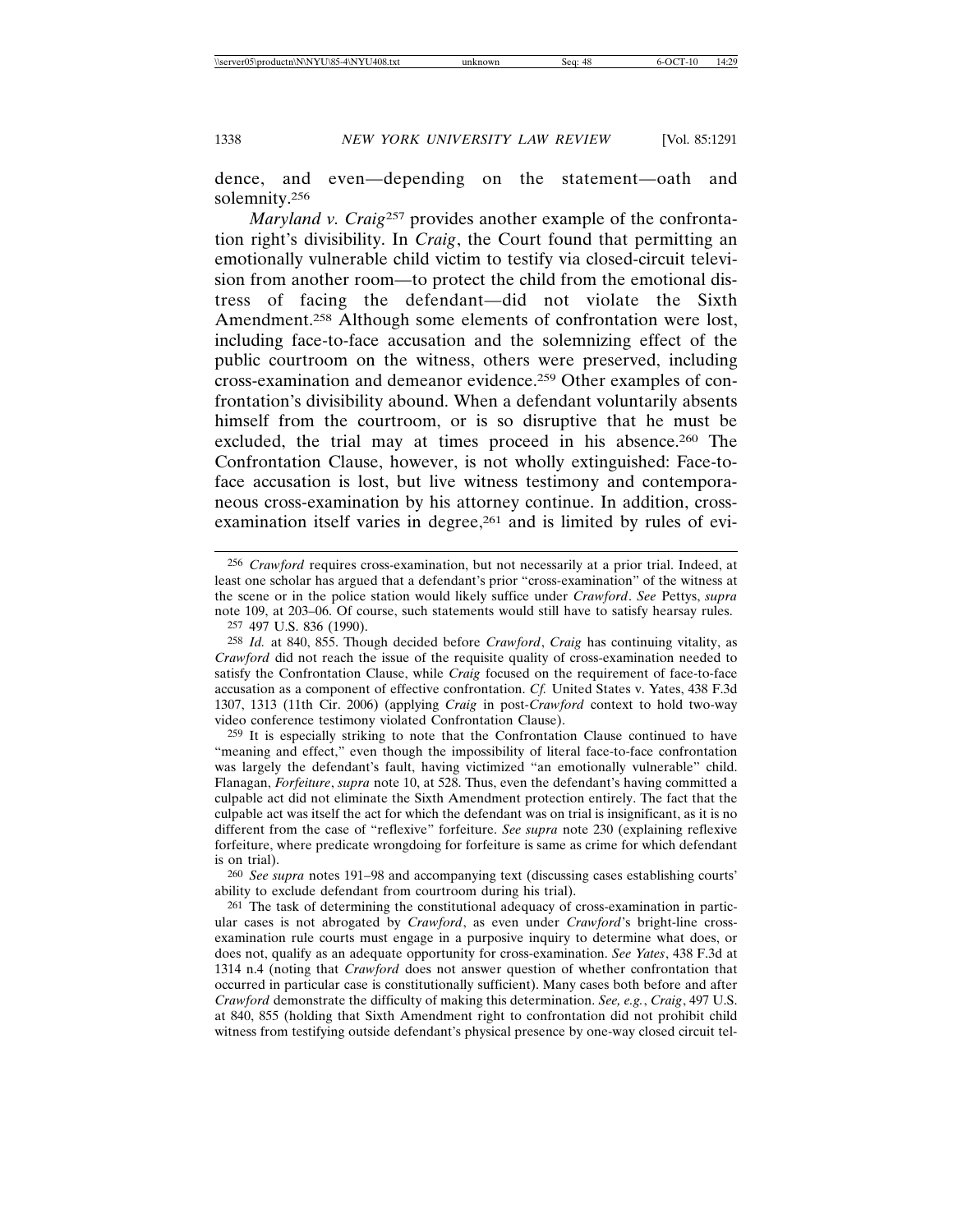dence and procedure and by rulings by the trial judge.262 The key insight is that confrontation can be a dimmer, rather than an on/off switch. Indeed, the Court has specifically recognized this graduated quality in referring to the right's "denial or *significant diminution*."263

If confrontation is not all-or-nothing, then limited forfeiture is possible, and complete forfeiture need not be uncritically assumed. While forfeiture necessarily eliminates the possibility of live testimony *at trial*, the other elements of confrontation need not be lost.264 For example, where the prior statement is grand jury testimony, oath and formality are satisfied despite the witness's inability to appear at trial. Pretrial depositions can afford cross-examination, oath, and face-toface accusation. Videotaped statements preserve demeanor evidence. Even statements to police in the defendant's presence at least afford face-to-face accusation.

262 Delaware v. Van Arsdall, 475 U.S. 673, 679 (1986) ("[T]rial judges retain wide latitude insofar as the Confrontation Clause is concerned to impose reasonable limits on such cross-examination based on concerns about, among other things, harassment, prejudice, confusion of the issues, the witness' safety, or interrogation that is repetitive or only marginally relevant."); Delaware v. Fensterer*,* 474 U.S. 15, 20 (1985) (per curiam) ("[T]he Confrontation Clause guarantees an *opportunity* for effective cross-examination, not crossexamination that is effective in whatever way, and to whatever extent, the defense might wish."); Davis v. Alaska, 415 U.S. 308, 316 (1974) ("[The cross-examiner is] . . . [s]ubject always to the broad discretion of a trial judge to preclude repetitive and unduly harassing interrogation . . . ."); 21A AM. JUR. 2D CRIMINAL LAW § 1075 (2008) (emphasizing broad discretion trial judges retain under Confrontation Clause "to impose reasonable limits on such cross-examination"); *see also, e.g.*, United States v. Crowley, 318 F.3d 401, 417 (2d Cir. 2003), *cert. denied*, 540 U.S. 894 (2003) (holding that trial court's preclusion of crossexamination of putative victim on alleged prior instances of false accusations was not abuse of discretion, and did not violate Confrontation Clause, even though they were relevant to victim's credibility and defendant had good faith basis for proposed questioning); United States v. Honken, 381 F. Supp. 2d 936, 1001–02 (N.D. Iowa 2005) (declining to find reversible error on Confrontation Clause grounds in trial court's refusal of capital defendant's request to cross-examine witness regarding his precarious mental condition).

263 Chambers v. Mississippi, 410 U.S. 284, 295 (1973) (emphasis added).

264 Friedman, *Personal Reflection*, *supra* note 14, at 740 ("[T]he state should not be able to invoke forfeiture doctrine to the extent that it could have preserved the confrontation right in whole or part by reasonable measures that were available to it but that it forsook."); Comment, Confrontation Blog, *supra* note 163 ("[T]o be precise<sup>[1]</sup>, the consequence of the accused's misconduct is not that the witness is unavailable to testify subject to confrontation; it is only that the witness is unavailable to testify *at trial.*").

evision); United States v. Owens, 484 U.S. 554 (1988) (concluding cross-examination of witness with total memory loss of all relevant events satisfied confrontation right); California v. Green, 399 U.S. 149, 165–66 (1970) (speculating in dicta that mere "opportunity" for cross-examination at preliminary hearing would satisfy confrontation right, even if it was not exercised and would have been futile and uncustomary to exercise); *Yates*, 438 F.3d at 1315–16 (holding that two-way video teleconference testimony by witnesses beyond government's subpoena power violated defendants' Sixth Amendment right to physically confront witnesses against them, where government failed to show special circumstances preventing it from taking witnesses' testimony at pretrial depositions that defendants could attend).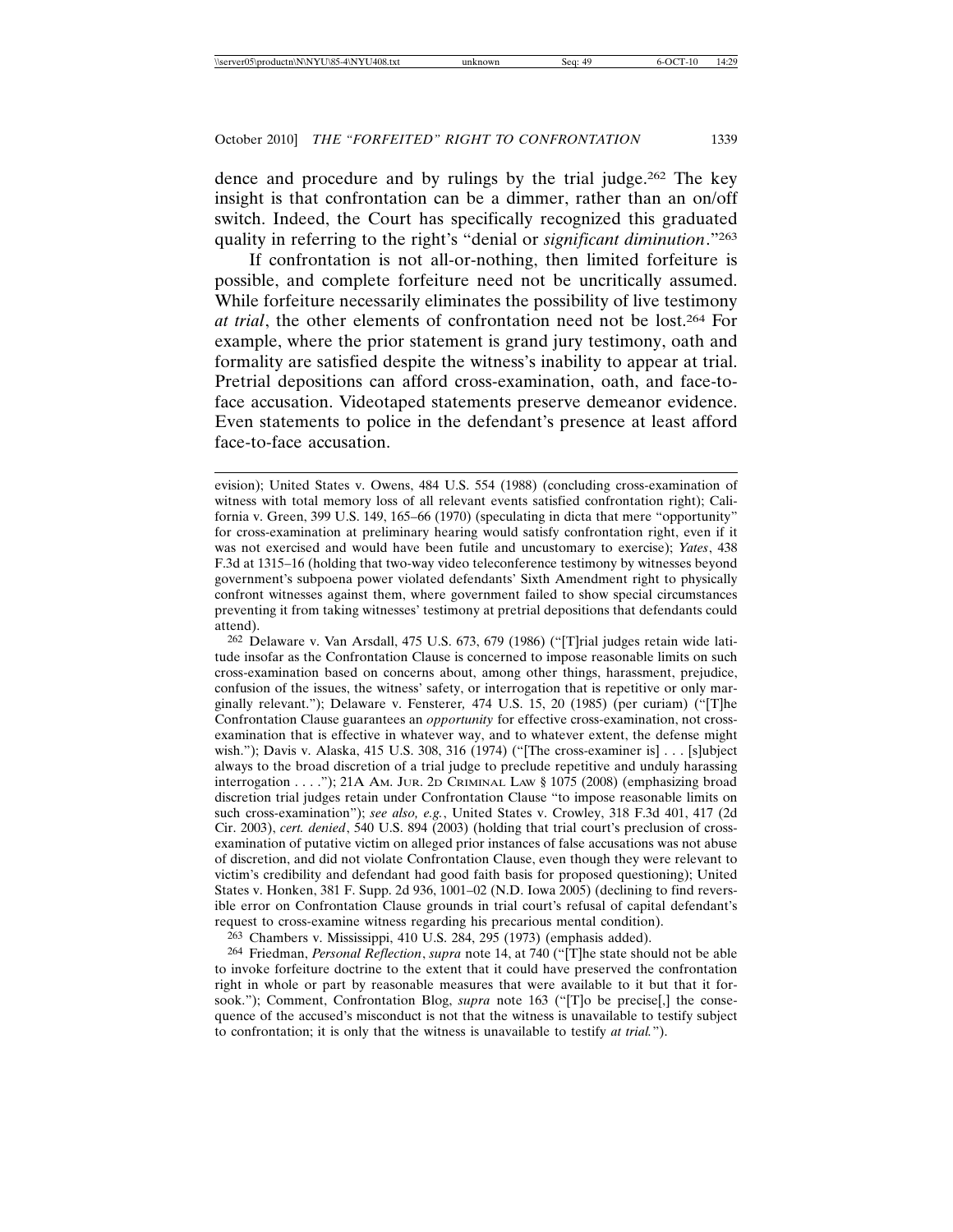# *C. A Proposal for Limited Forfeiture*

Because of the originalism groundings of Confrontation Clause analysis, I suggest a limited forfeiture rule that follows most directly from its historical usage.265 Such a solution would limit the class of testimony admissible upon a finding of forfeiture to a specific, predetermined subset of highly formalized evidence, analogous to Marian depositions. Following framing-era Marian rules, the requisite formalities should include transcription, oath, and appearance before a judicial officer.266 Requiring the defendant's presence should also be strongly considered.<sup>267</sup> If extended to modern-day technologies, audio- and videotaping could be required, which would provide greater demeanor evidence to the jury. However, in keeping with the framing-era practice, cross-examination would not be a prerequisite for admissibility, making forfeiture-by-wrongdoing still a potent exception to usual confrontation requirements.

If applied the Introduction's hypothetical,<sup>268</sup> however, this limited forfeiture rule would most likely exclude Willie's statement to the police. Lacking any elements of confrontation, the statement fails to satisfy the requisite procedural safeguards prescribed by the Sixth

<sup>265</sup> Heightening the stringency of the predicate forfeiture findings could also be a salutary change to the forfeiture rule, though such arguments are beyond the scope of this Note. For example, more stringent requirements for witness unavailability, including requiring documented good faith efforts by the State to produce the witness, could be required to mitigate perverse prosecution incentives to allow a witness to go "unfound" when armed with a favorable police report and reluctant to subject its witness to the rigors of cross-examination. *See* Flanagan, *Purpose*, *supra* note 14, at 567–70 (arguing for prosecutor due diligence standard); Friedman, *Personal Reflection*, *supra* note 14, at 739–40 (arguing for prosecutorial mitigation of lost confrontation rights); Adam Sleeter, Note, *Injecting Fairness into the Doctrine of Forfeiture by Wrongdoing*, 83 WASH. U. L.Q. 1367, 1394 (2005) (arguing that government should be required to show good faith effort to produce witness); *see also supra* note 90 (describing recent Supreme Court acquiescence to weak showings of unavailability). In a similar vein, Professor Flanagan has recommended requiring but-for causation for both the finding that the defendant caused the witness's unavailability and that he did so with specific intent to silence the witness. Flanagan, *Purpose*, *supra* note 14, at 566–67. In addition, elevating the standard of proof from preponderance to clear and convincing evidence that the witness's unavailability is due to the defendant's wrongdoing may be appropriate given *Crawford*'s renewed emphasis of the importance of confrontation to the integrity of the criminal trial. *See* Aaron R. Petty, *Proving Forfeiture and Bootstrapping Testimony After* Crawford, 43 WILLAMETTE L. REV. 593, 609 (2007) ("A standard of review higher than the preponderance of the evidence may be necessary to address society's determination of the gravity of the interest at stake . . . ."); *see also supra* note 224 and accompanying text (discussing association between confrontation right and necessity of accurate fact-finding at trial).

<sup>266</sup> *See supra* notes 112–13 and accompanying text (describing these and other foundingera Marian admissibility requirements).

<sup>267</sup> *See supra* notes 113–14 and accompanying text (describing de facto presence requirement for Marian depositions).

<sup>268</sup> *See supra* note 1 and accompanying text (describing hypothetical).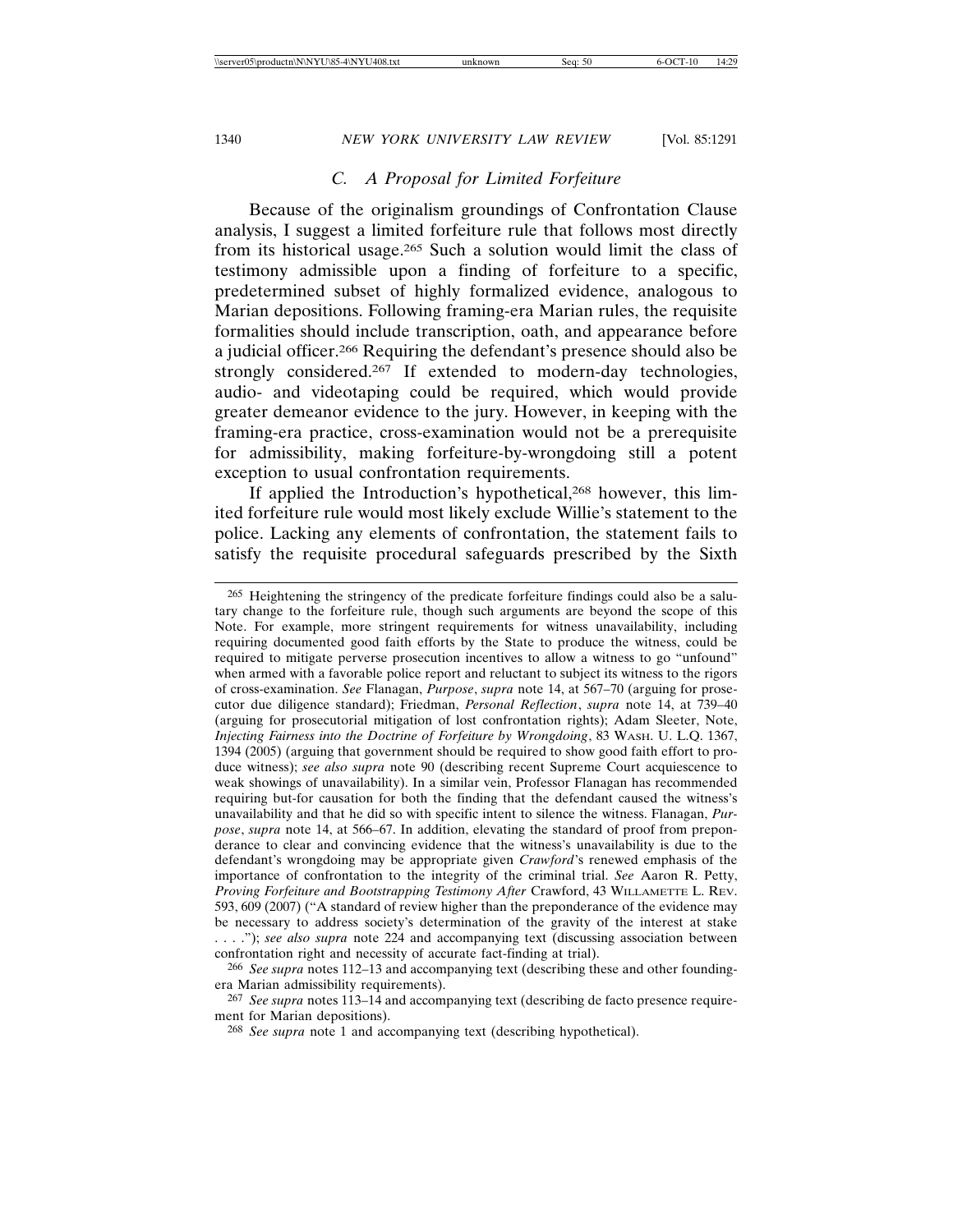Amendment to mitigate the core dangers of evidentiary unreliability and government abuse. Thus, unless Willie could be convinced to testify at trial, his prior statement could not be used as evidence against Dan and Dave.

A common response to this result is that it seems unfair. As stated by Justice Souter, it seems "reasonable to place the risk of untruth in an unconfronted, out-of-court statement on a defendant who meant to preclude the testing that confrontation provides."269 Such arguments to dispense with Sixth Amendment concerns often have an "underlying theme of retribution."<sup>270</sup> However, as argued above, equity concerns, in the sense of achieving substantive fairness, neither descriptively nor normatively determine a defendant's constitutional trial rights.271 In addition, inequity is inherent in the confrontation right; whenever a witness dies or absconds before trial and the prosecution thereby loses its key testimony and must drop the case,<sup>272</sup> the result seems like a windfall for the defendant. Constitutional trial rights do not bow to every cry of equity.

Second, even crediting the sentiment of the above objection, it masks the objection's underlying complexity. How *much* risk of untruth does the Sixth Amendment countenance?273 What *type* of risk of untruth does it countenance—does it allow even government evidence-shaping, the Clause's "paradigmatic" reliability concern?274 What testing *exactly* has the defendant "preclude[d]"?<sup>275</sup> The objection assumes a static system; but actors within the criminal justice system adjust conduct and develop procedures in response to the governing rules. A rule that incentivizes efforts to enhance confrontation opportunities should be preferred to one that simply accepts prosecutors' current practices as given.

The limited forfeiture rule better addresses the three primary concerns of *Crawford* than the current rule of complete forfeiture.276

273 *See* Flanagan, *Forfeiture*, *supra* note 10, at 522 (noting that courts overvalue presumed punitive purpose of forfeiture).

274 Dutton v. Evans, 400 U.S. 74, 94 (1970) (Harlan, J., concurring); *see also supra* notes 23–25 and accompanying text (describing Clause's primary purpose of preventing government abuse in evidence-creation).

275 Giles v. California, 128 S. Ct. 2678, 2694 (2008) (Souter, J., concurring).

<sup>269</sup> Giles v. California, 128 S. Ct. 2678, 2694 (2008) (Souter, J., concurring).

<sup>270</sup> Flanagan, *Forfeiture*, *supra* note 10, at 525.

<sup>271</sup> *See supra* notes 202–25 and accompanying text (describing inappropriateness of equity-based arguments to justify constriction of criminal procedure rights).

 $272$  This is the case unless, of course, the witness's prior statement satisfied the narrow exception for dying declarations, which only applies in homicide trials, and only if the statement concerns the events of the killing and was made by the victim under apprehension of imminent death. *See supra* note 81 (describing dying declaration exception).

<sup>276</sup> *See supra* Part I.D (setting out *Crawford*'s three primary concerns).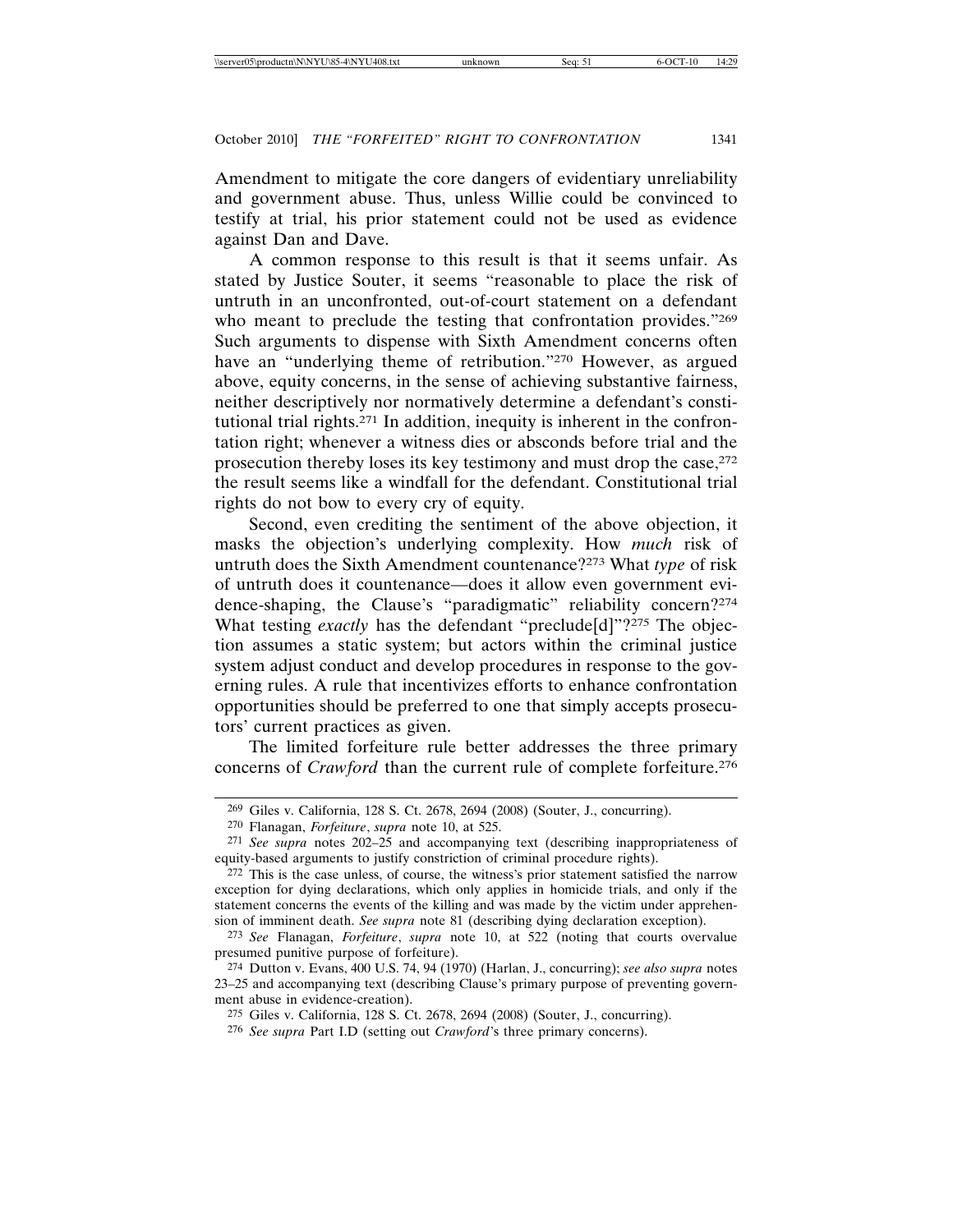First, unlike complete forfeiture, which drastically deviates from the historical rule, my proposed rule closely aligns with the forfeiture exception that existed "at the time of the founding,"277 which under *Crawford* is the *only* justification for recognizing an exception to the confrontation right.278

Second, this proposal is preferable to a solution allowing a judge to conduct case-by-case reliability assessments of the out-of-court statements to determine their admissibility under forfeiture. Though the latter approach may be appealing for its flexibility, *Crawford* rejected such an approach as fundamentally at odds with the Confrontation Clause, which demands categorical rules and rejects ad hoc judicial balancing—especially any involving abstract reliability assessments279—as inherently unpredictable and prone to under-protect the confrontation right.280 Consistent with these concerns, my limited forfeiture rule is categorical and not subject to judicial case-by-case discretion.

Third, the limited forfeiture rule better promotes the Clause's three primary purposes of confrontation: enhancing evidentiary reliability, reducing the danger of government fabrication or shaping of testimony, and safeguarding systemic legitimacy.281 The proposal's requisite formalities—which guarantee a subset of confrontation elements despite surrendering live testimony and cross-examination at trial—assure that some minima of the Sixth Amendment's prescriptions continue to operate for all evidence that the State adduces in seeking a criminal conviction.

Moreover, such a rule adheres to the Sixth Amendment's systemic values by creating incentives for the prosecution to design its procedures to maximize confrontation, rather than evade it. Under the existing "complete forfeiture" rule, the prosecution has a strong, ever-present incentive to evade confrontation.282 In contrast to complete forfeiture, my proposed limited forfeiture rule creates incentives for the State to provide opportunities for confrontation in order to

<sup>277</sup> Crawford v. Washington, 541 U.S. 36, 54 (2004).

<sup>278</sup> *Id.*

<sup>279</sup> *Id.* at 61 ("[The Confrontation Clause] is a procedural rather than a substantive guarantee. It commands . . . that reliability be assessed in a particular manner: by testing in the crucible of cross-examination.").

<sup>280</sup> *See id.* ("Admitting statements deemed reliable by a judge is fundamentally at odds with the right of confrontation."); *id.* at 63 ("The unpardonable vice of the *Roberts* test . . . [is] its demonstrated capacity to admit core testimonial statements that the Confrontation Clause plainly meant to exclude."); *see also supra* notes 54–58, 71–75 and accompanying text (describing *Crawford*'s criticisms of *Roberts*).

<sup>281</sup> *See supra* Part I.A (describing primary purposes of Confrontation Clause).

<sup>282</sup> *See supra* Part II.B.2 (describing prosecution incentives to evade confrontation).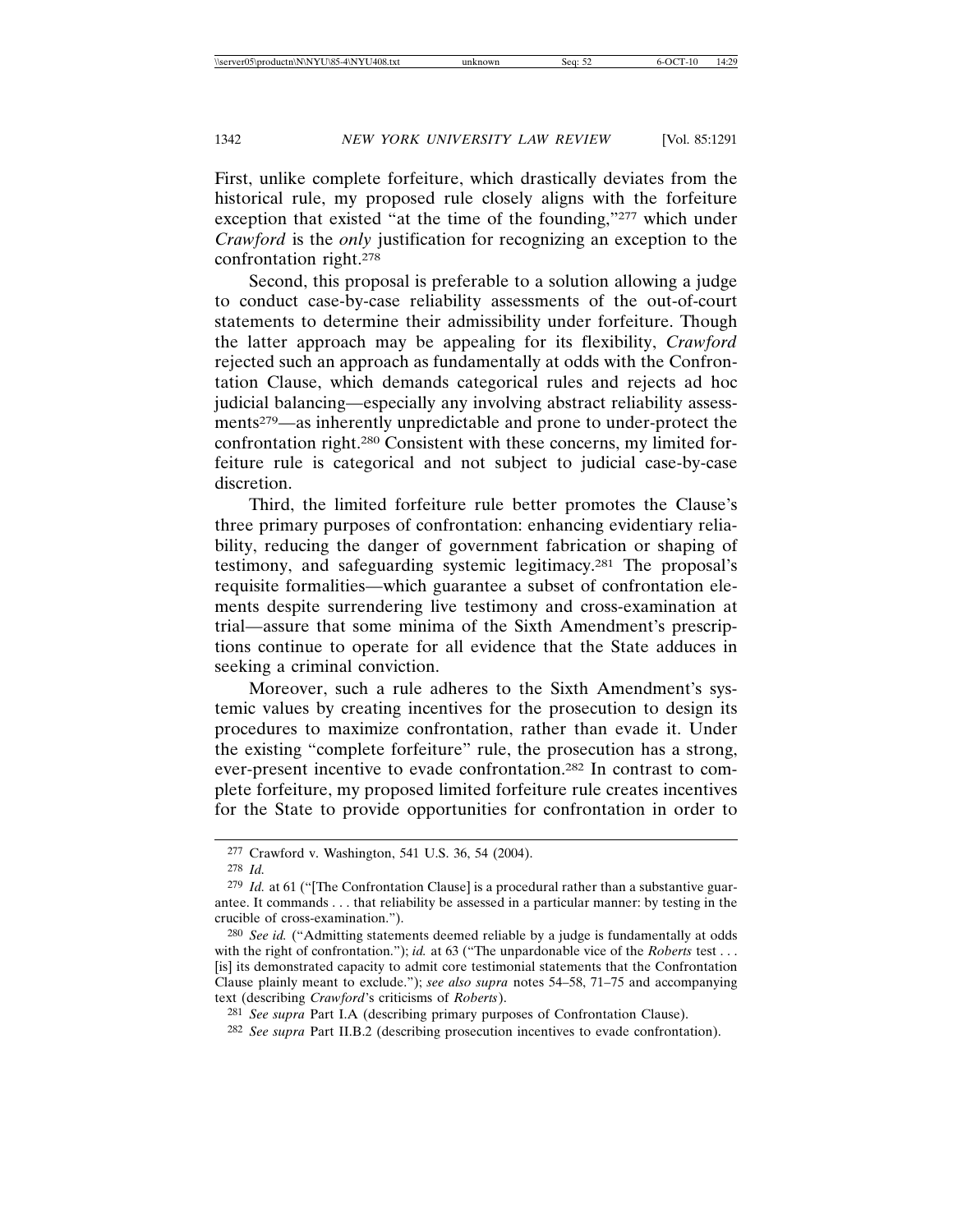preserve its evidence. For example, law enforcement and prosecutors could establish procedures to ensure more statements be given under oath and recorded, or at minimum transcribed.283 In cases that present high risks of witness tampering, such as organized crime and domestic violence offenses, the prosecution could arrange for pretrial depositions of witnesses.284 The prosecution could also encourage witnesses

284 In the federal system, depositions in criminal cases, though rare, are permissible at the discretion of the trial court. *See* FED. R. CRIM. P. 15(a)(1) ("A party may move that a prospective witness be deposed in order to preserve testimony for trial. The court may grant the motion because of exceptional circumstances and in the interest of justice."); *see also* United States v. Yates, 438 F.3d 1307, 1315–16 (11th Cir. 2006) (holding that testimony by two-way video teleconference by witnesses in Australia violated Confrontation Clause, in part because prosecution had not demonstrated inability to take pretrial depositions of witnesses that defendants could attend). Under *Crawford*, if the prosecution foresees a witness's future unavailability (for any reason), the prosecution has a strong incentive to take the deposition of the witness under confrontation conditions to preserve her testimony. Confrontation Blog, *supra* note 163. This incentive to maximize confrontation should remain, even when the unavailability risk includes a risk that it will be due to the fault of the defendant. *Id.*; Friedman, *Personal Reflection*, *supra* note 14, at 740 ("If the state has a good chance to preserve the confrontation right, notwithstanding the accused's wrongdoing, it should take advantage of that chance, rather than using the wrongdoing as a lever for wiping out the confrontation right."); *see also* Flanagan, *Purpose*, *supra* note 14, at 570 ("When the government is aware that there are risks that the witness might not appear at trial, it must respond with efforts to provide confrontation by other means."). The Advisory Committee on Rules of Evidence effectively rejected such a mitigation requirement in the hearsay context, resolving not to include a reference to Rule 804(b)(6)'s forfeiture-by-wrongdoing exception in Rule  $804(a)(5)$ , indicating that admissibility under Rule 804(b)(6) did not require "the proponent to demonstrate that the declarant's testimony could not be obtained through other means, such as taking a deposition." Advisory Comm. on Evidence Rules, Minutes of the Meeting (Apr. 22, 1996), *available at* 1996 WL 936789, at \*4. However, there is no reason hearsay requirements must be identical to constitutional requirements for forfeiture. Indeed, the Committee, chaired by Judge Ralph K. Winter, Jr., the author of the sweeping *Mastrangelo* opinion, United States v. Mastrangelo, 693 F.2d 269, 273–74 (2d Cir. 1982) (emphasizing repugnant act of killing witness, and

<sup>283</sup> This would not require a drastic change from current procedures. Police interrogation is a formal art, replete with trainings, manuals, and required procedures. Many police departments require arrestees to sign a document indicating their waiver of *Miranda* rights, and some departments prepare a written statement for the arrestee to sign at the end of interrogation. *Cf.* United States v. Bernard S., 795 F.2d 749, 753 n.4 (9th Cir. 1986) (citing North Carolina v. Butler, 441 U.S. 369, 373 (1979)) (noting that "a written waiver of one's *Miranda* rights is 'strong' evidence that the waiver is valid"). Such procedures could be altered relatively easily to provide for more precise transcription. Additionally, audio- and videotape recording equipment is readily available in most police precincts, *see* CRIM. JUS-TICE SECTION, AM. BAR ASS'N & N.Y. COUNTY LAWYER'S ASS'N, REPORT ON THE ELEC-TRONIC RECORDING OF POLICE INTERROGATIONS 6 (2002), *available at* www.nycla.org/ publications/revisedvideotapereport.pdf (stating that audiotape recording equipment is readily available at all precincts, and one-third of all police departments with populations over 50,000 sometimes record interrogations by videotape), demonstrating no impediment to making the practice of electronically recording interrogations more consistent and uniform. While requiring the defendant's presence for such statements would represent a greater departure from past practice, it would be feasible to require witnesses to repeat their statements in front of the defendant.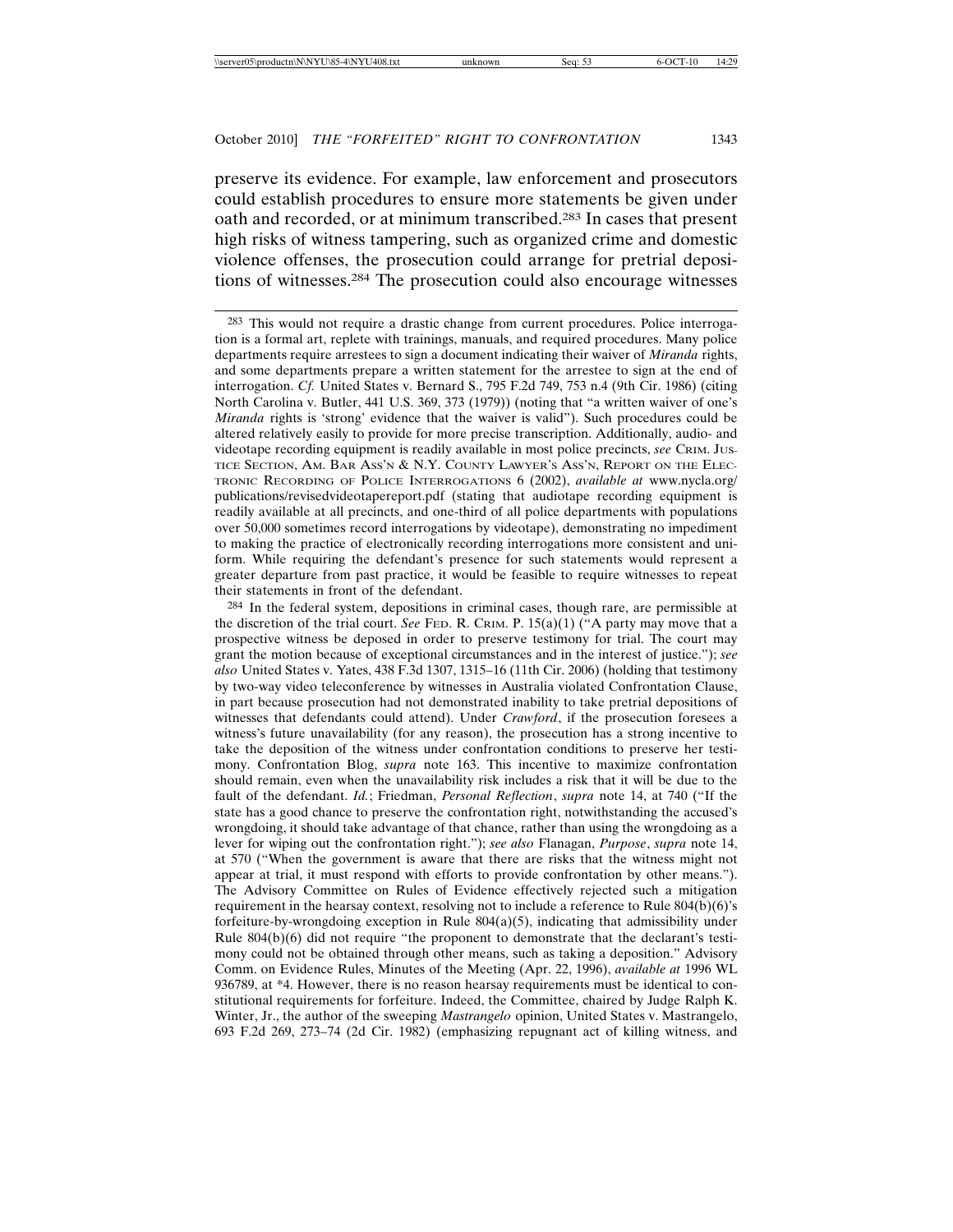to testify at trial by granting them immunity or increasing social services.285 Creating such incentives aligns with *Crawford*'s goal of maximizing confrontation, rather than acceding to its absence.

Because estoppel principles delimit forfeiture's derogation from the confrontation right,286 any confrontation elements not strictly inconsistent with a defendant's actions should remain constitutionally required.287 Estoppel only justifies forfeiture to the extent confrontation is strictly inconsistent with the defendant's actions. While the defendant's actions are inconsistent with the witness's testimony at trial, whether they are inconsistent with other confrontation elements—including oath, cross-examination, demeanor evidence, and defendant presence—depends on how much pretrial confrontation the system affords. By incentivizing the prosecution to structure its procedures to provide more opportunities for confrontation, we reduce the degree to which the defendant's actions render confrontation impossible. This estoppel limitation felicitously aligns with the Confrontation Clause's primary purpose of safeguarding against government abuse, as the greater the government's involvement in creating and preserving the witness's testimony, the less likely the defendant's act is solely responsible for eliminating the opportunity for confrontation. For when the government controls the statement, it likely can afford to provide opportunities for confrontation, or at least minimal formalities.

286 *See supra* notes 185–98, 243–45 and accompanying text (describing estoppel rationale and its application to forfeiture).

ruling broadly that act can be attributed to defendant based only on his "[b]are knowledge of a plot to kill [the witness] and a failure to [warn] appropriate authorities"), also extended the rule to reach mere "acquiescence" by the defendant in others' acts preventing witness testimony. Advisory Comm. on Evidence Rules, *supra* note 13, at \*3. Mere acquiescence by the defendant without more may not pass constitutional muster either. *See* Flanagan, *Forfeiture*, *supra* note 10, at 508 (arguing that no satisfactory test exists for "acquiescence" and more proof connecting defendant to acts by others must be required to justify loss of constitutional right).

<sup>285</sup> This is particularly the case in domestic violence offenses, where such support can prove crucial both to a victim's cooperation with prosecution, as well as to her eventual healing. *See* Tuerkheimer, *supra* note 176, at 730 & n.107 (noting that social services are often critical factor in securing victim cooperation in domestic violence prosecution, and arguing that requiring domestic violence victims to testify can be positive development by "empowering" victims vis-à-vis their batterers); *see also* Flanagan, *Purpose*, *supra* note 14, at 569–70 ("It is well established that support programs for witnesses improve appearance rates.").

<sup>&</sup>lt;sup>287</sup> For example, even where a defendant's actions preclude demeanor evidence by preventing the witness's live testimony before the jury, they may not necessarily preclude face-to-face accusation or oath, where it is possible to question the witness under oath in the defendant's presence prior to trial.